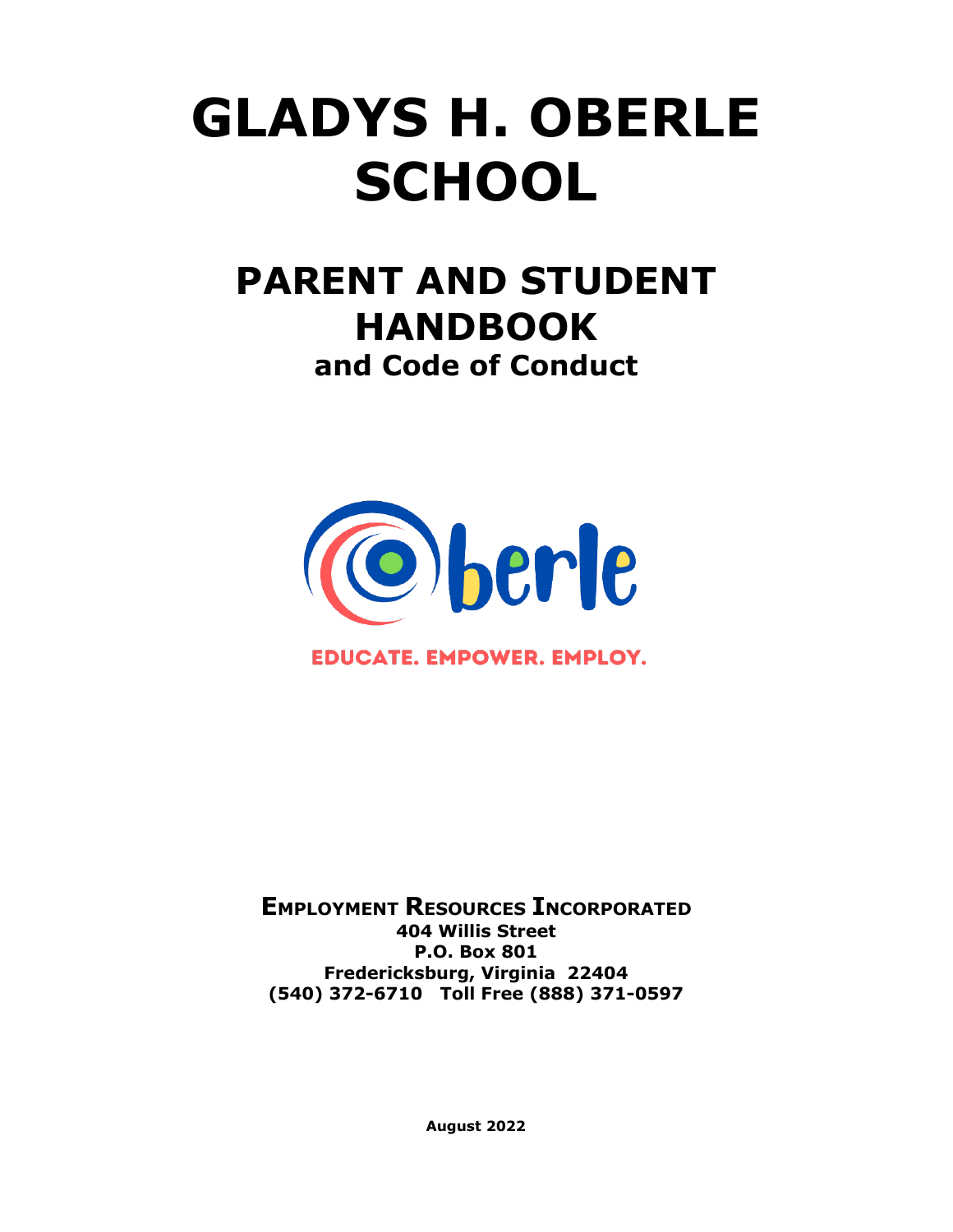### **Table of Contents**

| Counseling |  |
|------------|--|
|            |  |
|            |  |
|            |  |
|            |  |
|            |  |
|            |  |
|            |  |
|            |  |
|            |  |
|            |  |
|            |  |
|            |  |
|            |  |
|            |  |
|            |  |
|            |  |
|            |  |
|            |  |
|            |  |
|            |  |
|            |  |
|            |  |
|            |  |
|            |  |
|            |  |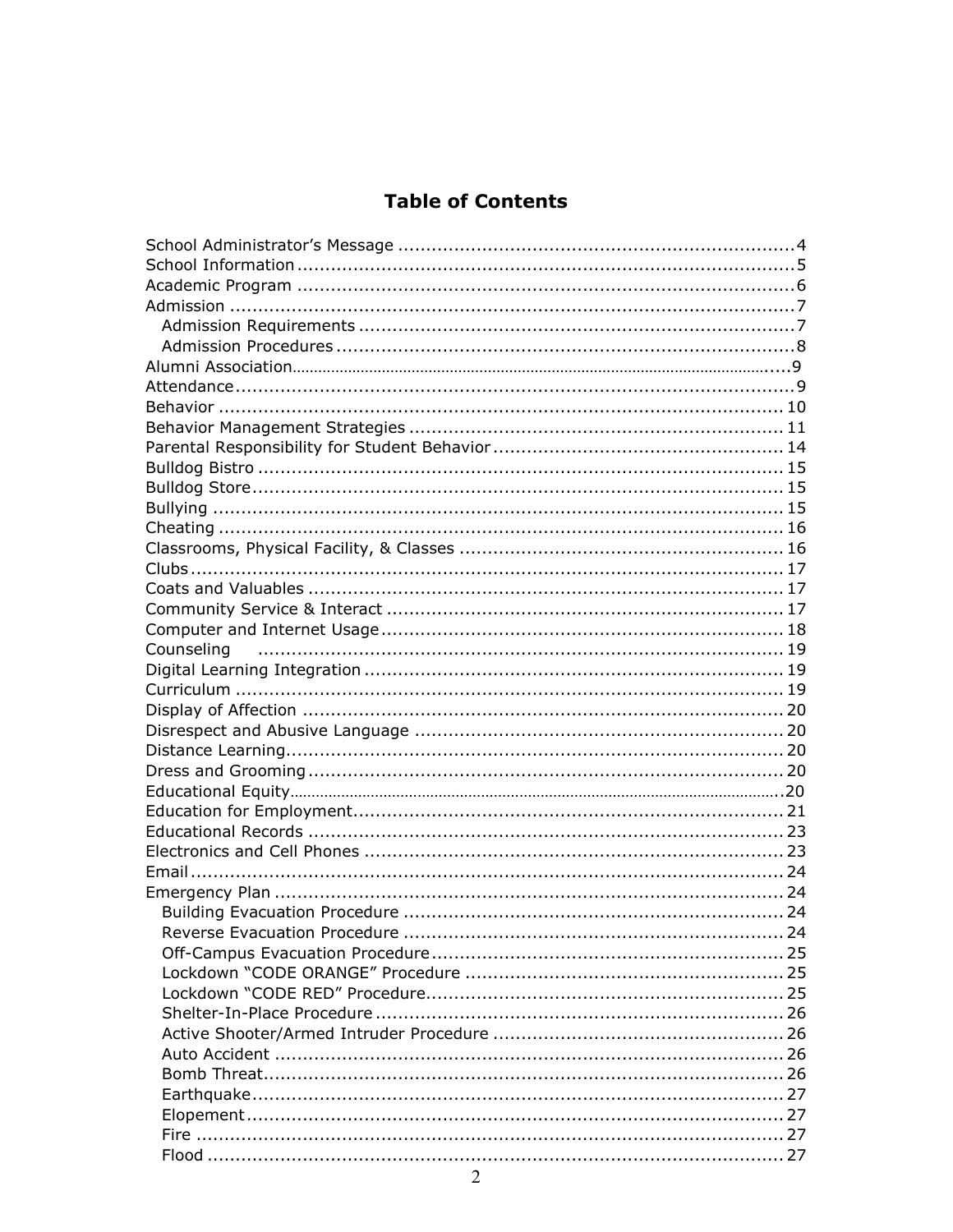| Marijuana, Narcotics, Alcohol, and other Controlled Drugs32 |  |
|-------------------------------------------------------------|--|
|                                                             |  |
|                                                             |  |
|                                                             |  |
|                                                             |  |
|                                                             |  |
|                                                             |  |
|                                                             |  |
|                                                             |  |
|                                                             |  |
|                                                             |  |
|                                                             |  |
|                                                             |  |
|                                                             |  |
|                                                             |  |
|                                                             |  |
|                                                             |  |
|                                                             |  |
|                                                             |  |
|                                                             |  |
|                                                             |  |
|                                                             |  |
|                                                             |  |
|                                                             |  |
|                                                             |  |
|                                                             |  |
|                                                             |  |
|                                                             |  |
|                                                             |  |
|                                                             |  |
|                                                             |  |
|                                                             |  |
|                                                             |  |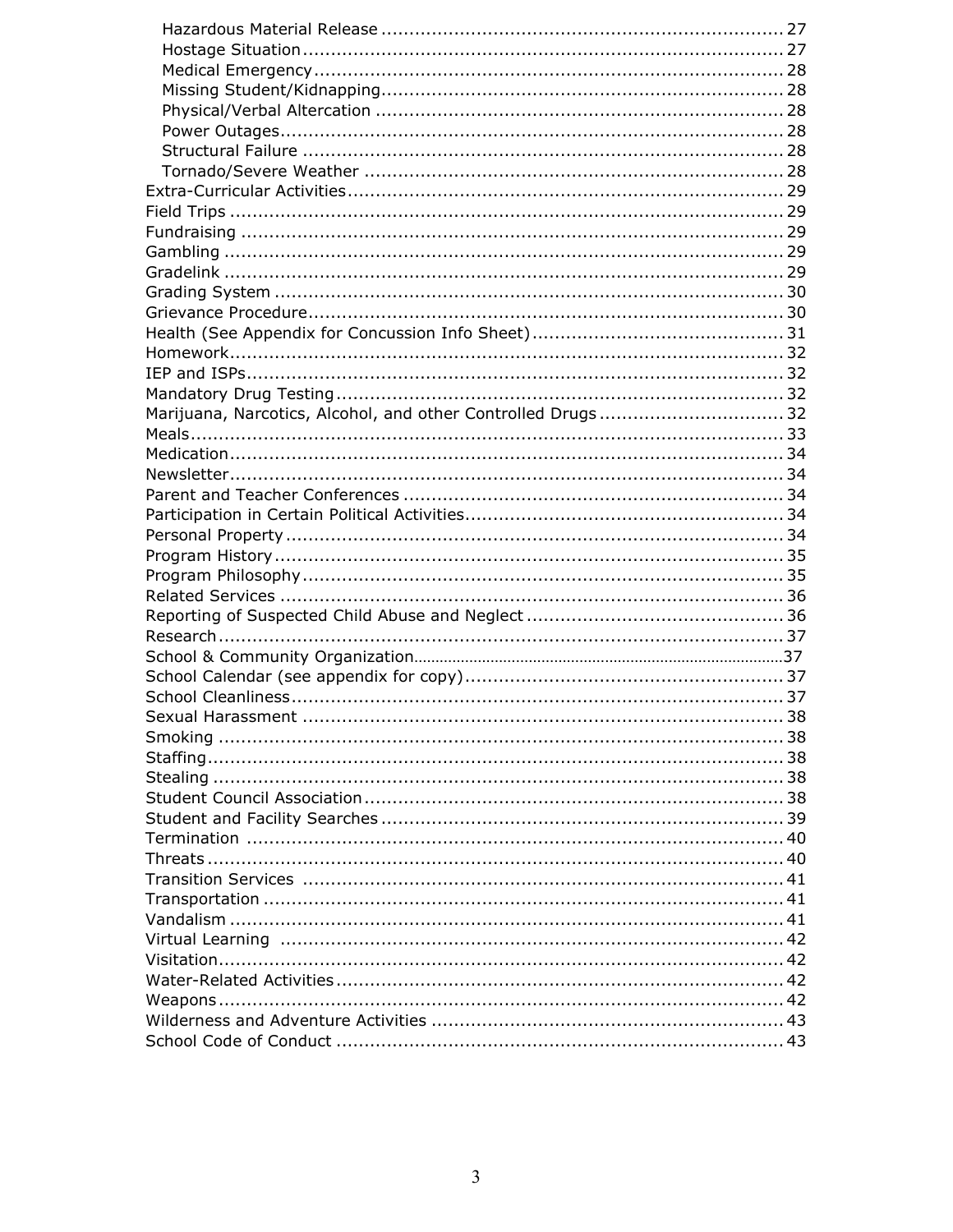### **School Administrator's Message**

Dear Students and Parents/Guardians:

Welcome to The Gladys H. Oberle School. We are glad to have the opportunity to work with you! Our goal is to Educate, Empower, and Employ our students with the skills they need to successfully transition back to their home school or from here to the world of work or post-secondary education.

Our Parent/Student Handbook outlines the expectations, rules, and policies governing our program and the ways in which students and staff interact. Our expectation is that students, parents/guardians, the base school and The Gladys H. Oberle School staff will work together to ensure that the school remains a safe and productive learning environment.

It is important that you and your child read this Handbook and discuss our expectations and policies. You will be required to sign the enclosed statement acknowledging your receipt of the Handbook and Student Code of Conduct**.**

If you have any questions or concerns, please contact, Mr. Manahan, Program Coordinator at Extension 170. I am also happy to assist with any questions or concerns you may have and can be reached at Extension 117. We encourage parents/guardians to communicate regularly with the school because only through your active participation can we work collaboratively to help your child achieve success!

Sincerely,

*Patricia Hoagland*

Patricia Hoagland Program Director

*Ken Manahan*

Ken Manahan Program Coordinator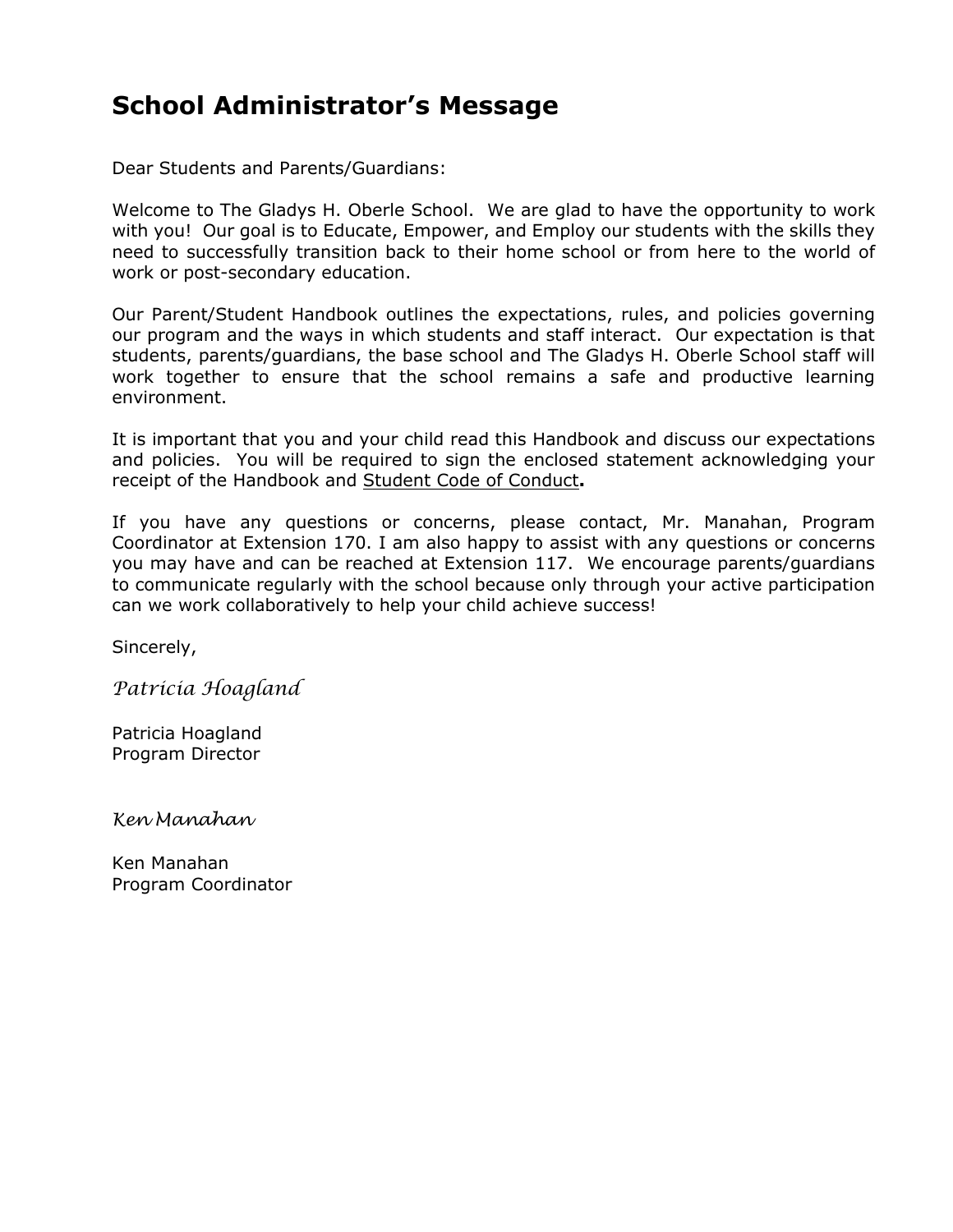### **SCHOOL INFORMATION**

#### **Administrative Staff:**

Roarke A. Anderson, President of Employment Resources Incorporated Patricia Hoagland, Program Director Ken Manahan, Program Coordinator Joyce Corbin, Office Manager Carol Sharp – Administrative Assistant

#### **The Gladys H. Oberle School Staff:**

#### **Teaching Staff:**

Jennifer Bishop - Teacher **Donna Nuzum - Teacher** Kermit Davis - Teacher **Debra Perrow - Teacher** Debra Perrow - Teacher Conchita Green –Teacher Sean Sean Sepela - Teacher Allen Harris - Teacher Kelly Scofield – Teacher Katie Kerth –Teacher Tom Stevenson – Teacher Elizabeth Mark – Teacher James Vick – Teacher Mike McMahon –Teacher

Jessica Staples – Long-Term Sub.

#### **Educational Support Staff:**

Andy Elliott – Registered Behavior Tech Tracy Dunklin - Registered Behavior Tech Sonya Love – Licensed Professional Counselor TyQuianha Dunklin – Registered Behavior Tech Jessica Staples -Instructional Technology Tonya Williams – Transition Support Tonya Resource Coordinator

James Perrow - Paraprofessional **Lydia Bochat -Board Certified Behavior Analyst**<br>Ron Chapman - Registered Behavior Tech April Dillow -Licensed Professional Counselor April Dillow – Licensed Professional Counselor Janette Tolosa – Education Coordinator

404 Willis Street Fredericksburg, VA 22401 Fredericksburg, VA 22404

### **Physical Address**: **Mailing Address**:

#### **Telephone and Fax Numbers**:

(540) 372-6710 or toll free (888) 371-0597 ERI's voice mail system operates 24 hours/day. (540) 373-1791 Fax

For administrative matters, contact Patricia Hoagland or Ken Manahan. For information regarding a student's performance, contact Janette Tolosa. For technology matters, contact Jessica Staples. For information regarding student attendance, contact Carol Sharp.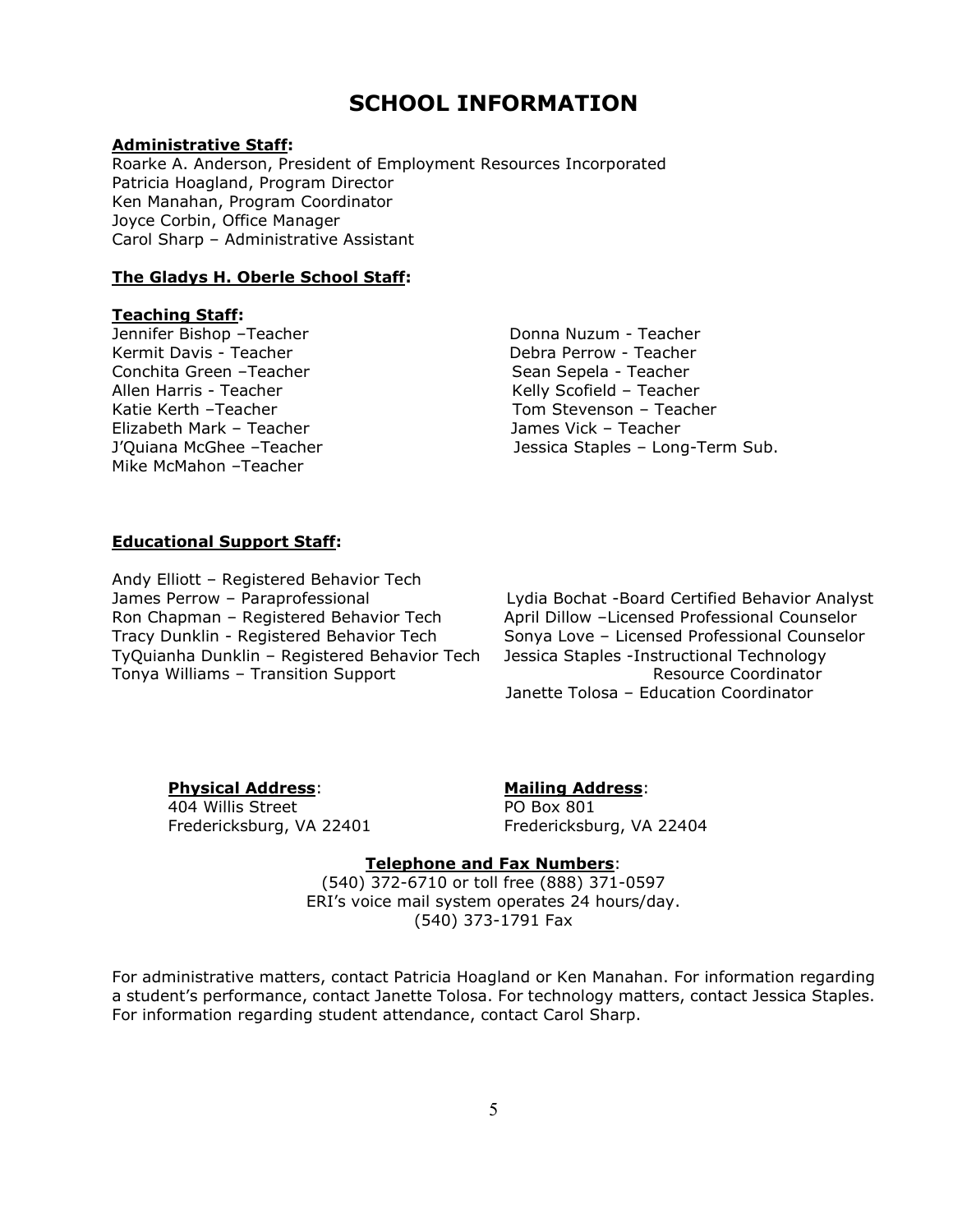### **ACADEMIC PROGRAM**

The Gladys H. Oberle School is a private special education day school that serves students from grade 4 (age 9) through post-graduate. Students are placed in our upper elementary, middle school or high school/post-graduate program. Publically placed students are placed through their IEP's and are funded through local monies. Private placement enrollment is available as well. We serve students identified with autism spectrum disorders, emotional disturbance, intellectual disability, specific learning disability, other health impairment, visually impaired (including blindness), hearing impaired, speech or language impairment and multiple disabilities. Many of our students also are diagnosed with mental health impairments.

Our objective is to engage students in learning activities which strengthen:

- Academic abilities and skills to become lifelong learners;
- Positive sense of self-worth;
- Skill acquisition and maintenance:
- Ethical behavior, integrity, and respect toward self and others;
- Perseverance & motivation;
- Positive future outlooks and energy;
- Appreciation of a diverse society;
- Communication skills necessary to develop long-term interpersonal relationships; engage in health-enhancing and health protective behaviors; and become positive, contributing members of their peer groups, family, school, and community.

Our curriculum varies from most traditional private special education schools in the area as we offer not only an SOL-based and IEP-driven curriculum but also career and technical education (CTE) and transition supports. Our teacher to student ratio averages 1:4 and all our classrooms are bright, spacious, and equipped with interactive white board technology. We have dedicated science, art, music, and independent living labs in addition to several acres adjacent to our building that provides green space for physical education and recreation. We may also utilize the local YMCA and other community resources.

Our Career and Technical Education (CTE) Program offers a variety of courses including, but not limited to, education for employment, entrepreneurship, small engine repair, carpentry, building trades, auto-detail, imaging technology, computer programming, drone technology, design multi-media web, and culinary arts. Our Education for Employment program extends community work experience where students receive a training incentive (not a wage) which is dependent on their performance across all classes. Students enrolled in CTE courses may receive a training incentive to promote real-world experiences and strengthen independent living skills. CTE course offerings are dependent on student interest. We also offer an opportunity for our upper classmen to take courses at Germanna Community College. We work with the special education specialist to ensure the experience is positive and appropriate. Students are typically required to complete placement tests to complete the enrollment process. Most of our eligible students with enroll in the student development course and take the class as a group. Our staff transport these students to campus and may work with them during our Bulldog Block (extended lunch period) to assist with the work.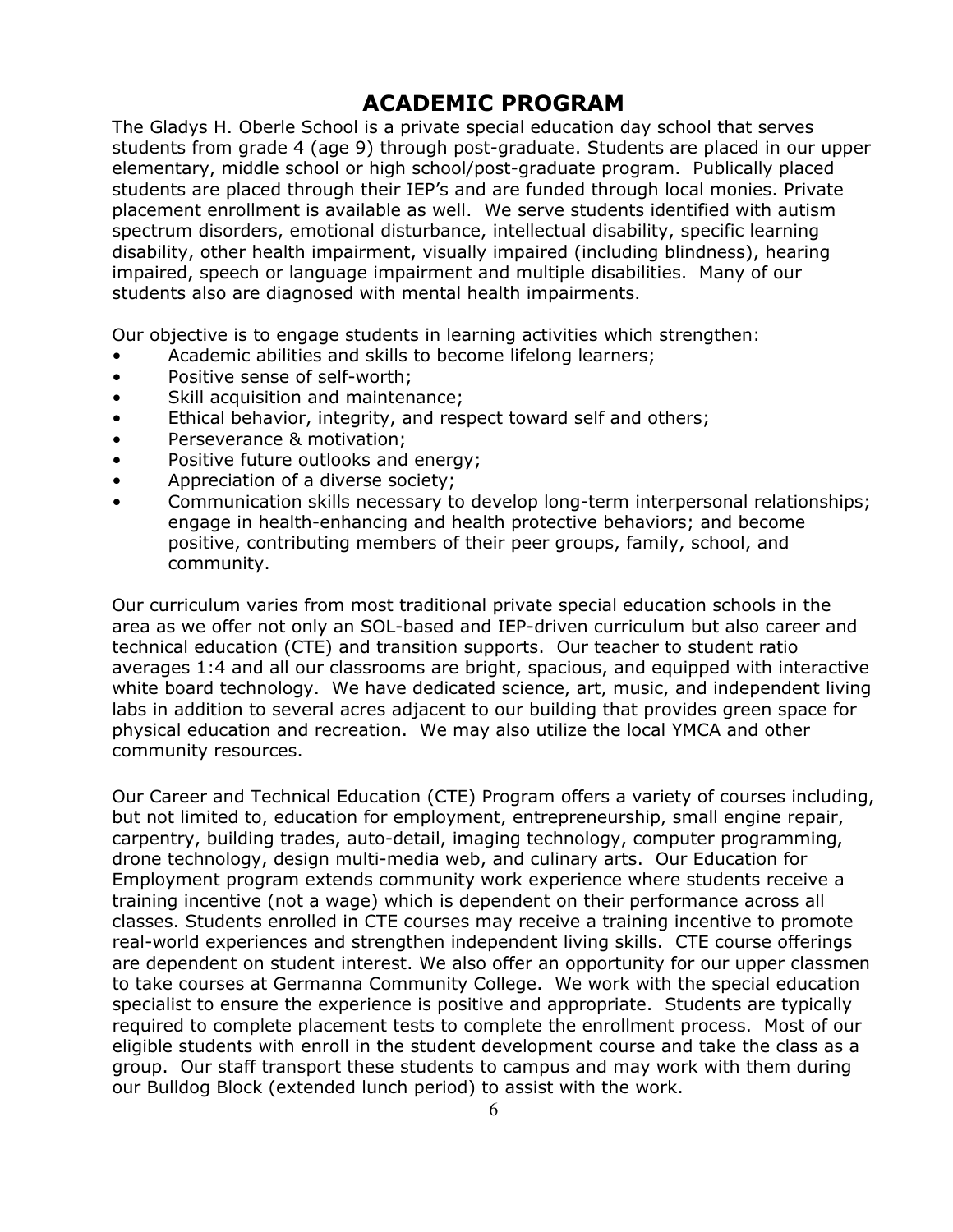### **ADMISSION**

#### **Admission Requirements:**

In accordance with state and federal law, The Gladys H. Oberle School maintains and actively guards our policy of nondiscrimination for reasons of race, religion, national origin, or disability. In order to ensure that the placement is appropriate and to protect the safety and well-being of students enrolled in The Gladys H. Oberle School, the following criteria shall be met. Students must:

- Be at least 9 and no older than 22 years of age,
- Be able to cognitively process verbal communication,
- Be able to attend an all-day school setting (with accommodations for students with autism, emotional disorders, intellectual disability, specific learning disability, other health impairment, visually impaired (including blindness), hearing impaired, speech or language impairment and multiple disabilities,
- Have an IEP written by the LEA that includes private day school as placement or an Independent Instructional Plan written by the Oberle School, **OR** have a documented disability
- Be able to benefit from a small, flexible, instructional environment,
- Be able to benefit from an individualized behavior management program,
- Be able to benefit from comprehensive transitional services,
- Be able to manage their own medication

Students with the following characteristics will not be considered:

- Actively suicidal or homicidal,
- Actively experiencing visual and/or auditory hallucinations when on medication or are so disoriented in thought processes that they present a safety hazard to themselves or others,
- Persistent assaultive behaviors when medicated

The following information is needed to consider a student for placement:

- Completed Enrollment Application
- Tuition Agreement for privately placed students
- Most current psychological, educational, and social history
- Most current eligibility documentations for students in need of special education
- A current IEP for students in need of special education
- A current psychiatric evaluation, if appropriate
- A medical history to include updated immunization records and a comprehensive physical examination
- Current school records including discipline records, report cards and transcripts of earned credits for high school students, Academic and Career Plan, and SOL testing results
- Other reports where applicable

Upon a referral from an LEA, staff will review a student's records and arrange a tour and interview with the student and parent/guardian. After the interview and records review, staff will confer with the referring school system and/or the family to determine the appropriateness of the placement. A letter of admission will be sent to the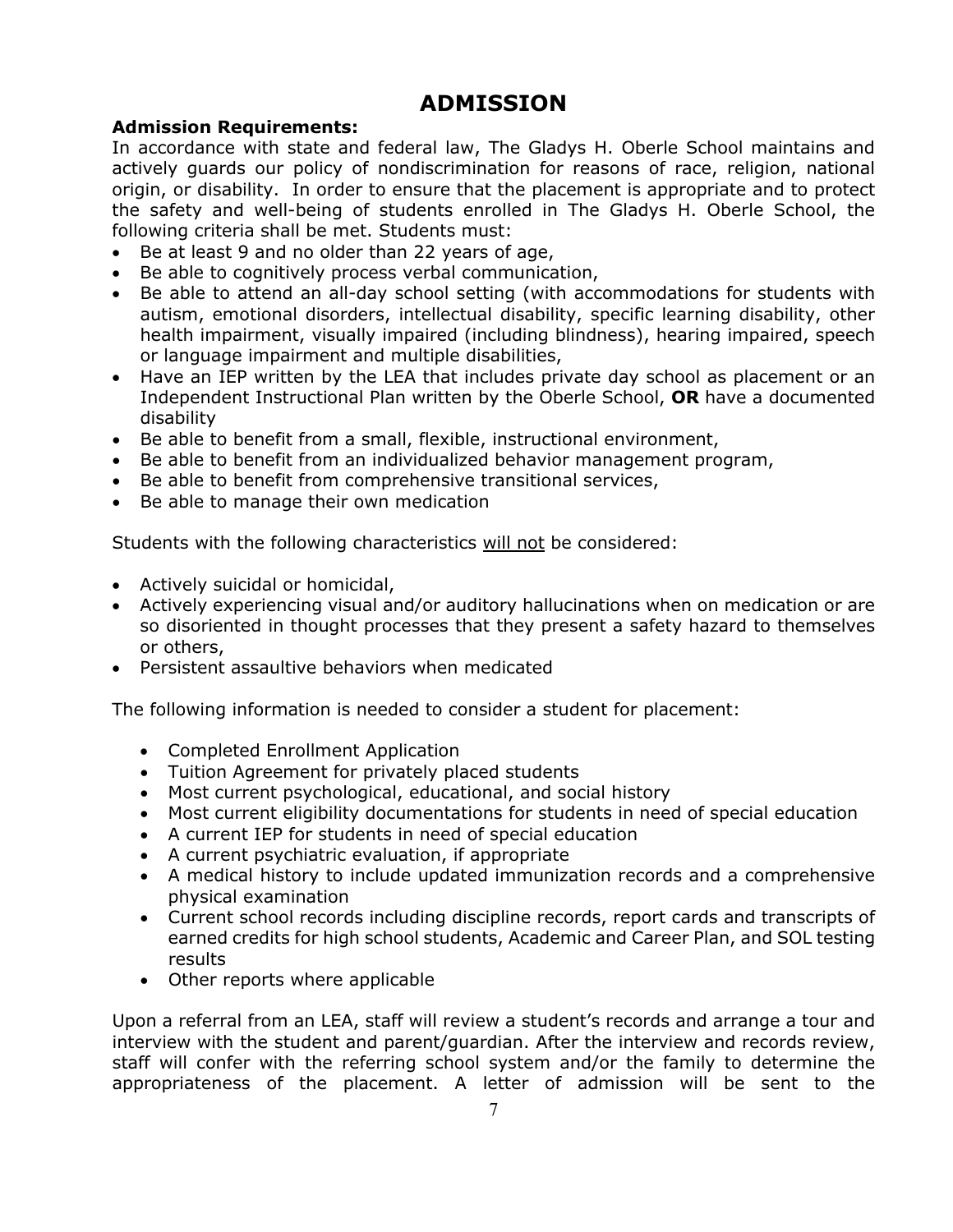parent/guardian upon acceptance and a meeting will be held to indicate private day placement. While the Oberle School does not write the IEP, we encourage the LEA to invite a representative from our agency to offer input. In the event placement at Oberle is not deemed appropriate and admission is denied, Oberle shall make every effort to suggest a more appropriate placement, making referrals when possible.

#### **ADMISSION PROCEDURES**

Schools, social service agencies, mental health agencies, court systems, family assessment and planning teams (FAPT), parent/guardians, or students may make referrals. Relevant data such as a student's current academic performance, expected educational goal(s), identified disability, current medication plan, and behavioral observations must be furnished by the referral source. Once a referral has been made and the student's records and identified needs have been examined, an interview and tour of the school is scheduled with the prospective student and parent/guardian. If the student is accepted into the program, parents/guardians will be given an enrollment packet that must be completed and returned to The Gladys H. Oberle School prior to the student's start date.

A checklist of required records is furnished to the Local Educational Authority (LEA) to ensure that the confidential student record maintained by Oberle complies with the Commonwealth of Virginia. These items must be submitted to The Gladys H. Oberle School prior to the student's placement so that we can ensure that an educational plan is implemented on the agreed upon start date.

On-going medical services are to be set-up by the referring school system and/or parent/guardian if a medical condition exists. Any medical plan needs to be submitted to The Gladys H. Oberle School upon admission. Students are permitted to leave the school to attend any medical appointments as indicated in this plan. Each student's record includes notations of the student's health status, including complaints, injuries and treatments.

Parents/guardians are required to complete a Medical Information/Permission to Treat Form prior to the student's enrollment. This form lists the student's allergies, medications (name, dosage, and administration information), and emergency contacts. Parents must give permission to assist the student in managing his/her medication and to obtain treatment in case of emergency medical/psychiatric crisis.

Parent/guardian and student receive an orientation of the relevant practices and procedures of the school. This orientation includes: the pre-admission tour, the Parent/Student Handbook, school calendar, a staff roster, and the procedures for contacting school personnel.

Students are enrolled on a 30-day trial basis. The student's performance is measured, documented, and reported. Unless extreme circumstances call for immediate action, no student will be terminated without a conference with the parent/guardian, student, a Gladys H. Oberle School representative and a public school representative if applicable.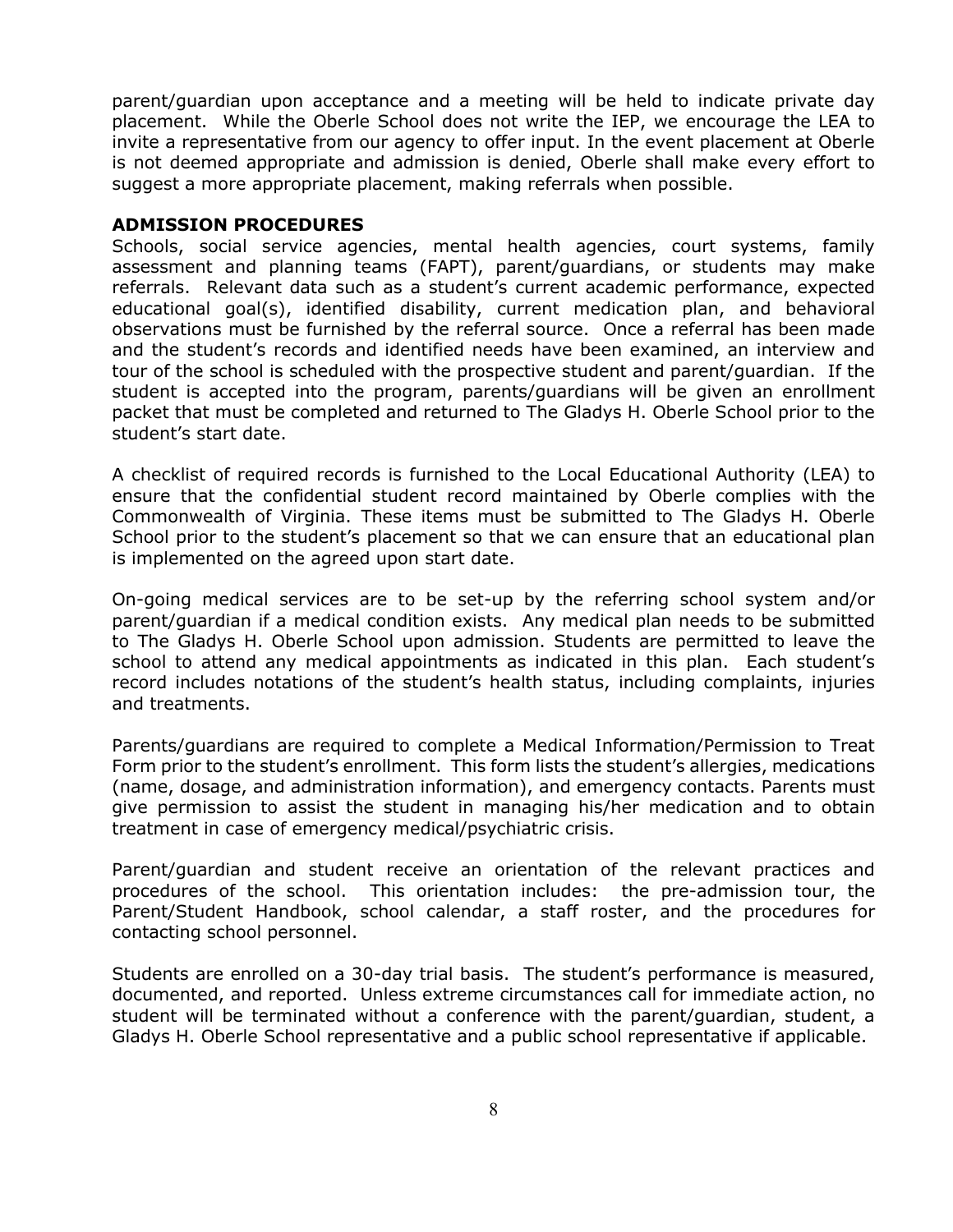### **ALUMNI ASSOCIATION**

The Gladys H. Oberle School Alumni Association strives to support the transition process for graduates and former students. The Association offers unique benefits and services to help alumni foster and maintain the connections necessary to support their future employment, education, and independent living aspirations.

### **ATTENDANCE**

Students who are enrolled at the Gladys H. Oberle School are expected to attend classes according to the school's academic year schedule. Absences are excused or unexcused in accordance to the criteria outlined below:

#### **Excused Absences**:

- illness or injury of the student (Doctor's note needed after 3 days)
- illness in the family household necessitating the presence of the student
- death in the family
- family emergency of an unforeseen nature
- medical appointment (provide note upon return)
- religious holiday
- subpoenaed court appearance (provide copy of subpoena or court papers)
- principal approved absence

To receive consideration for an excused absence, a note of explanation must be provided to the school by the parent/guardian upon return of the student to school. A written note does not necessarily mean the absence is excused.

#### **Unexcused Absences**:

- truancy, which shall include: absence of the student from school without the knowledge and permission of his/her parents or guardians or school authorities; absences of the student which are excessive and/or which interfere with the student's educational program; absence of the student for any reason other than one approved by the principal
- skipping, cutting or leaving class without permission after reporting to school
- suspension from school
- organized skip day
- absences not accompanied by a note from the parent/guardian upon the student returning to school
- all absences not covered under excused absences
- signing out of school early without a valid excuse

Any early dismissal must have prior approval from parent/guardian. Students who are 18 are expected to be in attendance for the entire day under the supervision of the school and may not leave the campus without a valid reason (as described under excused absences) and without authorization from Oberle staff. Unexcused signing out may result in a student's suspension or termination from the program. Tardiness to school is considered an absence for the time the student is not in class. Excused and unexcused reasons for tardiness follow the same guidelines for an absence. Students may request make-up work for excused absences before or after the absence occurs. All work missed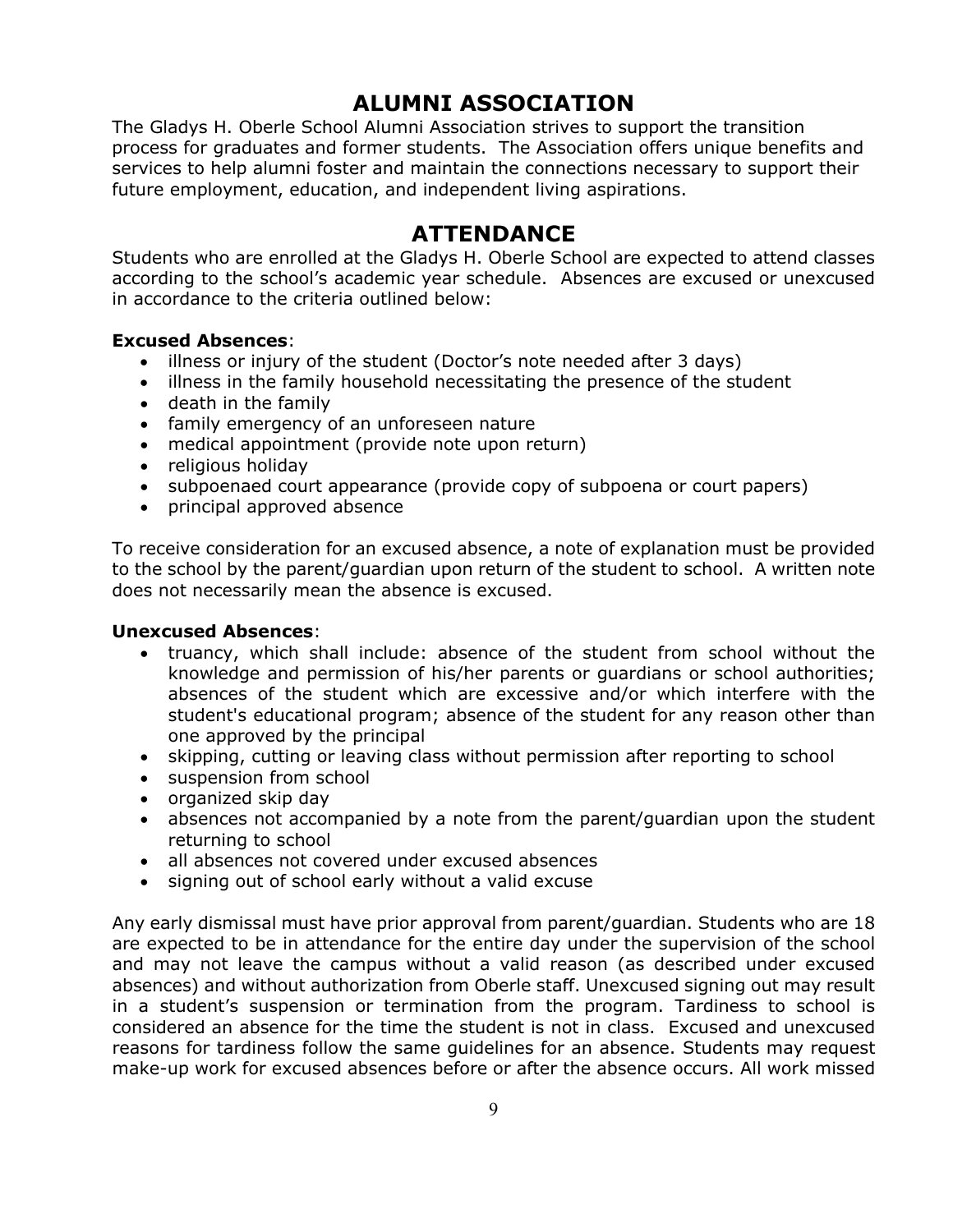will be recorded as a zero until the work is made up. Work will be evaluated the same as a regularly scheduled assignment. Work may be made up from unexcused absences but only partial credit will be given.

It is the PARENT'S RESPONSIBILITY to contact the school by 9:00 a.m. to alert us regarding his/her child's absence as well as to provide us with a written excuse within two days of a student's return to school. Should a student fail to report to school on a regularly scheduled school day and no indication has been received by school personnel that the student's parent is aware of and supports the student's absence, a reasonable effort to notify the parent by telephone to obtain an explanation for the student's absence will be made by school personnel. Attendance is documented and shared with the student's home school attendance officer following LEA policy guidelines, parents and any other related service provider. **It is the responsibility of the parent to notify the student's transportation driver about all absences.**

When a student fails to report to school for a total of three (3) consecutive school days and no indication has been received by school personnel that the student's parent is aware of and supports the student's absences, and a reasonable effort to notify the parent has failed, the school administrator will contact the student's home school case manager. Students shall/may be dropped from our roster after 15 consecutive unexcused absences.

*Compulsory school attendance. Virginia law requires students to attend school until the age of 18 or until they obtain a diploma or diploma equivalency. The law also requires parents of school-age children to cause their child to attend school. This new law is an amendment to current law that only required parents to send their child to school.*

#### **BEHAVIOR**

Respectful conduct towards staff, other students, and visitors is expected. Demonstrations of disrespect, including the use of profane or obscene language or conduct, will result in disciplinary action.

Students are enrolled on a 30-day trial basis. Students who exhibit acceptable behavior and are able to follow the Code of Conduct will be considered for continued placement at The Gladys H. Oberle School after the 30-day trial period. Staff will provide students with daily feedback regarding behavior to assist with identifying areas of strength as well as those areas needing improvement and will provide opportunities for students to learn and implement new behavior management techniques.

The Gladys H. Oberle School employs a Board-Certified Behavior Analyst (BCBA) and Registered Behavior Technicians (RBT) who work with individual students on modifying problematic behaviors. The BCBA conducts interviews and observations of the student's reactions and behavior across all school settings to develop an effective treatment plan that will be shared with the RBTs, students, staff and the parent/guardian. This support plan will be shared with parents/guardians, referring school systems and other related service providers. Daily information regarding behavior and academic achievement can be accessed online through our Gradelink system. Upon request, it will be emailed or mailed home.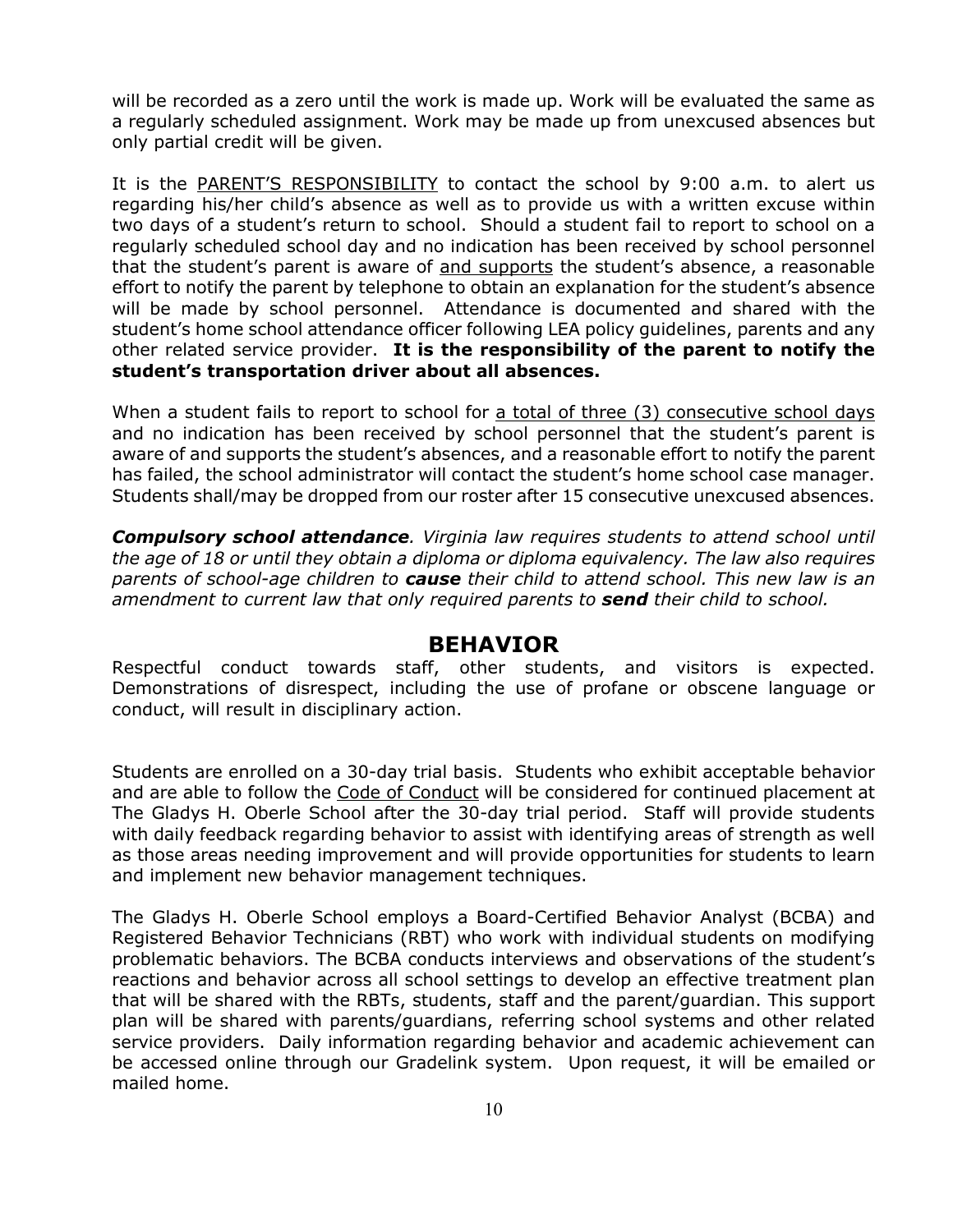Every student is expected to follow the Code of Conduct located in Parent/Student Handbook. These general rules of conduct are modeled on those utilized in local public school systems and were established to ensure the rights and welfare of all students and to prevent unnecessary disruption to the learning environment.

Following the Code of Conduct will enable students to be more productive and equip to access our educational programming. It will provide an opportunity for students to demonstrate to themselves, parents, other related service providers and the referring school system that they understand the importance of rules and are able and willing to follow rules. This is especially important for those students who are planning to transition back to public school, post-secondary education, or the world of work.

### **BEHAVIOR MANAGEMENT STRATEGIES**

Staff shall use the approved behavior management program when working with students enrolled in our school. This program is designed to assist students in modifying their inappropriate behavior in a caring, safe, and dignified environment. This program will be reviewed and modified as needed annually. When substantive revisions are made, written information regarding provisions are given to the students, parents, placing agencies and the Virginia Department of Education before implementation. With approval, staff may pilot behavior management programs. These programs will be reviewed and added to the behavior management program as appropriate.

The Gladys H. Oberle School community, including students, parents, teachers, administration, and others, must work together to create and maintain a safe and supportive environment that promotes teaching and learning. Staff have a positive attitude towards their role - that of teaching, not coercing, students. Our staff believes in the empathetic and equitable treatment of all students.

All students are expected to follow the **Student Code of Conduct** and, as outlined, certain incidents/offenses (e.g. smoking, bringing a drug/weapon to school, leaving school grounds ...) will result in immediate disciplinary action.

Our behavior management program includes positive strategies designed to help students learn and implement appropriate behavior for becoming productive members of their communities. Corporal punishment and abusive techniques and interventions are not authorized, permitted, or condoned.

Besides using the strategies outlined in a student's IEP/ISP, the following continuum of strategies may be used when a student exhibits (and then continues to exhibit) a disruptive behavior:

Example: A student is disrupting the class by talking out of turn.

- 1. Non-verbal Cues: The teacher will stop presenting the lesson and pause, giving the student an opportunity to stop talking and get back on task. Should the student continue:
- 2. Verbal Cue: The teacher will remind the entire class that talking out of turn is disruptive. The teacher will then remind the students how to appropriately ask for assistance. Should the student continue: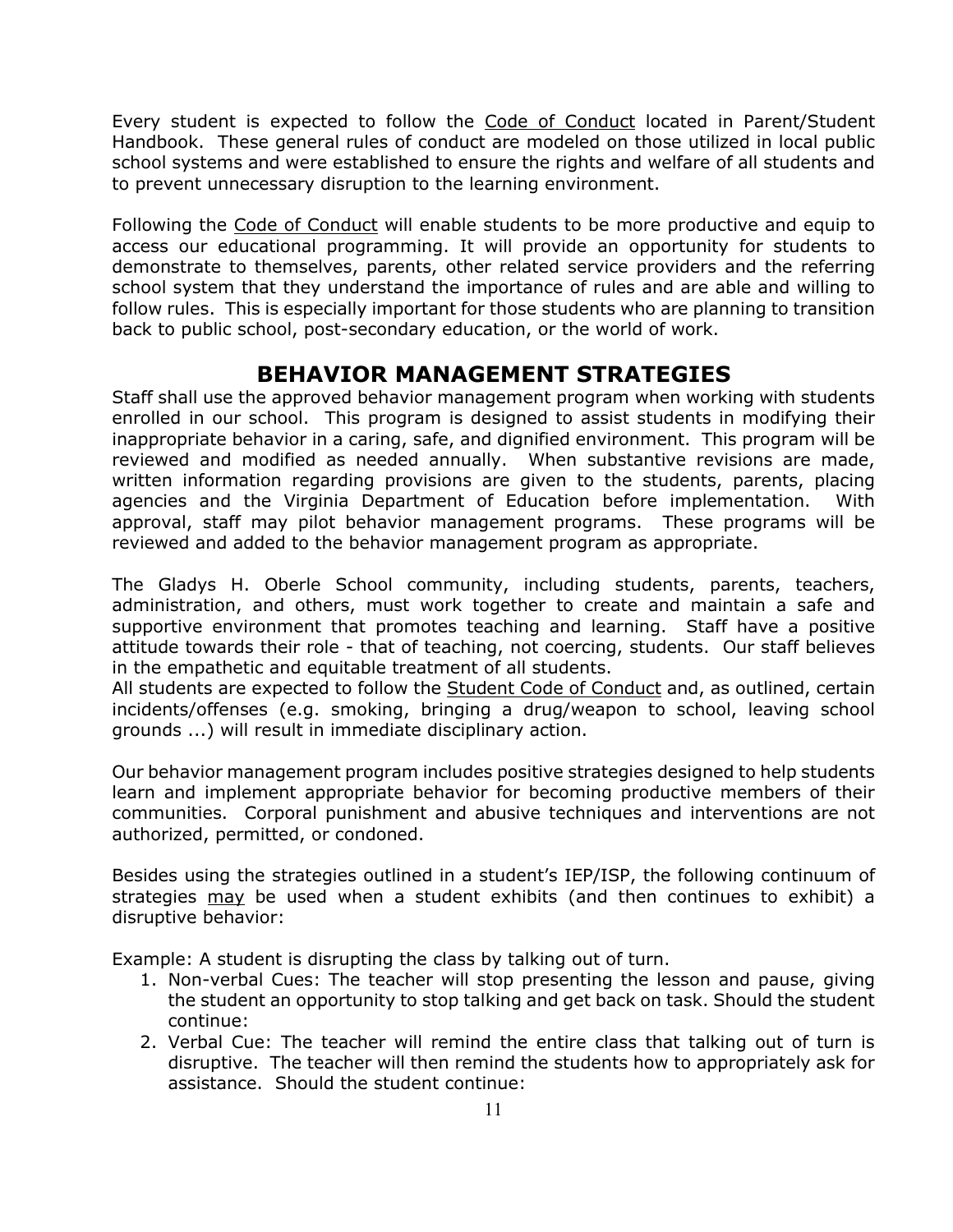- 3. Verbal Cue: The teacher will remind the disruptive student that talking out of turn is inappropriate. The teacher will inform the student he will be relocated to another area in the room if he continues to disrupt his peers. The teacher will ask if he needs help with his work. Should the student continue:
- 4. Relocation within the Room: The teacher will relocate the student to another work space in the room. Again the teacher will ask if the student needs help with his work. Should the student continue defying the teacher:
- 5. Time Out: The teacher will request that the student be removed from the room for a timeout (not to exceed 30 minutes per incident). The time out area shall not be locked nor the door secured in a manner that prevents the student from opening it. During the timeout, the student will be able to communicate and process the incident with staff. Staff shall check on the student at least every 15 minutes and more often depending on the nature of the student's disability, condition, and behavior. If accommodations are needed to assist the student, they will be implemented. Staff shall document the frequency, duration, and interaction(s) of each time out. Should the student be unable to return to class or, upon return to class, begin exhibiting the same (or similar) inappropriate behavior:
- 6. Lunch Detention: The teacher will assign the student lunch detention which is held each day in a designated area. Should the student continue:
- 7. In-School Suspension: The student will be placed in In-School Suspension. The student is expected to follow all rules and complete all academic assignments. They will lose all privileges including off-site activities. Should the student refuse to complete his assignments, continue to exhibit inappropriate behavior and/or defy the school administrator:
- 8. Removal of Student from School by Parent: The School Administrator or designee will contact the student's parent to remove him from school for the remainder of the day which will be counted as an Out of School Suspension. Should the student become verbally or physically abusive or assaultive:
- 9. Removal of Student from School by Police: The School Administrator or designee will contact the police to remove the student from school.

The school administrator shall notify the student's parent and home school case manager as soon as possible but no longer than within 24 hours of a suspension or in the case of a serious incident. The parent shall be informed of all incidents that are reported to law enforcement and advised they may contact law enforcement for further information.

When a student exhibits chronic behavior difficulty, the student's base school will be contacted to assist Oberle staff with conducting a functional behavioral assessment or to discuss the appropriateness of the placement.

Our behavior management program prohibits the following:

- **Deprivation of drinking water or food necessary to meet daily nutritional needs;**
- Denial or use of toilet facilities;
- Corporal punishment;
- **Strip and body cavity searches;**
- Discipline, restraint, or implementation of behavior management plans by other students;
- Any action humiliating, degrading, or abusive;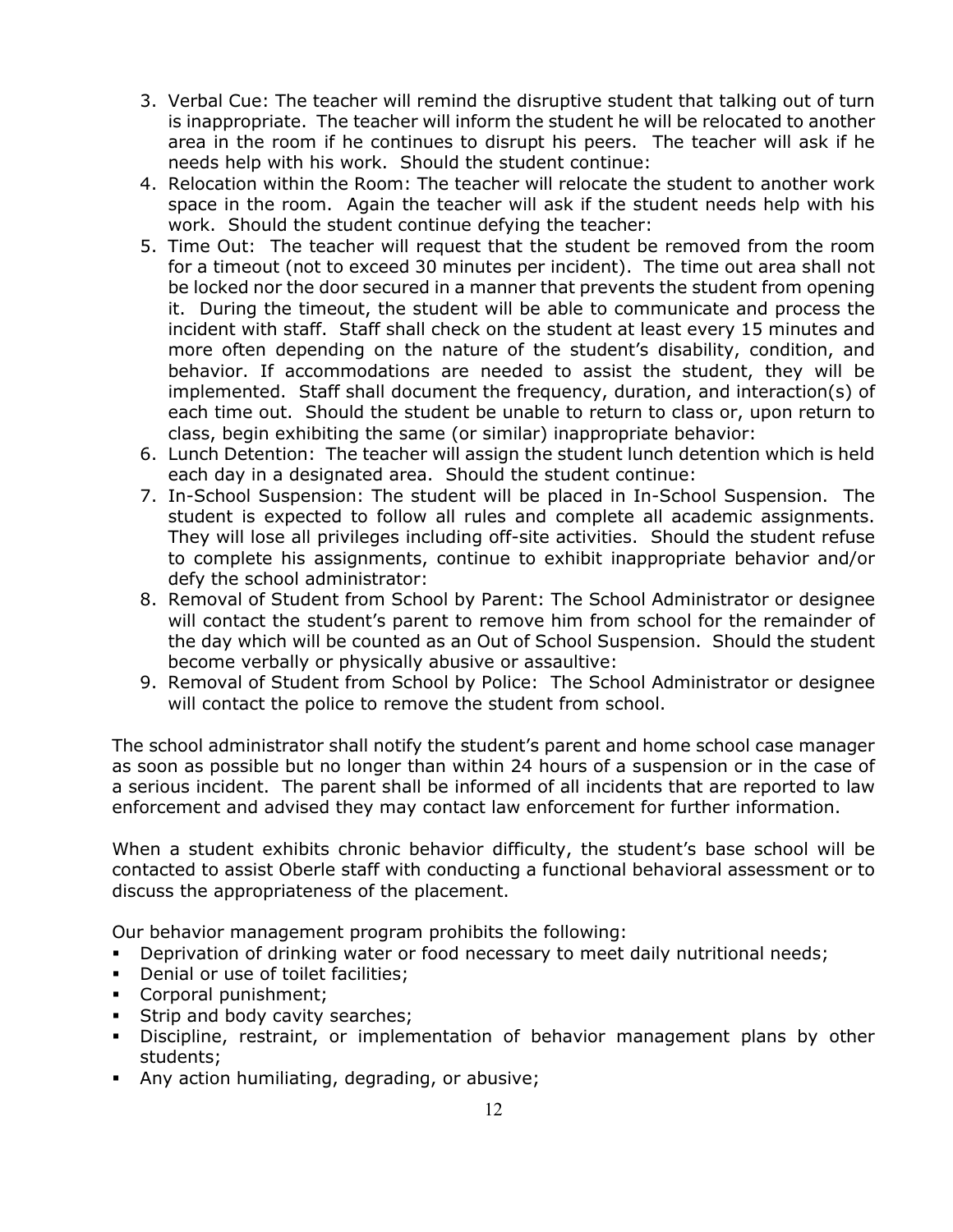- Deprivation of health care including approved medication and counseling;
- Intrusive aversive therapy, etc.; and
- Limitation on contacts and visits from any affiliated parties including, but not limited to probation officer, social worker, or placing agency representative.
- **Seclusion**
- Prone "face down" restraints, mechanical restraints, pharmacological restraints, and any other restraint that restricts breathing or harms the child or interferes with the child's ability to communicate.

As part of our behavior management program, staff documents the behavior of our students. Incidences of problematic behavior are reported via discipline referrals to administration, acted upon, and documented on a cumulative discipline record. A daily point system is also utilized to recognize positive behaviors **(PRIDE).** These points are used for shopping in the Bulldog Store, for earning a training stipend in our EFE and CTE programs, and for being eligible for extra-curricular activities such a field trips or making purchases from the Bulldog Bistro.

**PRIDE** points are based upon the following:

- **Prepared:** being on time to class, having a positive attitude, and bringing all materials (including school-issued computer) to class
- **Respectful:** considerate of others and using appropriate language and volume
- **Independent/ Improvement:** working independently and/or making progress towards independence
- **Directions:** following directions upon first request
- **Effort:** participating in class activities and discussions, working consistently throughout class period, and working through difficulties

**PRIDE** points are recorded for each class and can be referenced from your Gradelink account.

#### **Specific Behavior Consequences**:

When a student exhibits chronic problematic behavior, a functional behavioral assessment may be conducted. The information gathered during the assessment help the staff, student, and parents/guardian identify possible reasons for the problem behavior as well as intervention strategies to eliminate the continuance.

Our behavior management program strives to decrease a student's undesired behaviors in the least intrusive manner possible. However, the use of restrictive procedures may be used when the behavior exhibited is dangerous to the student or others and all other less intrusive interventions were attempted and failed. In addition, staff may use restrictive procedures when the challenging behavior significantly disrupts the regular activities of students, staff and visitors and when valued property is being damaged or destroyed. Staff has been trained and are certified in *CPI: Nonviolent Crisis*  **Intervention** to implement approved de-escalation and restrictive procedures in the event of an emergency to prevent the student from harming themselves or others. Parents/guardians and the LEA will be notified same day of any physical restraint interventions. *CPI: Nonviolent Crisis Intervention* is reviewed at least annually with a certified instructor. The Gladys H. Oberle School prohibits the use of seclusion.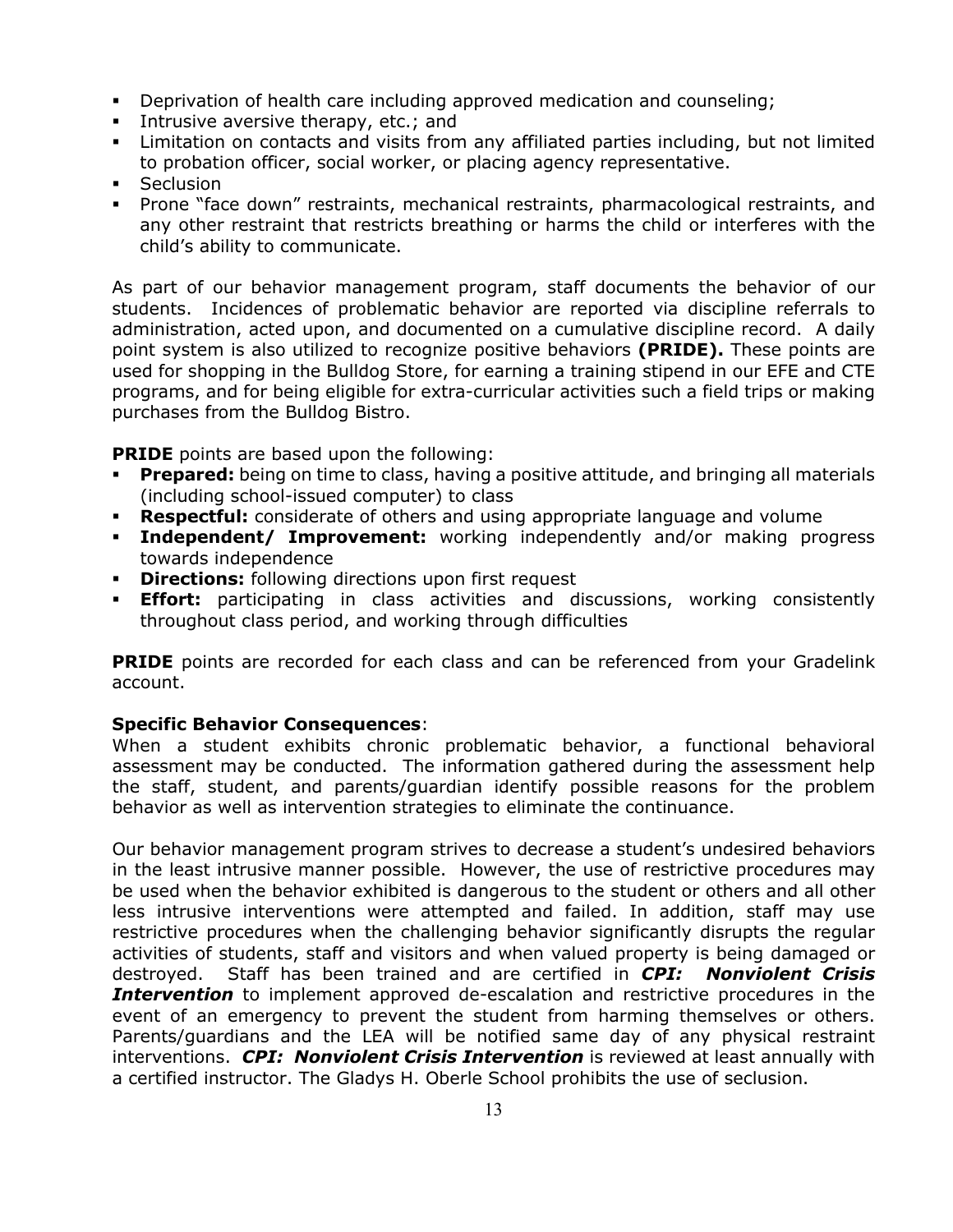Staff shall remain calm and implement techniques received **from CPI: Nonviolent Crisis Intervention** at the first indication of student uneasiness or agitation to de-escalate a heightened individual and to help prevent student violence including self-injurious behavior. Students who are suspected of having suicidal or homicidal ideations or are actively threatening suicide or acts of homicide will be referred to local emergency services for a mental health evaluation. This referral may also be accompanied with a report to local law enforcement. Parents/guardians shall be notified immediately or at least by the end of the same school day given the circumstances and any report to the police will be documented as a Serious Incident and a copy shall be provided to the LEA within 24 hours. Actions by students that are violent in nature, both those which are selfimposed and directed at others, are to be taken seriously and reported to an administrator immediately*.* At the request of the administrator, additional staff may be called in to assist until safety is restored. These staff may be from the school, or if deemed necessary, from other Employment Resources Incorporated personnel. All staff utilized shall be required to work until the situation is under control. In the event of dangerous behavior occurring among groups of students, police intervention may be requested.

#### **PARENTAL RESPONSIBILITY FOR STUDENT BEHAVIOR**

We believe that our students experience the most success when their parent(s)/guardian(s) are active participants in the educational process. The Gladys H. Oberle School strives to maintain open communication - discussing a student's academic and behavioral performance or lack thereof, and requesting input and assistance in designing creative strategies to reward progress and address deficiencies as needed.

The Code of Virginia § 22.1-279.3 requires parents to assist the school in enforcing the standards of student conduct and compulsory school attendance. This Code states that each parent of a student enrolled in a public school (and placed by the public school at The Gladys H. Oberle School), has a duty to assist the school in enforcing the standards of student conduct and attendance in order that education may be conducted in an atmosphere free of disruption and threat to persons, property, and supportive of individual rights.

If an issue arises, the school administrator may request a student's parent or parents, if both parents have legal and physical custody of the student, to meet with the school administrator or designee to review the Code of Conduct . It is the parent or parents' responsibility to participate with the school in disciplining the student and maintaining order, and to discuss improvement of the child's behavior and educational progress.

The school administrator shall notify parents of any student who violates a Code of Conduct policy when such violation could result in the student's suspension, whether or not the school administrator has imposed such disciplinary action. The notice shall state the date and particulars of the violation, the obligation of the parent to take actions to assist the school in improving the student's behavior; and that, if the student is suspended, the parent may be required to accompany the student to meet with school officials. Parents will receive notification on the date on which any decision to suspend services is made and the LEA will receive notification within 24 hours.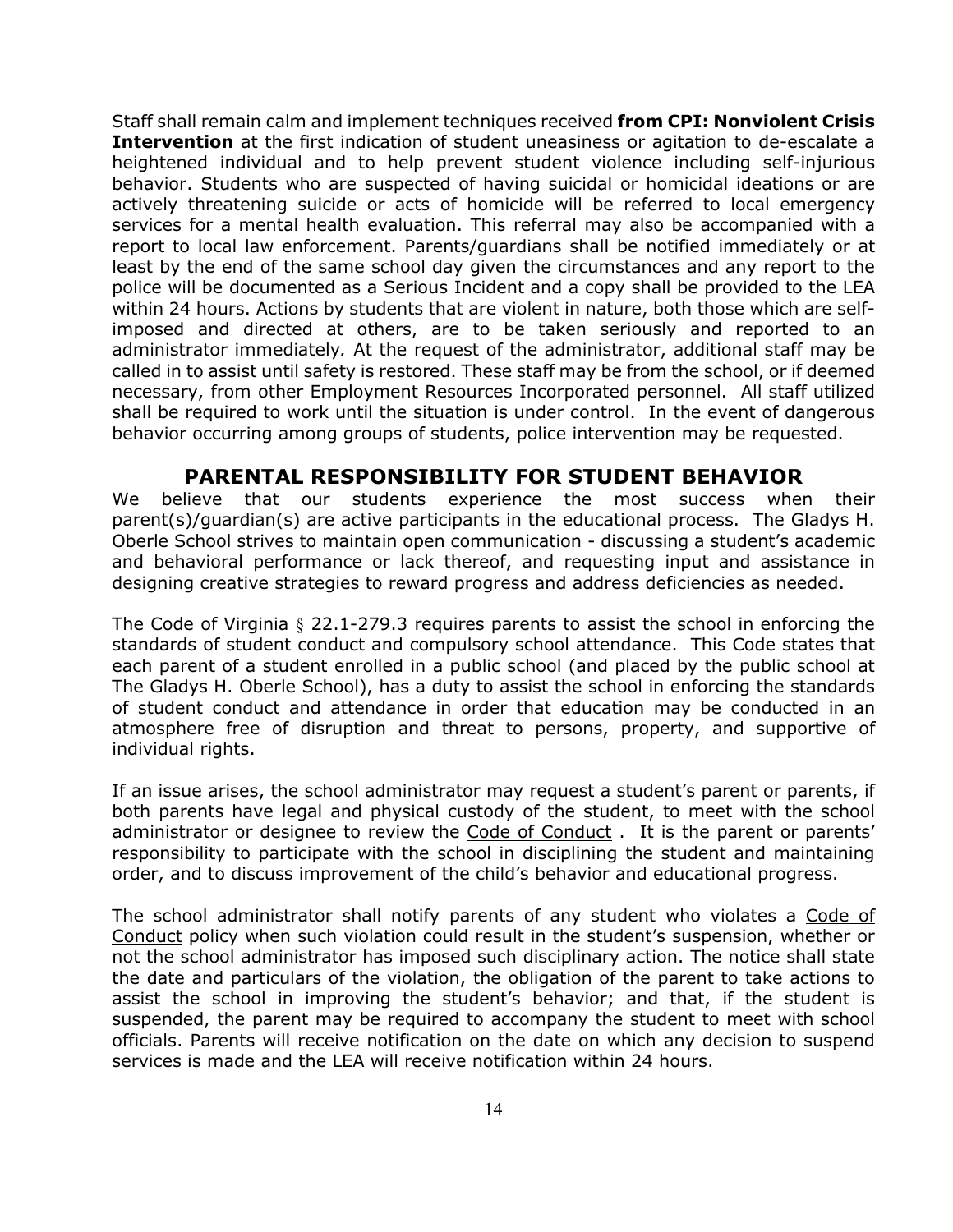No suspended student shall be admitted back to school until such student and parent or guardian have met with school officials to discuss improvement of the student's behavior, unless the school administrator or her designee determines that readmission, without parent conference, is appropriate for the student.

Upon the failure of a parent to comply with the provisions outlined above, the school administrator may request that the student's home school, by petition to the juvenile and domestic relations court, proceed against such parent for willful and unreasonable refusal to participate in efforts to improve the student's behavior.

Each parent must sign a statement acknowledging the receipt of the Student Handbook and Code of Conduct and return it to the school.

### **BULLDOG BISTRO**

As a part of our Independent Living curriculum, students operate our Bulldog Bistro. The Bistro is a student-operated business that sells drinks and snacks to staff and students. Working at the Bistro allows students to learn and practice tasks associated with working in a retail business as well as practice customer service skills such as taking orders from staff for coffee, preparing drinks, operating the snack cart, keeping track of inventory and the shopping list, handling cash, tracking staff credit accounts and preparing monthly invoices, marketing, handling customer complaints, taking responsibility for problems with products and correcting mistakes. Any student under the age of 18 is prohibited from purchasing coffee unless parent consent is obtained. Students must be eligible to make purchases; daily eligibility is dependent on PRIDE points.

### **BULLDOG STORE**

Students have the opportunity to earn *Bulldog Bucks* through our PRIDE system to purchase items in our Bulldog Store. Items available in the Bulldog Store are based upon student input. Popular items include favorite foods, headphones, gift cards, sports equipment, and school supplies. Items are assigned different point values and students are tasked with deciding to spend all their points immediately or save for larger, more costly items. The store is student operated which teaches the aspects of entrepreneurship. The store is open one day per week. All students have an opportunity to shop; however, students who incur any disciplinary referrals are ineligible to shop that week. Any unused points will carry over to the following week.

#### **BULLYING**

Bullying is unwanted, aggressive behavior that involves a real or perceived power imbalance. The behavior is repeated, or has the potential to be repeated, over time. Bullying may include, but is not limited to, making threats, spreading rumors, attacking someone physically or verbally, and excluding someone from a group on purpose. Cyberbullying is [bullying](https://www.stopbullying.gov/what-is-bullying/index.html) that takes place using electronic technology. Electronic technology includes devices and equipment such as cell phones, computers, and tablets as well as communication tools including social media sites, apps, text messages, chats, and websites. Examples of cyberbullying may include malicious text messages or emails,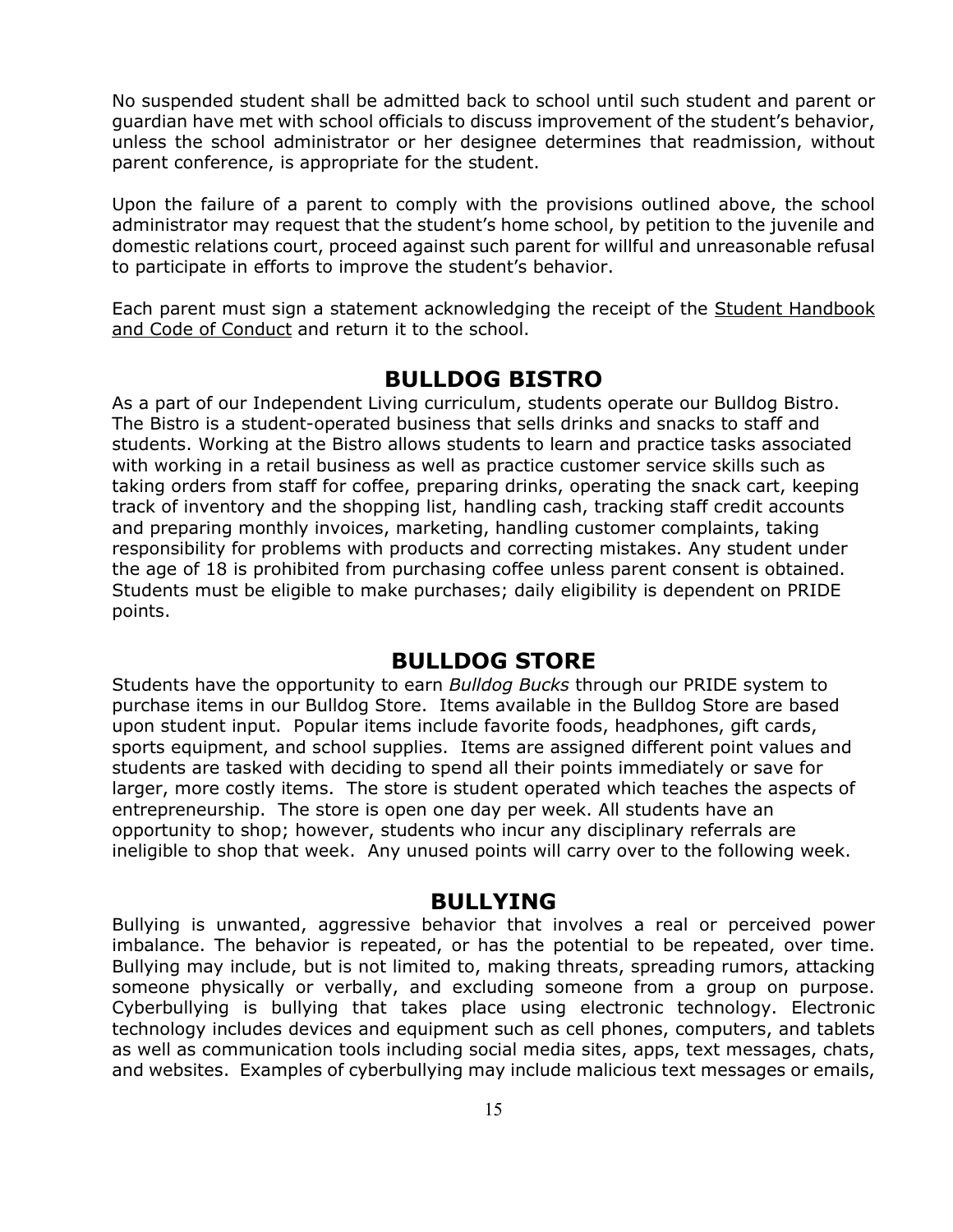rumors sent by email or postings on social networking sites, and embarrassing pictures, and videos. The Bully Prevention Committee works to promote strategies, curricula, and skills training to support both bully prevention and student empowerment.

We strive to maintain a physically and emotionally safe environment for all students. Students who witness, or are subject to acts of bullying are encouraged to report the incident(s) to a staff member or administrator. Bullying will not be tolerated and may result in a student's termination.

#### **CHEATING**

Staff is always available to assist students in completing their work. However, there are times that students are expected to complete assignments independently. It is a violation of school rules for a student to cheat, assist others in cheating, plagiarize class assignments or in any way use the work of others for personal benefit without the permission of the classroom teacher involved.

If a teacher suspects cheating, the assignment will be recorded as a "0"/F. The teacher will also contact the parent/guardian to discuss the incident. Repeated violations could result in short-term suspension.

### **CLASSROOMS, PHYSICAL FACILITY & CLASSES**

The Gladys H. Oberle School classrooms are spacious and arranged for both individualized and group learning. Students are placed in age and ability appropriate groups that are conducive to optimal learning. With an average teacher to student ratio of 1:4, the student is able to receive individualized instruction at his or her instructional level. Each classroom is equipped with technology for instructional purposes. Additionally, The Gladys H. Oberle School has other instructional areas including a science lab, art lab, career and technical education labs, and culinary arts kitchens. Students may dine in a spacious cafeteria and have daily access to a basketball court and sports field during the scheduled recreation time. Time-out rooms are strategically located within the school to minimize disruption and distraction. Student restrooms are spaced throughout the school for each learning area.

Each student's schedule is built from the review of official transcripts, diploma status, IEP/ISP, and student interest and input. In addition to the required courses of English, math, science, history, and PE & Health which are based upon the Virginia Standards of Learning, students also have a variety of election options from which to choose including, but not limited to, art, art and music appreciation, small engine repair, culinary arts, carpentry, building trades, education for employment, independent living, social skills, imaging technology, entrepreneurship, computer programming, and design multi-media web. Elective offerings each semester may vary and are based upon student interest.

PE and health are provided in accordance with VDOE requirements for students in grades 5-10 with additional elective offerings of elective PE for students interested in additional PE classes. PE 9 also includes instruction in First Aid and CPR/AED. Students will be offered the opportunity to become certified following completion of this classroom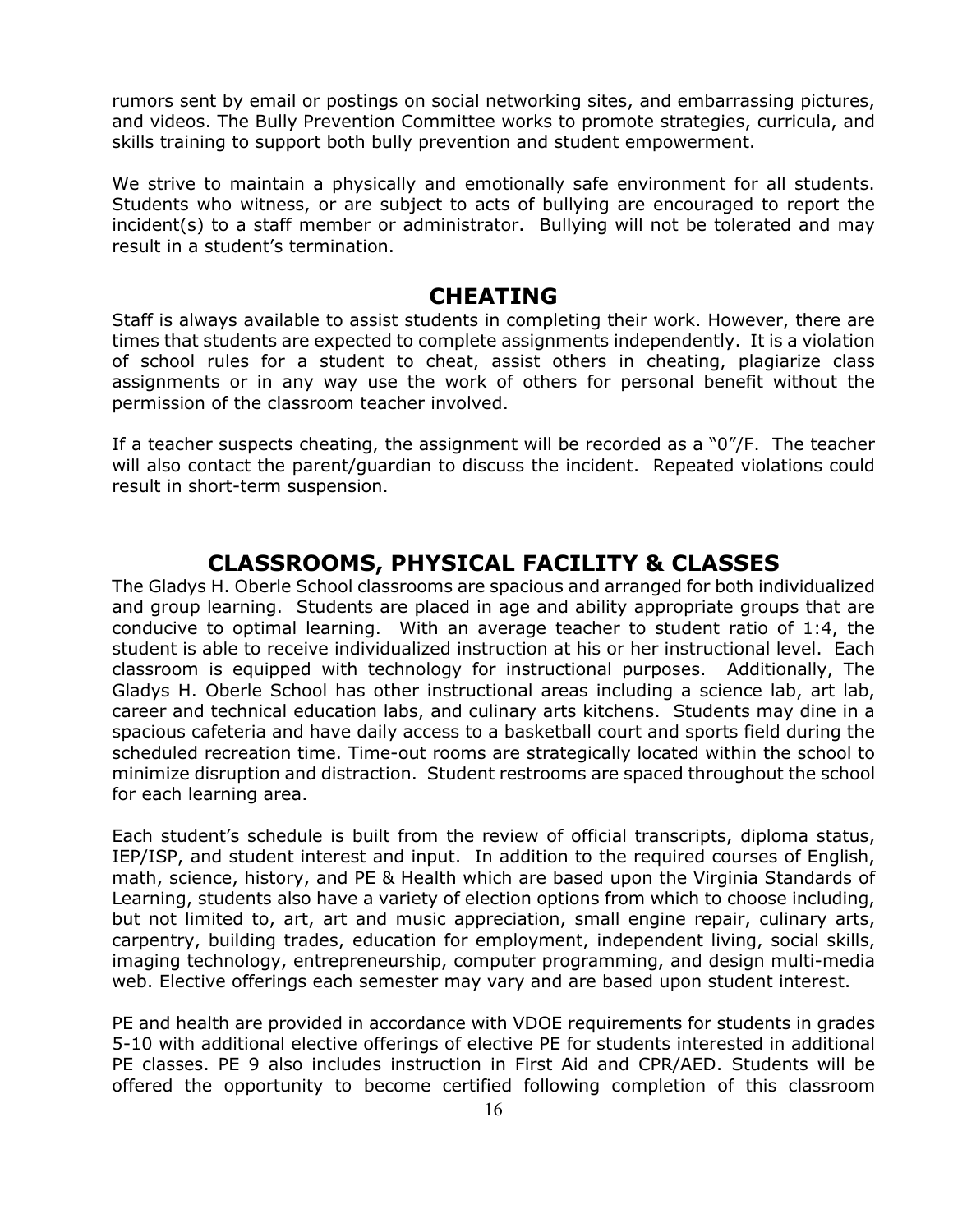component. The classroom portion of Driver's Education is provided to students enrolled in PE 10. The health portion includes Family Life Education which follows the SOLs. Parental permission is obtained for all students enrolled in PE & Health as it includes Family Life Education. Parents are welcome to review the Family Life curriculum.

#### **CLUBS**

Students may select a club in which to participate at the start of each semester. Clubs allow high school students the opportunity to participate in extracurricular activities and enrich our program. Clubs typically meet during Bulldog Block on the first and third Wednesday of each month to avoid interruption of the instructional program. Clubs offered may include: Sports, Arts & Crafts, Reading, Fishing, Musical Theater, Chorus, Classic Movies, and Cooking. Clubs offerings each semester are formed to suit student interest. Students aged 16 or older who wish to participate in the Fishing Club must purchase and provide proof of a fishing license and wear a life jacket when participating in water activities.

### **COATS AND VALUABLES**

Students will be assigned a locker or clear backpack to maintain their personal belongings each school day. Student/school property (re)introduced to the school will be searched each morning. Items which may interfere with the learning environment or pose a safety hazard will be confiscated upon arrival. Collected personal properties will either be returned to the student at dismissal or held for parental pick-up. When students are assigned lockers, they may access between classes, during lunchtime, at dismissal, or with staff approval accompanied with a pass. All lockers and backpacks, including their contents, are subject to search at any time. All electronics will be collected upon arrival to school, locked in a secure area, and returned to students at dismissal. Students are not permitted to carry any other bag, backpack, purse, etc. that is not school issued unless its contents are clearly visible.

### **COMMUNITY SERVICE & INTERACT**

Students may have the opportunity to participate in community outreach projects while enrolled in our program. Through our Interact Club, a variety of opportunities to serve the community, environment, and those in-need will be made available to help fulfill our mission of molding well-rounded and productive citizens. Interact club officers will be elected at the start of each school year to serve as representatives and satisfy these projects. The Rappahannock Rotary Club sponsors and helps support our Interact Club projects and efforts. All community service projects and extracurricular events will be under the direct supervision of staff and organized to avoid interrupting the instructional program. Staff certified in CPR/AED and first aid will accompany all outings. Any outdoor adventure activity will be in partnership with certified, licensed, or other credentialed affiliates to ensure adequate and proper supervision, health and safety, and medical management.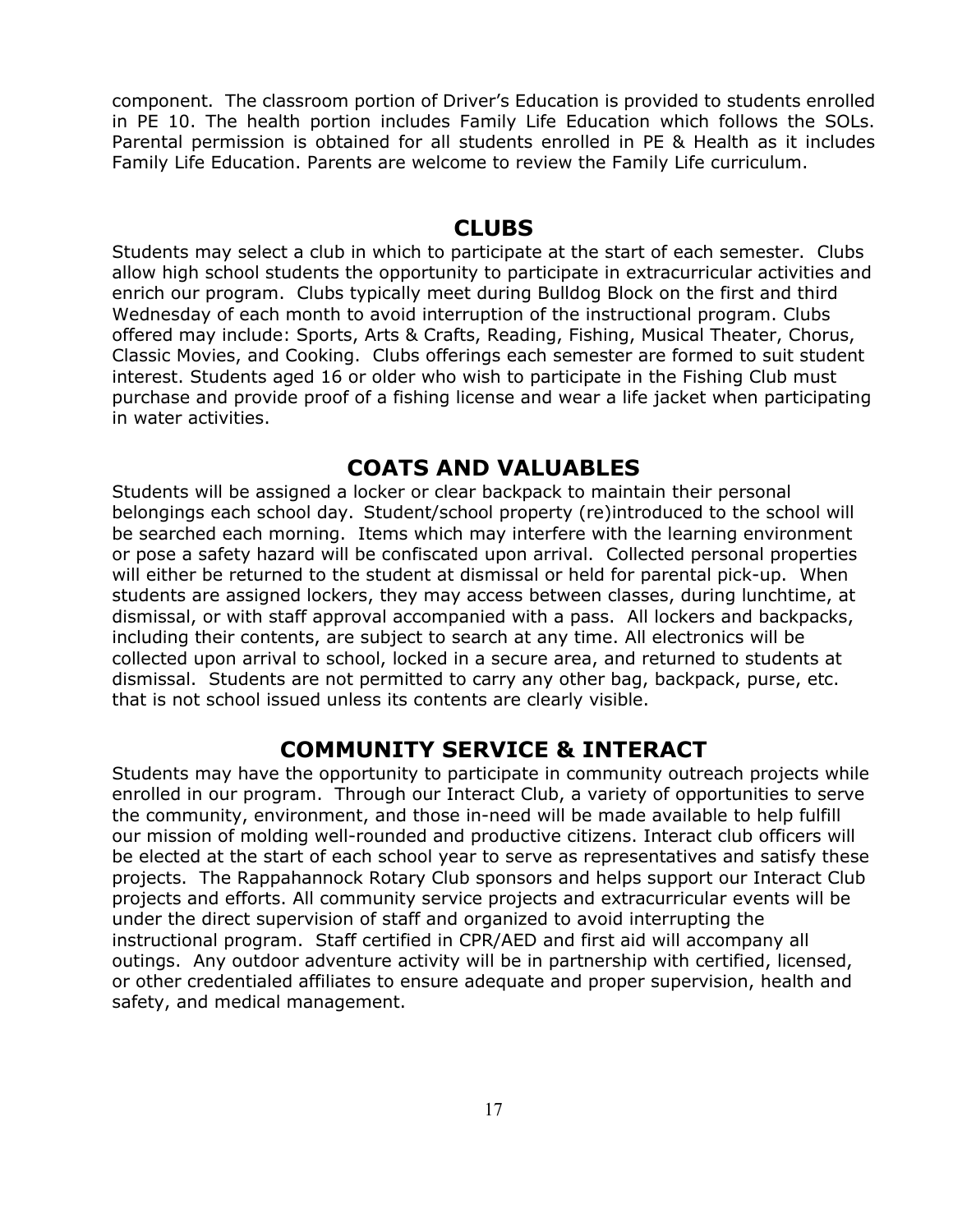### **COMPUTER AND INTERNET USAGE**

Students who have read and signed a Computer and Internet User Agreement will have access to various technologies and Internet to complete academic assignments. Students will be issued a student computer for use while at school. Students may also have access to computers in media centers, classrooms, and school-related training sites.

Students may only use the computer/Internet to complete work assigned and approved by a staff member/work site supervisor. Please note when using a computer, students are responsible for that computer.

Students are held accountable for any damage to the computer/network as well as any illegal or unethical activity conducted while using the computer/Internet.

The use of computer equipment and access to Internet resources is a privilege. Students are responsible for citing sources and giving credit to authors for material used during the research process. Students are expected to honor the legal rights of software producers, network providers, copyright, and license agreements.

Network storage areas and student computer storage devices are treated as property of Employment Resources Incorporated. Any file stored on a school computer, server or disc is not private. Staff will review your devices, files and communications to ensure responsible use of the system.

#### **Unacceptable Uses**

The following actions (which are not exhaustive) constitute unacceptable use of computers/Internet, whether that use is initiated from a school or a school-related work site:

- Students may not use the computer or access the Internet for any purpose other than academic/work purposes. Students do not have permission to access the WiFi for personal devices. Playing games or using networked resources for nonacademic purposes is not permitted unless supervised by school staff.
- Students are not permitted to load software onto any computer or use any unauthorized disc without permission from the school administrator/work site supervisor.
- Students may not use impolite, abusive, or otherwise objectionable language in either public or private messages.
- Students may not change any computer file or access/make any changes to school/work site computers or network.
- Students may not send messages that are likely to result in the loss of the recipient's work or systems; post inappropriate file or files dangerous to the integrity of any computer and/or network; circumvent network security measures.
- Students may not send chain letters or pyramid schemes to lists or individuals, and any other types of use which would cause congestion of the Internet or otherwise interfere with the work of others; use the Internet for political lobbying; use the Internet to send or retrieve pornographic material; threaten any person or property.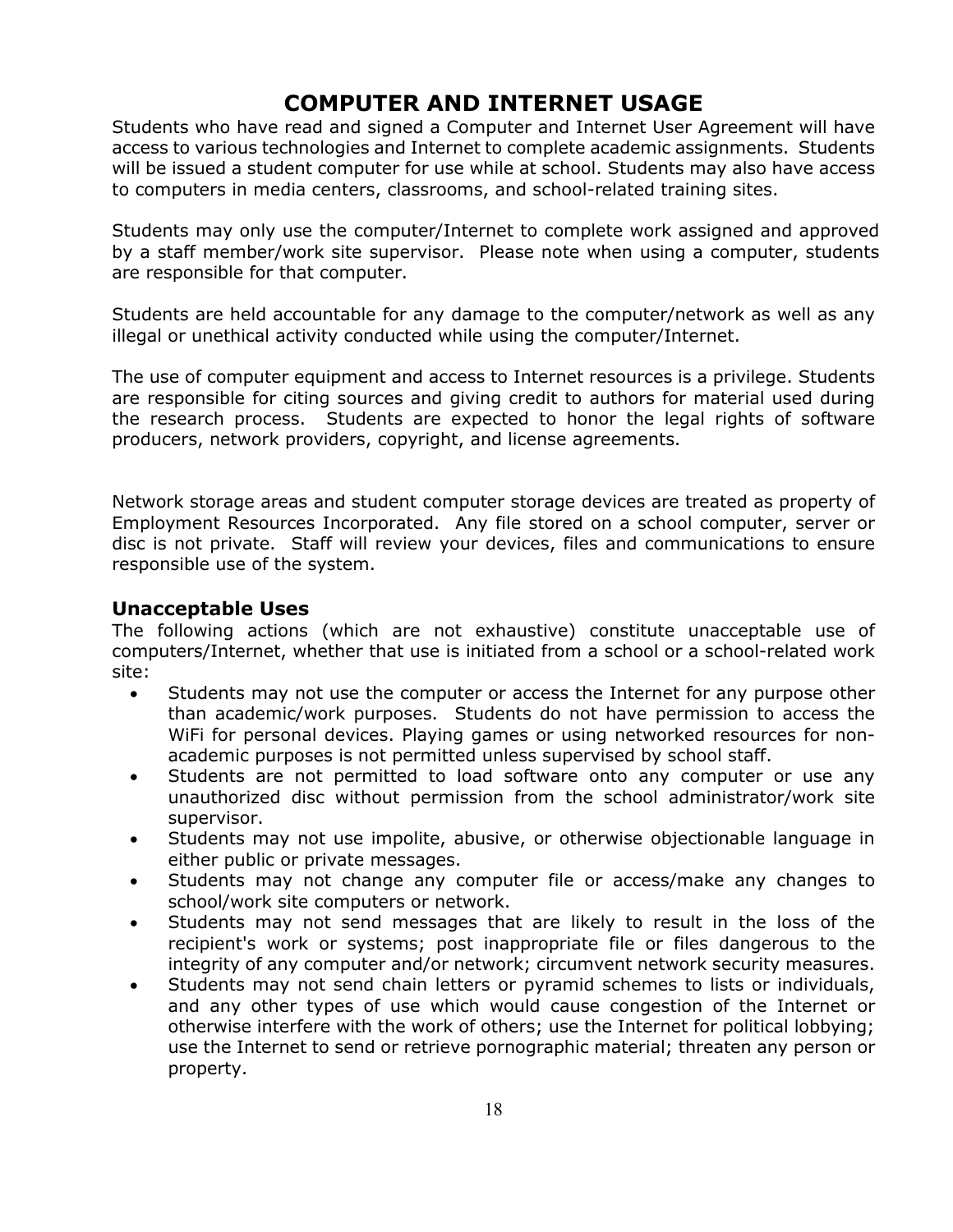- Students may not knowingly give their password to others or use someone else's password.
- Students may not falsify their identity to others while using the Internet.

Any violation of the network responsibilities will result in a cancellation of your computer privileges and may result in disciplinary action. In addition, any student identified as a security risk or having a history of problems with other computer systems may be denied access to the Internet. Tampering with computer security systems and/or applications will be considered vandalism, destruction, and defacement of school property. Vandalism is defined as any malicious attempt to harm or destroy data of another user, the Internet, or other networks that are connected to Employment Resources Incorporated's network. This includes, but is not limited to, the uploading or creation of computer viruses.

Students tampering with computers will lose their computer/Internet privilege. Per law, criminal charges can be filed for some computer usage violations. Students are financially responsible for any and all damages that occur to the school's computer and network equipment as a result of vandalism.

### **COUNSELING**

Mental health therapy is an integral component to the success of our program. The Gladys H. Oberle School employs two full-time, licensed professional counselors who provide both individual and group counseling and help students and families access mental health and other community services. All students are evaluated by the school's counselor as a part of their 30-day initial assessment to determine appropriate counseling services. Students may request to see a counselor at any time by completing the counselor request form.

### **THE CURRICULUM**

Our curriculum is based on the Virginia Standards of Learning for both middle and high school students. Students may pursue a Standard or Advanced Studies diploma. We also utilize functional curricula for students pursuing an Applied Studies Diploma and a transition curriculum for our post-graduate students. Initial academic assessments are administered to help staff identify student levels of understanding to determine instructional levels. A variety of textbooks, materials, technology and authentic learning opportunities are selected to meet the needs of each learner. For students who have not had educational testing completed within the past three years, a standardized academic assessment will be conducted. Statewide Assessment Testing is the responsibility of the public school; however, The Oberle School provides proctoring. The Oberle School creates a Standards of Learning testing calendar based upon the testing windows of each county. Direct contact with the testing coordinators for each school system is made to coordinate delivery and collection of tests and/or coordinate transportation for students taking their tests at their base school. We do not offer ISAEP or GED programs.

### **DIGITAL LEARNING INTEGRATION**

The Digital Learning standards as established by the Virginia Department of Education will be embedded within the curriculum to support students' progressive development of knowledge and skills necessary to access, evaluate, use, and create information using technology. The focus is on learning to use technology effectively and wisely rather than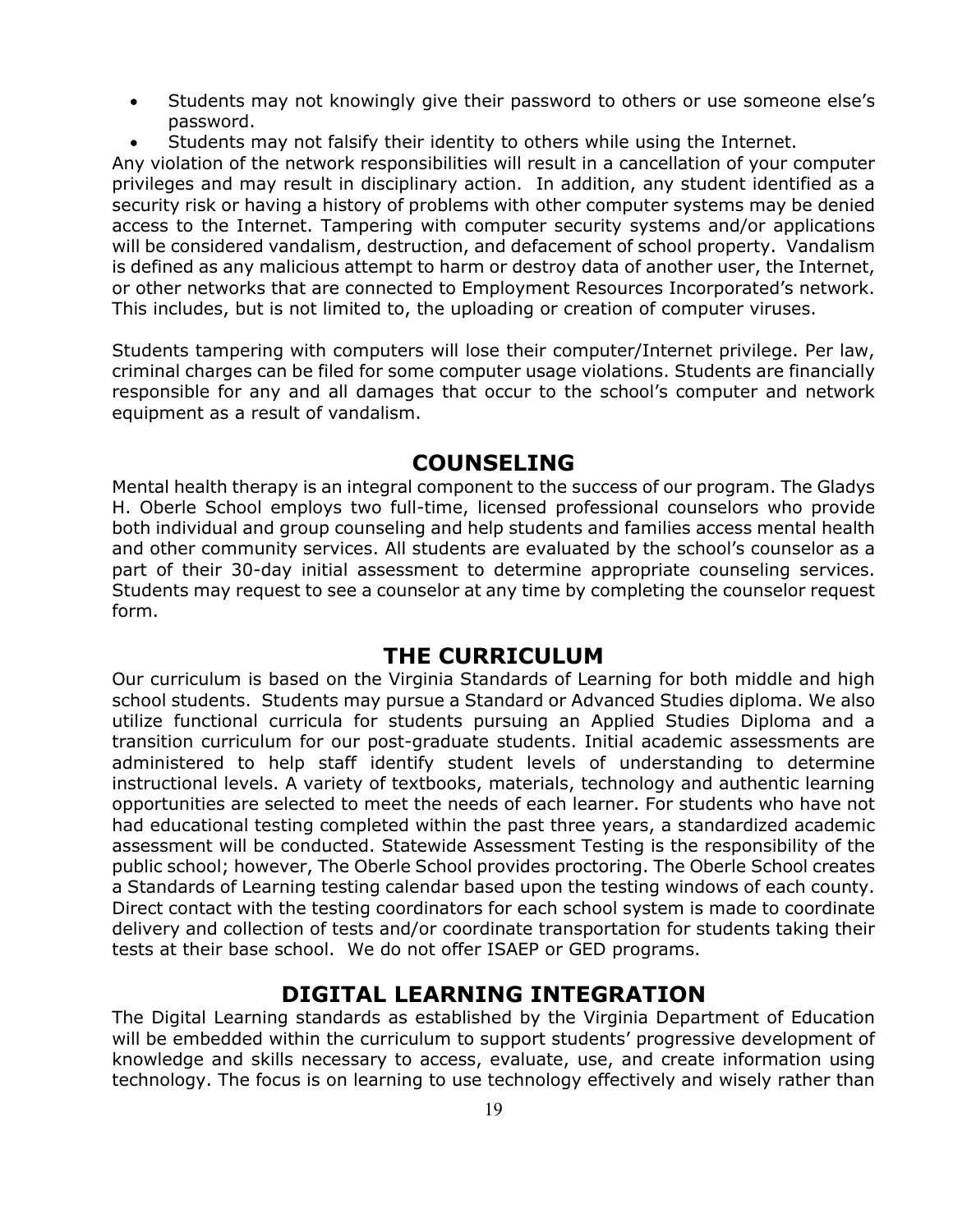learning about technology. Students shall also become certified in Cyber Safety during their enrollment.

### **DISPLAY OF AFFECTION**

Public displays of affection are inappropriate in a school or business setting and are offensive to students, parents, staff and employers. No outward display of affection is permitted while at school or at school-sponsored activities, including school-sponsored work sites.

### **DISRESPECT AND ABUSIVE LANGUAGE**

This type of behavior is not only rude and socially unacceptable, but it is very disruptive to the educational process. Any student reported to administration for verbally abusing, swearing, or using profane gestures toward another student, staff, guest, or community partner will be subject to disciplinary action. Charges may also be filed.

### **DISTANCE LEARNING**

In the event schools need to close due to a health pandemic or a weather-related occurrence, a combination of video conferencing and an online learning platform such as Google Classroom will be used for delivery of online instruction for all classes. Students will be assigned a variety of assignments that may include written work, quizzes, tests, online curriculum programs, and projects via the online learning platform. Live, interactive class sessions with the teacher will be held utilizing video conferencing. Google Chromebooks are available for any student who does not have a computer. Written work for any student who does not have access to the Internet or may not access a computer will also be provided through arranged parent/guardian pickup. Counseling and behavioral support will also be available through several modes of delivery to include email, phone, teletherapy, and videoconferencing. The Virginia Department of Education has authorized up to ten days. Days in excess of 10 will be added to the end of the school year.

### **DRESS AND GROOMING**

Students who attend The Gladys H. Oberle School are required to dress in accordance with our dress code. Clothing, apparel, and accessories must be free of indecent language, graphics, or artwork that may cause a disruption to others and interfere with the learning process. This includes but is not limited to, references to illegal substances and violence. Students' length of dresses and shorts shall be school/workplace appropriate (no shorter than 5 inches from the top of the knee).

The Oberle School also has a washer and dryer and a shower in the event a student may need to access. Student use of these facilities must be authorized by administration or counseling. At times, students participating in our EFE program are required to wear a uniform. These uniforms will be laundered by staff and maintained in the classroom.

### **EDUCATIONAL EQUITY**

Employment Resources Incorporated and The Gladys H. Oberle School are committed to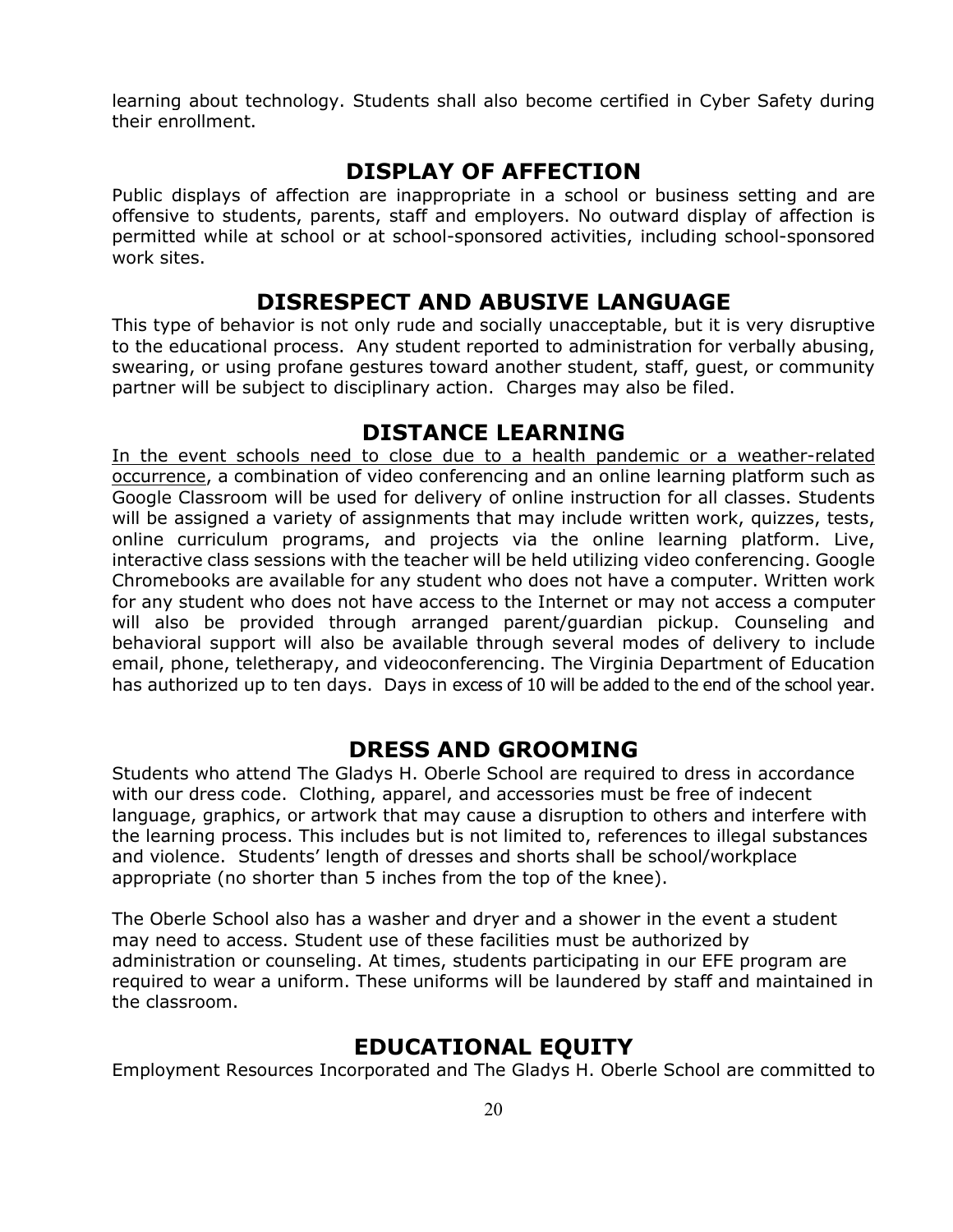supporting and sustaining an educational community that is inclusive, diverse, and equitable. The values of diversity, inclusion and equity are inextricably linked to our mission of excellence, and we embrace these values as being critical to development, learning, and success. To fully realize our mission, it is imperative we recognize student success and staff engagement are not determined by race, ability, age, ethnicity, gender, language, religion, veteran status, sexual orientation, national origin, creed, color, marital status, gender identity or expression, pregnancy status, genetic information, citizenship status, disability, and/or socioeconomic status or any other area in which people may experience discrimination.

#### **Non-Binary, Transgender and Gender Expansive Students:**

The Gladys H. Oberle School is committed to creating an inclusive and welcoming learning community to ensure that all students are able to leave us with the skills needed to support their successful futures. We take our responsibility seriously to provide safe and nondiscriminatory environments for all students. To that end, we have worked hard to support transgender, non-binary, and gender-expansive youth at Oberle.

- We have progressive, enumerated policies in place to prevent bullying, harassment, and discrimination.
- We embrace diverse identities and encourage allies with peers.
- We are committed to training staff on this guidance so they have the knowledge and skills to not only support our transgender, non-binary, and genderexpansive youth, but to promote gender-inclusive practices.
- We have single-stall restrooms.

A comprehensive guidance plan has been developed to further support and train our staff. A copy will be made available upon request.

#### **Cultural Diversity:**

We recognize that our work to respect diversity and to include all in our community has roots in a history that has privileged certain groups while excluding and oppressing others. Within our school and community, we will work to address the detrimental effects of this history through our teaching, practice, training, and service. We expect nothing less than an accessible, multicultural community in which civility and respect are fostered and discrimination and harassment are not tolerated. We will solicit and listen to all voices within our community, honor diversity, and value the strengths and differences of all our community members. We will take action to eliminate opportunity gaps and barriers by providing equal access to resources and learning opportunities to meet each student's unique needs as we strive for educational excellence for all student groups.

### **EDUCATION FOR EMPLOYMENT**

Today's job market demands high school graduates have both academic knowledge and workplace skills. In the past decade, the definition of workplace skills has changed. In addition to technical skills, today's employers are looking for workers who have excellent "soft skills" - critical thinking, problem solving, inter-personal, teamwork, communication, time management, dependability. A strong component of our transition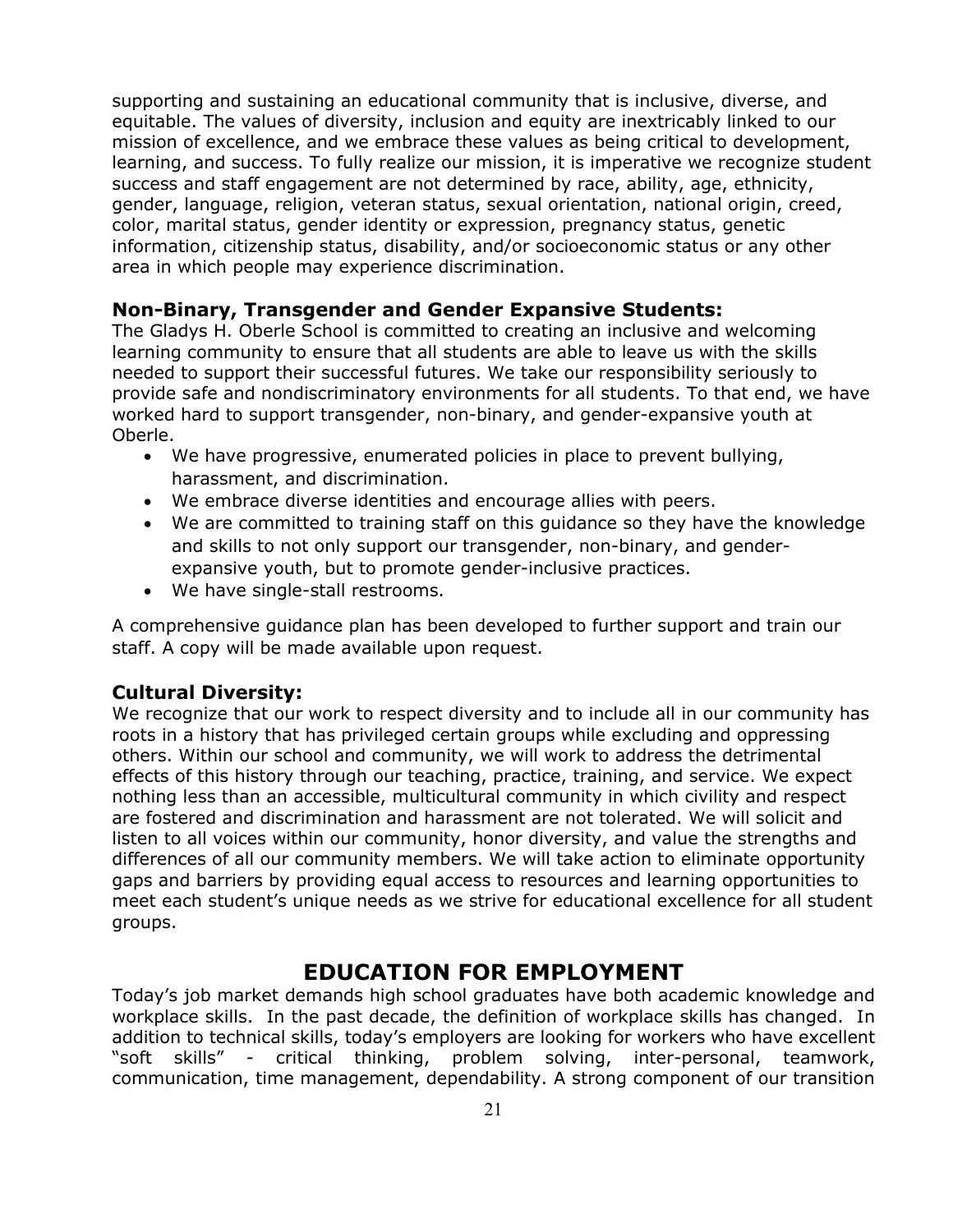programming is our **Education for Employment (EFE)** classes. EFE covers eleven career readiness competencies that make up the core of "I AM PREPARED."

**I**nteraction with others **P**roductive

**A**ccept responsibility **E**ffort

**R**espect for self, others and property **M**anage your time **P**ersonal appearance **A**ttitude **R**ule compliance **E**ducation **D**edication

Our experience has shown that students who can demonstrate competency in these eleven areas are able to get and keep a job.

Students follow a sequence of courses whereupon they complete career assessments and a variety of work readiness training activities, work with transition support staff and begin exploring workplaces in the community, and eventually participate in a variety of job shadowing experiences prior to being placed independently in the community onto a training site. Oberle partners with area employers to provide training sites for our students. Students are expected to follow the employee handbook (Student Handbook and Code of Conduct). The training site supervisor and transition staff will complete a weekly performance review and develop goals and strategies to assist with the strengthening of work-related skills. All training sites are evaluated before a student is placed to ensure adherence to all child labor laws are followed. Copies of Child Labor Laws are available for staff/student use.

Students earn a training incentive, not a wage, upon his/her performance both in the classroom and on the training site. This is merely an incentive which is directly correlated to their classroom and volunteer performance. Students are placed in a position related to their career of interest in conjunction with their transition plan and/or in a position that will assist them in developing one or more of the eleven career readiness competencies. Students placed in the training experience program must demonstrate appropriate work behavior both in their job as a "student" here at school as well as in their job as "employee" on their training site. Child Labor Laws are adhered to and included in the Student Transition Training Supervisor Handbook. Academic credit is earned for participation in this program.

Students, especially graduating seniors, may be referred to the Department of Rehabilitative Services who offer Pre-Educational Transition Services (Pre-ETS Services). These services include: job exploration; work-based learning experiences provided in an integrated environment; in-school and after school opportunities; counseling on opportunities for enrollment in comprehensive transition or postsecondary educational programs; workplace readiness training to develop social skills and independent living skills; and instruction in self-advocacy, including peer mentoring and instruction in person centered planning.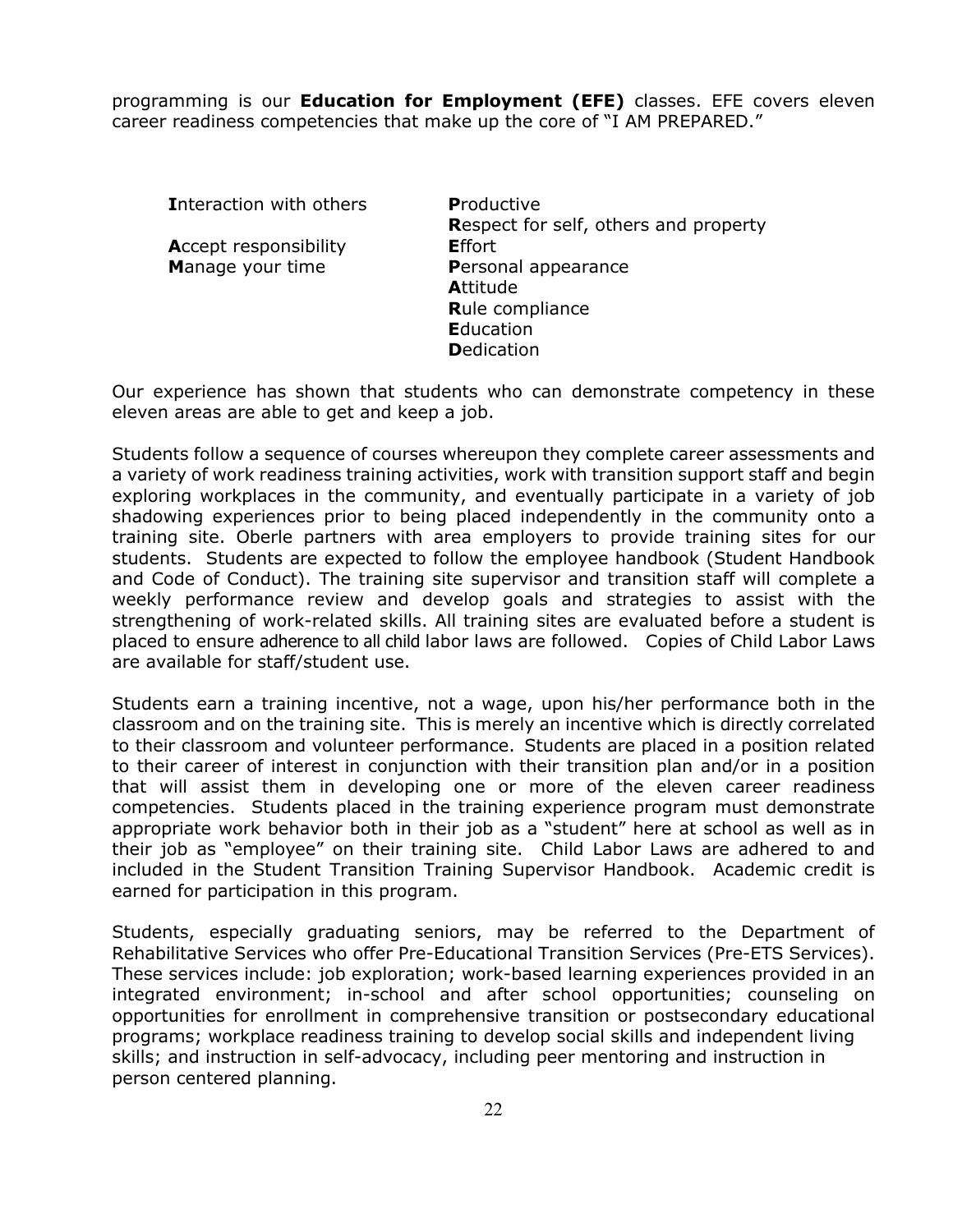### **EDUCATIONAL RECORDS**

The Gladys H. Oberle School maintains records in accordance with guidelines established by the state and our accrediting agency. Records are treated in a confidential manner. Neither the records nor the personally identifiable information contained therein will be released without written consent of the parent/student to any party other than those specifically authorized. School staff have permission to access records. The school shall permit a parent(s) or legal guardian(s) to inspect and review any educational records relating to their child that are collected, maintained, or used by the school. The school shall comply with the request without unnecessary delay and before any meeting regarding an IEP or 504 plan or in no case more than 14 days. All educational records will be returned to the LEA or parent following a student discharge.

### **ELECTRONICS/CELL PHONES**

The Gladys H. Oberle School has a **"no outside electronics/cell phone"** policy. The intent of the policy is to help our students stay more present and engaged in their learning. Current research and our own observations within the classroom clearly indicate electronic/cell phone usage to be a major distraction which contributes to a less than optimal learning environment for both the student and the teacher.

Students will not be permitted to enter the school building without first turning in their electronics or cell phone.

The following procedure is enforced when students arrive to school with an electronic device including cell phones:

- Upon arrival to school, students shall turn off and place all electronics including cell phones in the electronic/cell phone container before walking through the body scanner. This container has individual slots which will be clearly marked with each student's name.
- Once all electronics/cell phones are collected, the container will be locked in a designated space.
- At dismissal, electronics/cell phones will be returned to the students as they leave the building by a staff member.

If a student refuses to turn over electronics or cell phone, the following procedure will occur:

- Student will be encouraged to abide by the policy and place electronics/cell phone in their designated slot.
- If student continues to refuse, a parent/guardian will be called to discuss the situation.
- If student continues to refuse, parent/guardian will be instructed to come pick up the student.
- Repeated offenses will result in a meeting with the student's LEA representative to discuss the noncompliance and to develop a plan for moving forward successfully.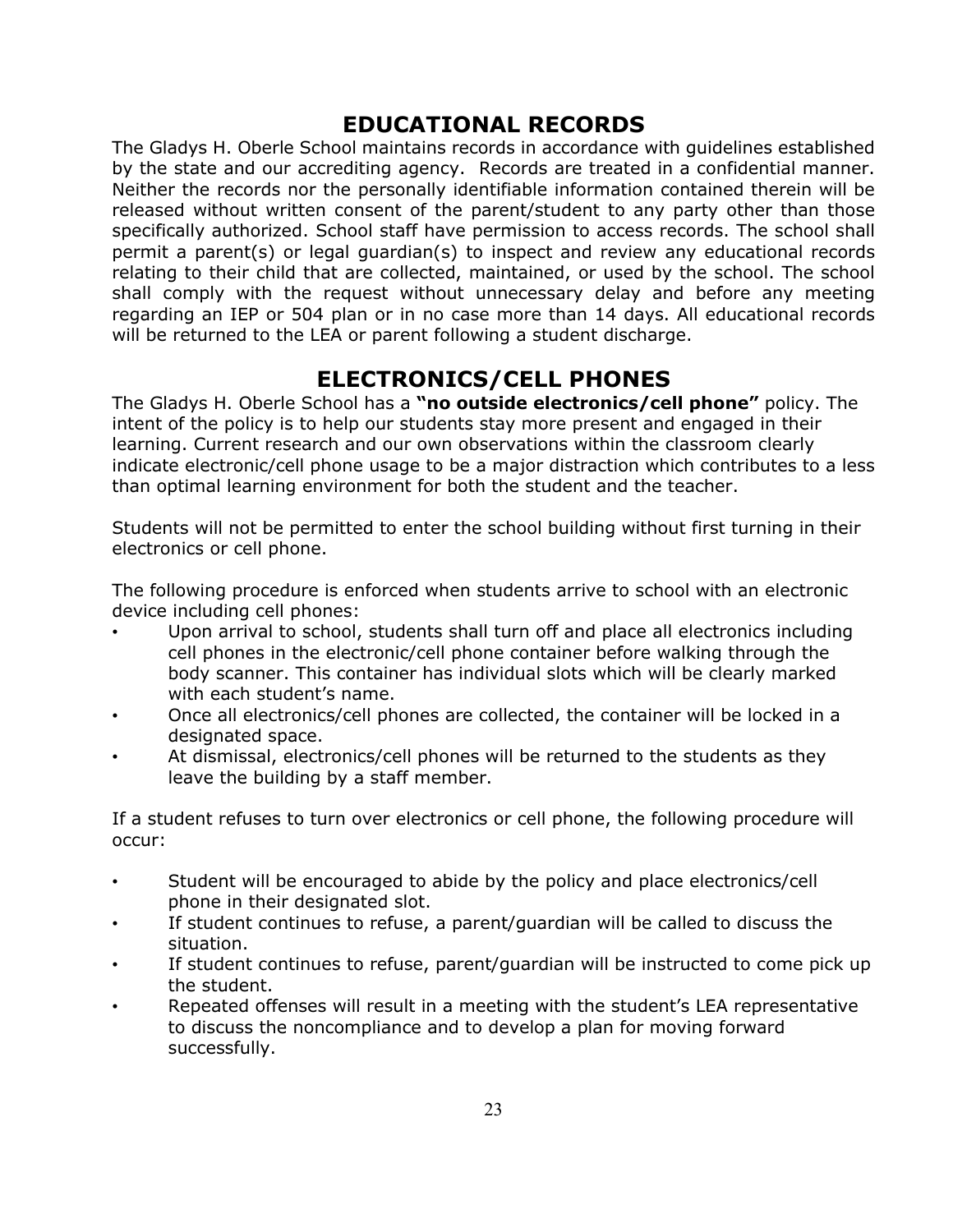Acceptance and continued placement into The Oberle School program is dependent on student compliance with this policy.

#### **EMAIL**

The Gladys H. Oberle School utilizes Google Classroom, a product of G Suite for Education, as a part of the general curriculum. The platform integrates with Google's other tools including Google Drive, Docs, Sheets, Slides, and calendar to help teachers streamline how they manage classes; digitally organize, distribute, and collect assignments, course materials, and student work; communicate with students about their classwork by posting announcements and reminders about assignments; see who has or has not completed their work; check in with individual students privately, answer their questions, and offer support; and give students timely feedback on their assignments and assessments.

Upon enrollment, students are assigned a Gmail account under The Gladys H. Oberle G Suite for Education account. This email address may be used for students to communicate with their teacher and complete work assignments. This is the main platform that is used in the event the school needs to utilize distance learning.

If a student is under the age of 13, the parent must give permission for the student to be assigned an email account. Oberle staff will assist the parent in this process.

### **EMERGENCY PLAN**

The safety of the students, staff, and visitors is of primary importance. Each person, in an emergency, has an important role. Students are expected to follow the directions of staff members as well as the procedures outlined below during an emergency situation. Our emergency plan was developed in conjunction with the local emergency management coordinator which is reviewed and may be updated annually.

#### **Building Evacuation Procedure:**

Emergency evacuations will be initiated by staff for any reason that would make the building unsafe, or if a situation poses a threat to the health and welfare of students, staff and visitors.

- 1. Students shall leave their rooms in single file, staying to the right side of the passageway and, at a brisk walk, leave the building using the designated exit. Under no circumstances shall students go to get their personal belongings prior to exiting the building.
- 2. Students are expected to remain together as a group and refrain from talking.
- 3. Students shall walk to the designated assembly point (at the intersection of Willis Street and Cobblestone Boulevard unless otherwise directed by staff).
- 4. Students are to remain in the designated area until given the all-clear signal from an administrator or designee. Students shall re-enter the building in an orderly manner by the route used while evacuating the building unless otherwise directed by staff.

#### **Reverse Evacuation Procedure:**

Reverse evacuations are necessary when conditions are safer inside the building than outside such as: severe weather, community emergency, hazardous materials release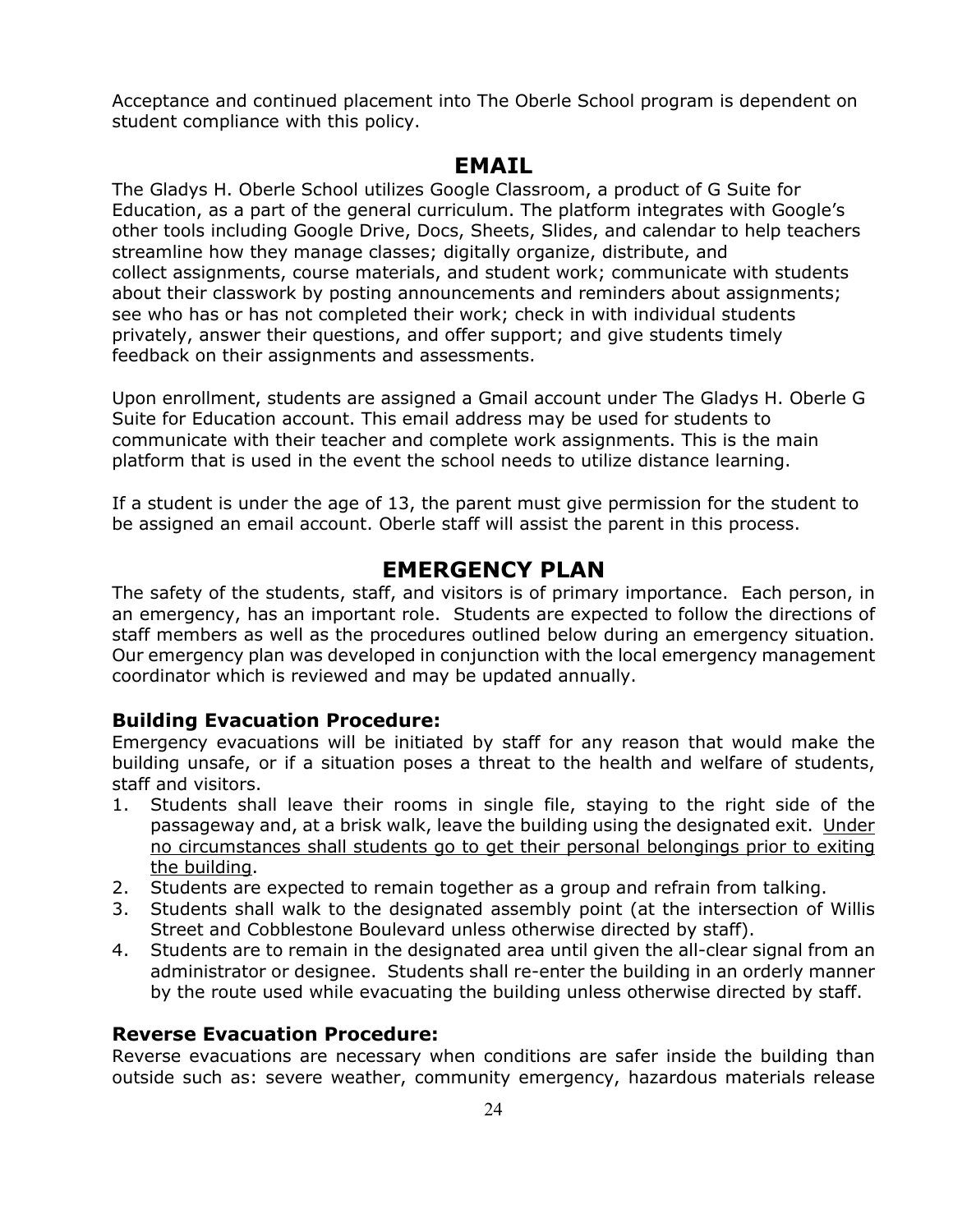outside, etc. Students shall quietly move inside the building as directed by staff. Students will walk briskly in single file, staying to the right of the passageway and return to the classroom or other safe area as directed by staff.

### **Off-Campus Evacuation Procedure:**

Off-campus evacuations are ordered when circumstances require the off-site evacuation and relocation of students and staff to a remote site where students will be accounted for and released to their parents or guardians.

- 1. Students shall leave their rooms in single file, staying to the right side of the passageway and, at a brisk walk, leave the building using the designated exit. Under no circumstances shall students go to get their personal belongings prior to exiting the building.
- 2. Students are expected to remain together as a group and refrain from talking.
- 3. Students shall walk to the designated assembly point as directed by staff (Visitor's Center at the intersection of Lafayette and Willis **OR** the Virginia Central Railway Trail at the intersection of Cobblestone and Essex.
- 4. Students are to remain in the designated area until given the all-clear signal from an administrator or designee. Students may be reunited with their parent(s)/guardian(s) if the school grounds or facility is rendered unsafe.

#### **Lockdown, Partial Security/ "CODE ORANGE" Procedure**

A partial security lockdown/ "CODE ORANGE" is necessary when a threat of violence or serious incident may jeopardize the safety of students and/or staff (i.e. disruptive or aggressive student, locker search, law enforcement presence, etc.)

- 1. The Administrator/Designee will make the following announcement using the building speaker system, 2-way radio, telephone, or megaphone: "Your attention, please. We are experiencing a CODE ORANGE situation. Staff, close and lock your doors and keep students inside until further notice. Students and staff are to return to their assigned classroom or office. Ignore all alarms and bells unless advised otherwise."
- 2. Staff will clear the hallway and bathrooms by their room and direct everyone to their assigned area.
- 3. Once hallways and bathrooms are cleared, staff will close and lock all doors, take attendance and be prepared to notify administrator or designee of missing students or additional students, staff, contractors, volunteers, or guests sheltered in your classroom.
- 4. All bells and alarms are to be ignored unless otherwise instructed.
- 5. No one will be allowed outside of the classroom until the administrator/designee lifts the "Code Orange."

### **Lockdown/"CODE RED" Procedure:**

A lockdown or "CODE RED" is necessary when there is a threat of violence or serious incident that could jeopardize the safety of students and/or staff, i.e. intruder, shooting, hostage incident, civil disturbance, etc. At least two lockdown drills will be performed each academic school year.

1. Teachers should lock the classroom door. Students shall move away from doors and windows and sit quietly against an interior wall. If students are in a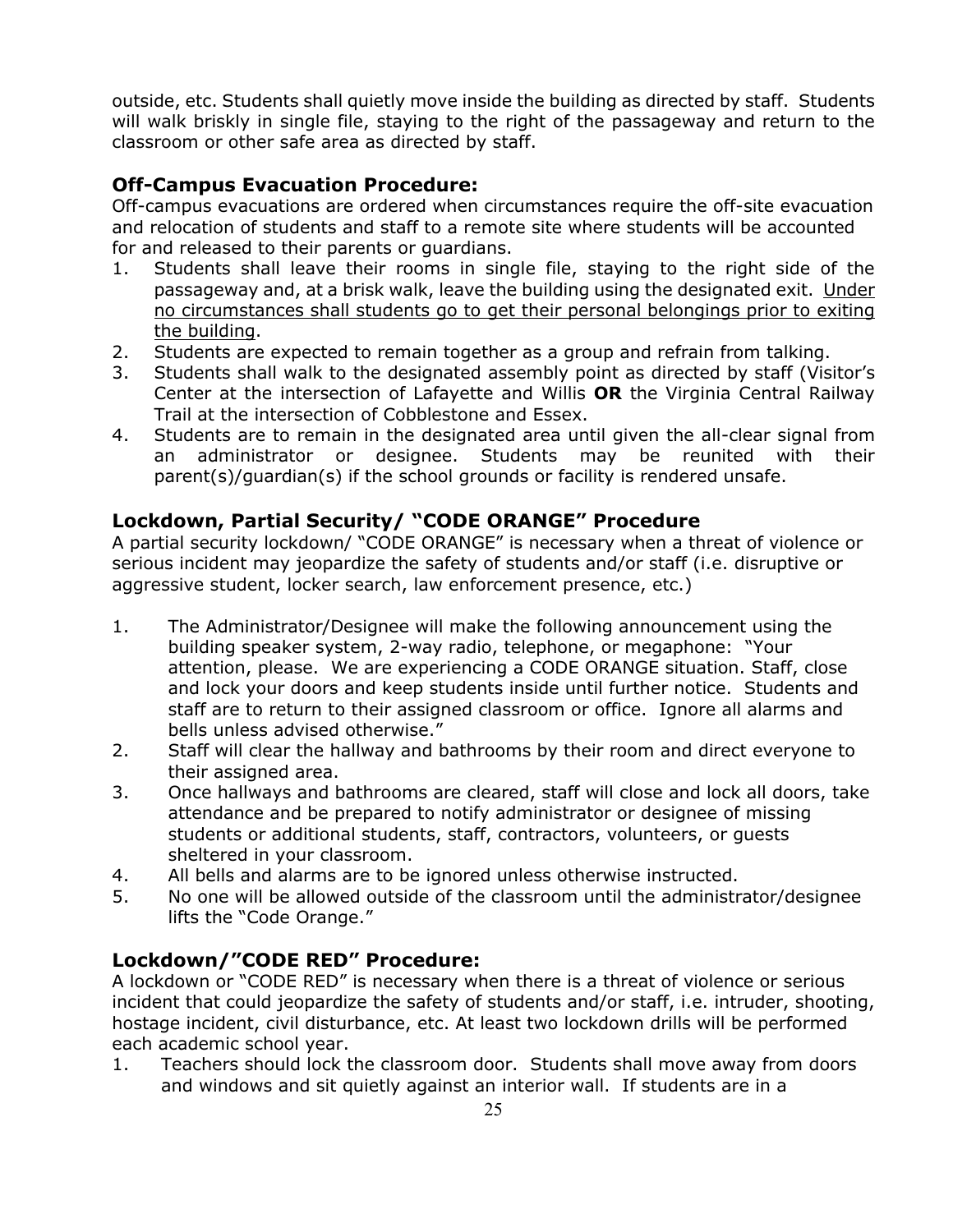restroom, timeout room, or in transition within the building when a "CODE RED" is ordered, immediately seek shelter in the nearest classroom.

- 2. Students shall ignore all bells and alarms unless otherwise instructed by staff.
- 3. Students shall remain in lockdown until an administrator or designee gives the "all clear" signal.
- 4. Students who are outside or off-campus when a "CODE RED" is ordered will move to the designated off-campus assembly site as directed by staff and wait for further instructions.

#### **Shelter-in-Place Procedure:**

A shelter-in-place provides refuge for students, staff, and visitors during an emergency such as severe weather or hazardous materials release outdoors. Shelters are located in areas of the building that maximize the safety of occupants. Shelter-in-place is used when evacuation would place people at risk.

- 1. Students shall move to the designated safe area as directed by staff.
- 2. Students shall duck, cover, and hold along a wall if directed to do so by staff.
- 3. Students who are outside or off-campus when a shelter-in-place is issued shall move inside to the nearest safe area as directed by staff. For severe weather, if there is no time or it becomes unsafe to enter the building, students shall squat or lie low in the nearest ravine or ditch away from trees and power lines.
- 4. Students shall remain in shelter until notified by an administrator or designee.

#### **Active Shooter/Armed Intruder:**

An active shooter or armed assault on campus involves one or more individual's intent on causing physical harm to students and/or staff. Students should immediately notify a staff member should they witness someone in possession of a gun, knife, or other harmful device. Students should clear the hallways and all common areas immediately and prepare to follow lockdown procedures. Students should remain in lockdown until given the "all-clear" signal from law enforcement unless otherwise instructed by staff. If the armed intruder enters the room and begins shooting students should try to escape from by any means possible and exit the building or retreat to another area that can be locked.

#### **Auto Accident**:

In the case of an accident while being transported to or from a school-sponsored activity, you are required to follow all staff directions. Should students need to be evacuated from the vehicle, you are to remain in the designated evacuation spot until transportation arrives to bring you back to school. Should the staff be hurt and require medical attention that makes them unable to call for assistance, students should move a safe distance away from the vehicle, and wait until assistance arrives. If a telephone is readily available, a student should immediately contact 911.

#### **Bomb Threat**:

Threatening to bomb a school is a serious, criminal offense. Immediately inform a staff member if you hear someone threaten to bomb or "blow up" the building, or a school or staff vehicle. Always respond to staff directives to evacuate. Students may not reenter the building until it has been rendered safe by law enforcement and staff has given the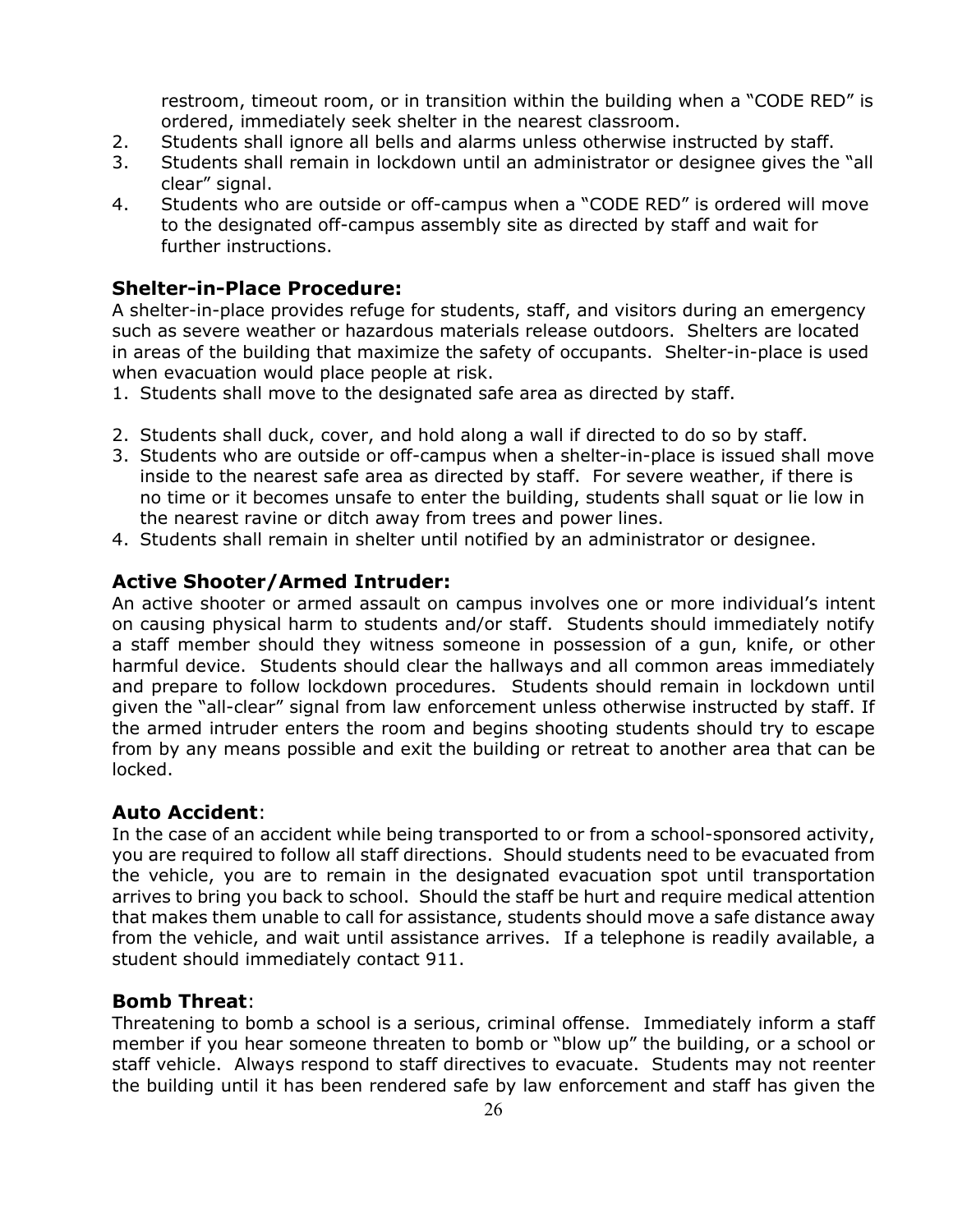"all-clear" signal.

#### **Earthquake:**

Earthquakes generally occur without warning and may cause minor to serious ground shaking, damage to building, and injuries. Students should immediately seek shelter under a desk or table and assume the "drop, cover, and hold" position. Students may be directed to evacuate if conditions become unsafe inside the building. State law mandates that schools hold annual earthquake drills. Students who refuse to participate in or disrupt a drill are subject to disciplinary action.

#### **Elopement:**

As we are not a locked facility, students are able to leave the building of their own volition. If a student under the age of 18 leaves school grounds without permission, the police and parents will be notified. If a student over the age of 18 decides to sign him/herself out, they will not be permitted to return to the building for that day and may not access base school transportation. Signing out may lead to a student's suspension or termination.

#### **Fire:**

If you discover a fire or smoke indicating a fire, notify a staff member immediately. Always respond to the sounding of the alarm by following the fire/evacuation procedure. State law mandates that schools hold regularly scheduled fire/evacuation drills. Students who refuse to participate in or disrupt a fire/evacuation drill are subject to disciplinary action. Students setting fires, setting off fire alarms or discharging fire extinguishers will disciplined accordingly as these are violations of state law.

#### **Flood:**

Except in the case of flash flood, the onset of most floods is a relatively slow process with buildup taking several days. Floods may also be caused by broken water lines. Students should remain indoors unless otherwise directed by staff. A shelter-in-place may be ordered if conditions outside warrant this procedure. An evacuation may be ordered if flooding occurs in the building. If the school is evacuated for an extended amount of time students will be reunited with their families at a designated safe area.

#### **Hazardous Material Release:**

Hazardous material release is an incident involving the discharge or spill of a biological or chemical substance usually the result of an accident involving a train or truck carrying hazardous materials or from an explosion or spill at an industrial site. Students shall move indoors and follow all emergency procedures as directed by staff. Internal hazardous material incidents may occur from activities in a science lab or career and technical area. If substances are released in the building students shall follow are emergency procedures for an evacuation as directed by staff.

#### **Hostage Situation**:

A hostage situation is any situation in which a person or persons are forced to stay in one location by one or more individuals. At these times, it is imperative that students listen to and obey all staff directions, including maintaining silence and following lockdown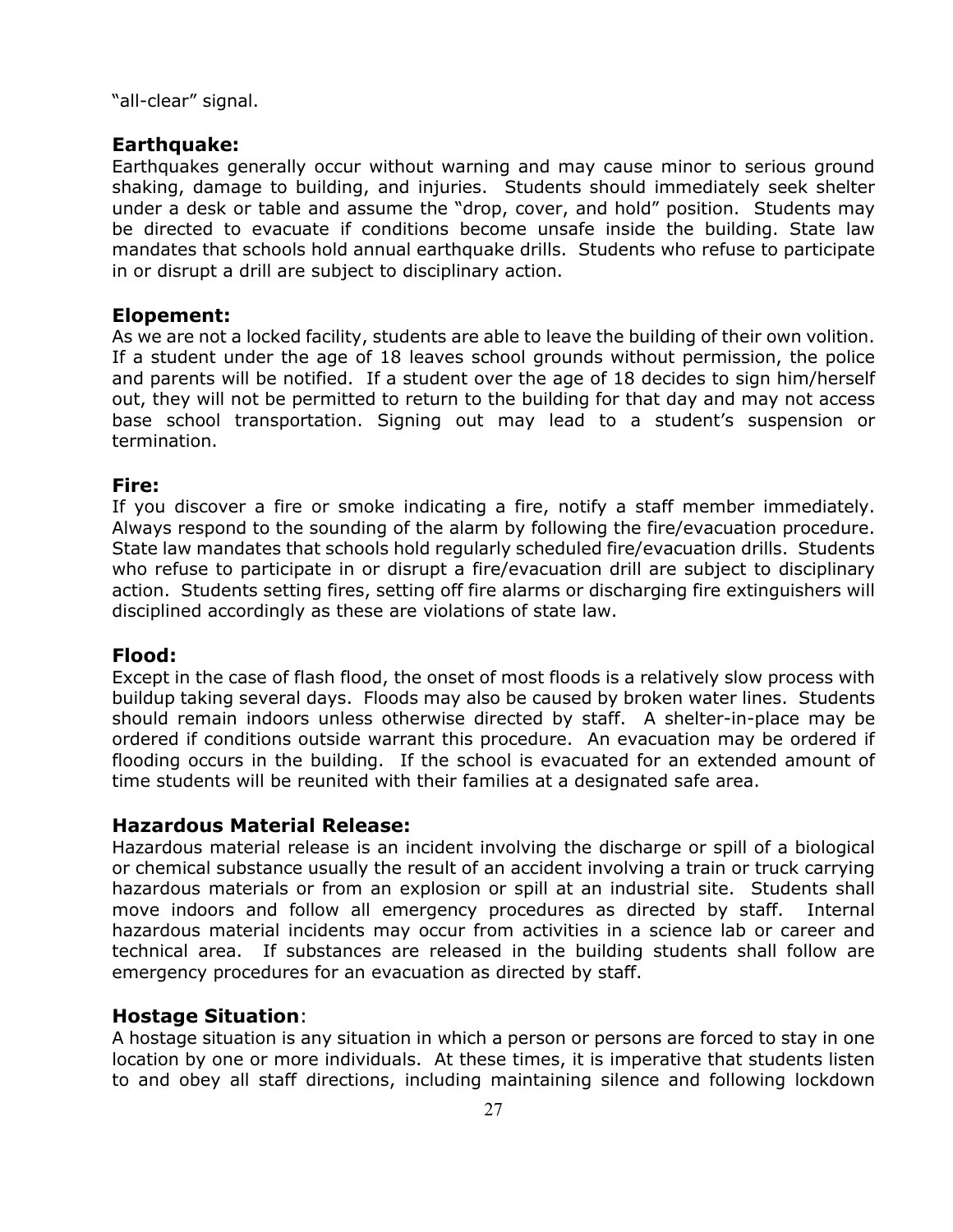procedures.

#### **Medical Emergency**:

In a medical emergency, seconds count. Notify staff immediately if you or someone else appears in need of medical assistance. Do not move the person. Remove yourself from the area and await further direction from staff.

#### **Missing Student/Kidnapping**:

If you notice that a student is missing or you believe a student has left school grounds (or staff supervision during a school-sponsored activity away from school), notify a staff member immediately. After a reasonable amount of time has been spent searching for the student, the school administrator will notify the Fredericksburg Police Department, the LEA, and the student's parent(s). A lockdown will be ordered should a student be kidnapped. Parents are to contact the school immediately should they locate their child.

#### **Physical/Verbal Altercations**:

Fighting is very dangerous to the well-being of students, and it is also very disruptive to the orderly functioning of the school. Therefore, students involved in this type of activity will be suspended from school. If you feel yourself at risk for becoming involved in a physical or verbal altercation, immediately remove yourself from the area and request intervention assistance from a staff member.

If you witness other students becoming involved in a physical or verbal altercation, remove yourself from the situation and report the emergency to a staff member. Students encouraging or assisting in the fight will be considered to be guilty of involvement. Follow all staff directions, including moving to another part of the school or evacuating. Staff has been trained in handling this type of emergency. As needed, the police will be called for assistance in resolving the conflict.

#### **AT NO TIME ARE STUDENTS TO ATTEMPT TO STOP AN ALTERCATION BETWEEN STUDENTS OR STOP A STUDENT WHO BECOMES VIOLENT TOWARDS A STAFF MEMBER AS THIS COULD RESULT IN SERIOUS INJURY.**

#### **Power Outages**:

In the case of power outages, students are to remain calm, in their designated classroom. Students in other areas should remain where they are at the time of the power outage (students in the bathroom should exit the bathroom and enter the nearest room). Students are to remain quiet and follow all staff directions.

#### **Structural Failure:**

Structural failure of a building may result from incidents such as earthquakes, heavy snow, or faulty construction. Students who witness large cracks in walls or the foundation, flooding, or loss of utilities should immediately notify staff. Students should follow all staff directives as an evacuation or "drop, cover, and hold" may be ordered.

#### **Tornado/Severe Weather**:

Staff will provide detailed instructions to students in the event of severe weather or tornado watch or warning. Students should move quietly and quickly to the interior hallway and "duck and cover" against the wall. Remain in position and follow all staff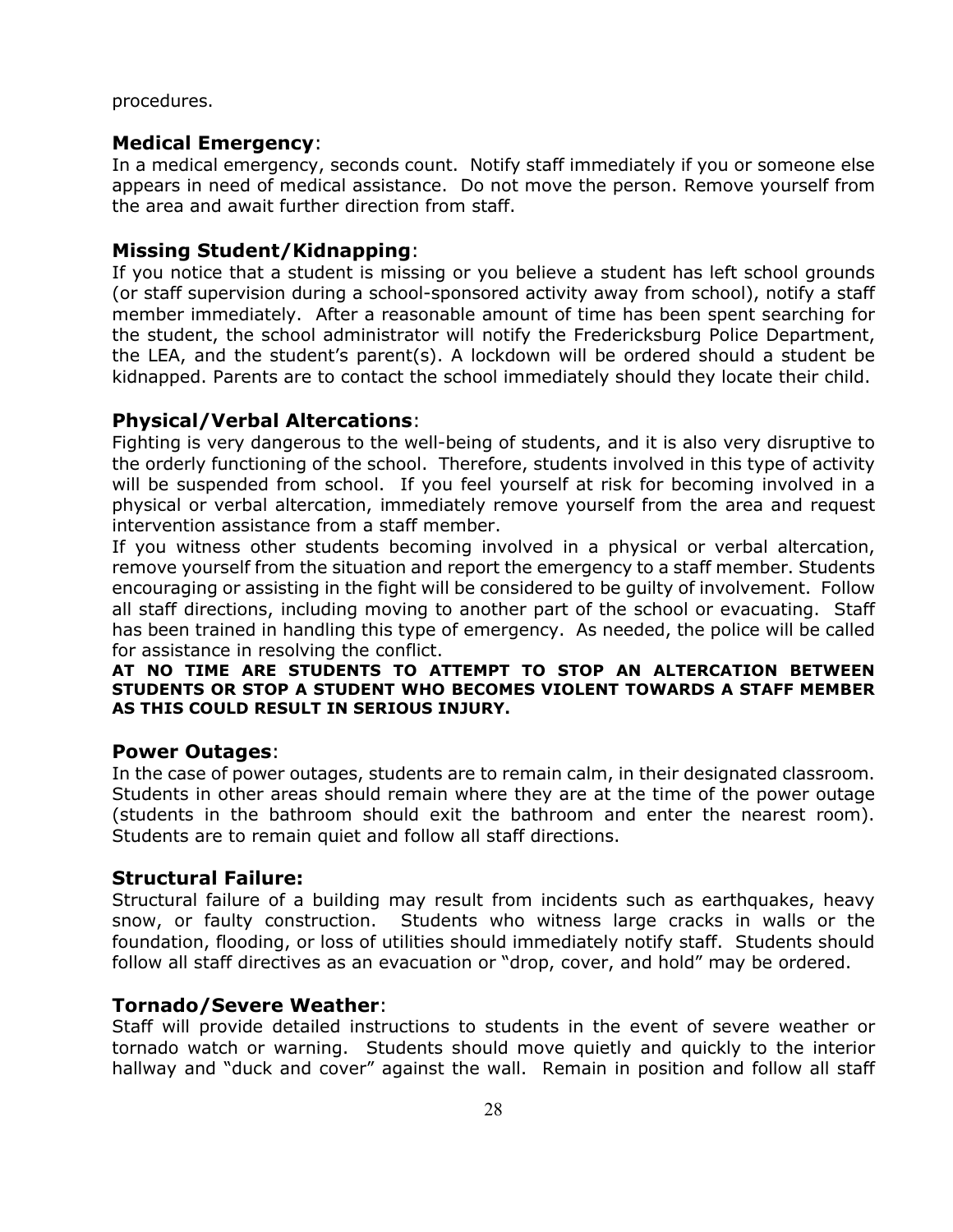directions until you are informed that the emergency situation is over. State law mandates that schools hold three tornado drills each year. Students who refuse to participate in or disrupt a drill are subject to disciplinary action.

### **EXTRA-CURRIULAR ACTIVITIES**

Students are exposed to a number of extra-curricular activities throughout the school year. Participation in these events is based upon behavior as well as parental permission. Yoga is offered once a week during the school day through The Tula Yoga Project and requires parental permission. All school-sponsored extra-curricular activities are under the direct supervision of school staff who are certified in CPR, first aid and AED. At least one staff trained in medication management also attends. Many of the extra-curricular activities are held after instructional hours or are arranged at a time that has minimal impact on the instructional program.

### **FIELD TRIPS**

Field trips are significant and essential activities designed to offer additional learning experiences. They are not isolated events but are an integral part of the instructional process. The entire field trip is well planned with an emphasis on educational value and safety. Only children exhibiting responsible behaviors will be permitted to attend field trips. All students must have a signed permission slip to attend any field trip. All field trips are under the direct supervision of school staff who are certified in CPR, first aid and AED. At least one staff trained in medication management also attends. Field trips are arranged as a supplement to the curriculum.

### **FUNDRAISING**

The Gladys H. Oberle School raises funds throughout the year for school-sponsored clubs, charities and community service projects. Written consent will be obtained from parent(s) or legal guardian(s) before students participate in any school fundraising activity.

### **GAMBLING**

Students are not to gamble using cards, match coins, flip money or engage in any other gambling activities while on school grounds, school bus, or at school sponsored activities. A student observed gambling may be suspended from school.

### **GRADELINK**

Gradelink is the cloud-based school management system used by Oberle that helps connect teachers, students, and parents through a single interface. With Gradelink, parents can stay updated on their child's academic progress at school. Upon enrollment, each student and family will be assigned login information to access the program. The following information is available to you when you log in to Gradelink:

- Current Grade in each class
- Current GPA for the term, if applicable
- Descriptions, Grades, and Teacher Comments for graded assignments
- Descriptions and Due Dates for upcoming assignments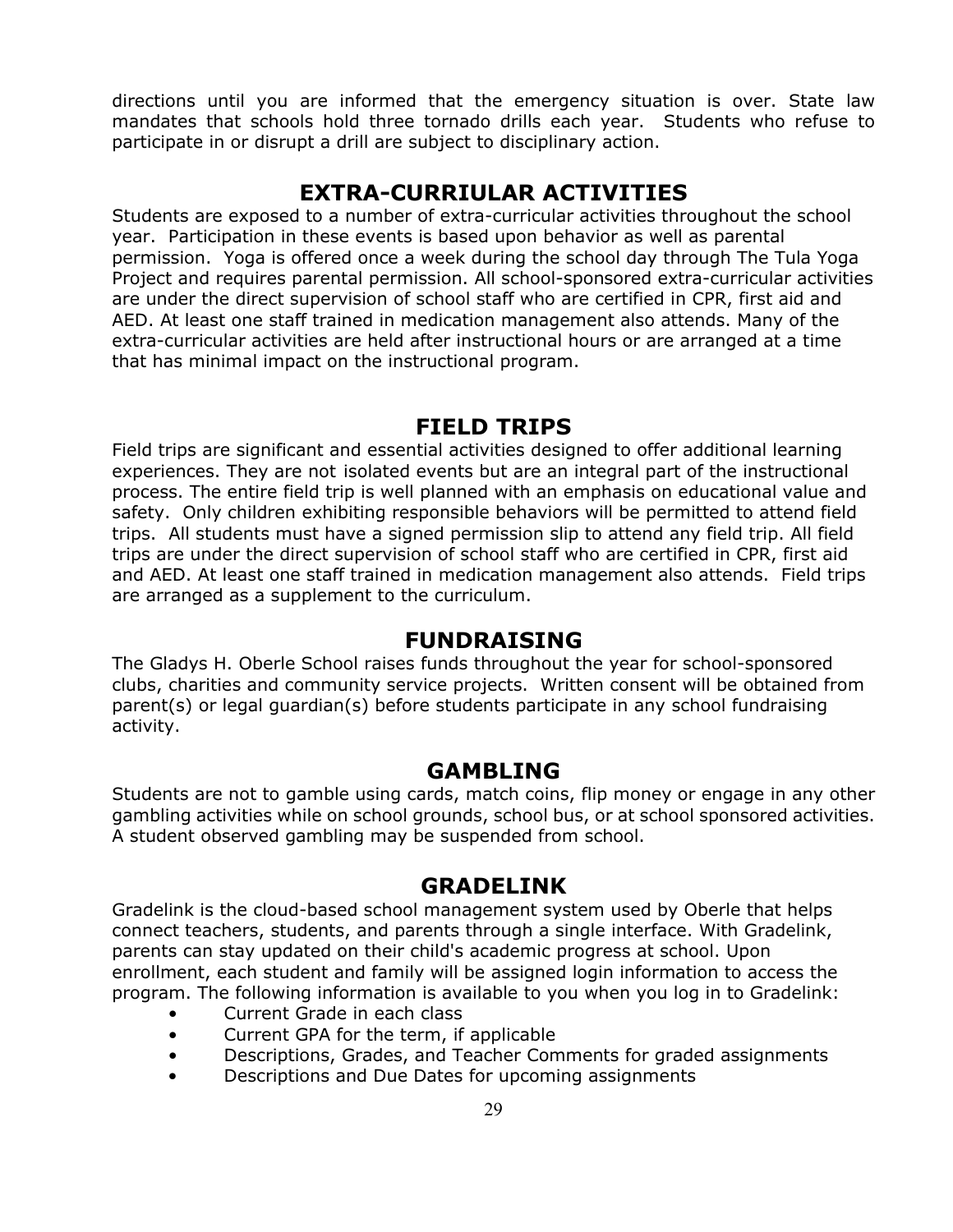- Assignment handouts or documents (attachments)
- Email Alerts
- Attendance Information
- Transcript Information, if applicable

Gradelink is supported by current versions of Internet Explorer, Safari, Firefox and Google Chrome. If you have trouble logging into Gradelink due to password issues or your account being locked, please contact the school. Your school administers all student accounts and can reset your password or unlock your account if needed.

### **GRADING SYSTEM**

An up-to-date transcript is required as part of the enrollment process to ensure students meet the required courses for obtainment of their designated diploma status as indicated per LEA requirements. An up-to-date transcript from the LEA is obtained each school year. Satisfactory progress in our program is based upon evaluation of your success in meeting the goals of your IEP, your grades earned at The Gladys H. Oberle School, your behavior, class participation, and other base school criteria. The achievement of your Individualized Education Plan's goals and objectives are recorded on an IEP progress every six weeks. The Gladys H. Oberle School staff maintains daily grades as well as interim and final course grades. Gradelink is our online student information system. Each student and parent is provided a login and password. You are then able to access your student's progress by checking their grades, assignments and behavior. If you do not have Internet access, you may request to have this information mailed home. Your base school and parents will receive a copy of your report card.

The grading scale is as follows:

| $90 - 100$ | А |
|------------|---|
| $80 - 89$  | в |
| $70 - 79$  | C |
| $60 - 69$  | D |
| 0 – 59     | F |

Students are recognized for academic excellence. We have three types of honor roll recognition:

School Administrator's Honor Roll =- All "A's" A & B Honor Roll = All " $A's''$  and " $B's''$ 

When you successfully meet the goals and objectives on your IEP as well as the class credits and verified credits necessary, you may be awarded a Standard, Standard with Credit Accommodation, Advanced Studies, Applied Studies Diploma, or a Certificate of Program Completion by your home school division or The Gladys H. Oberle School.

### **GRIEVANCE PROCEDURE**

Students are provided with this formal written grievance procedure that includes five levels of appeal and ensures that no adverse action is taken against the grievant as a result of the filing. If you (or your parent) have a complaint about the program or an action taken that may impact your education, you are to utilize the following procedure: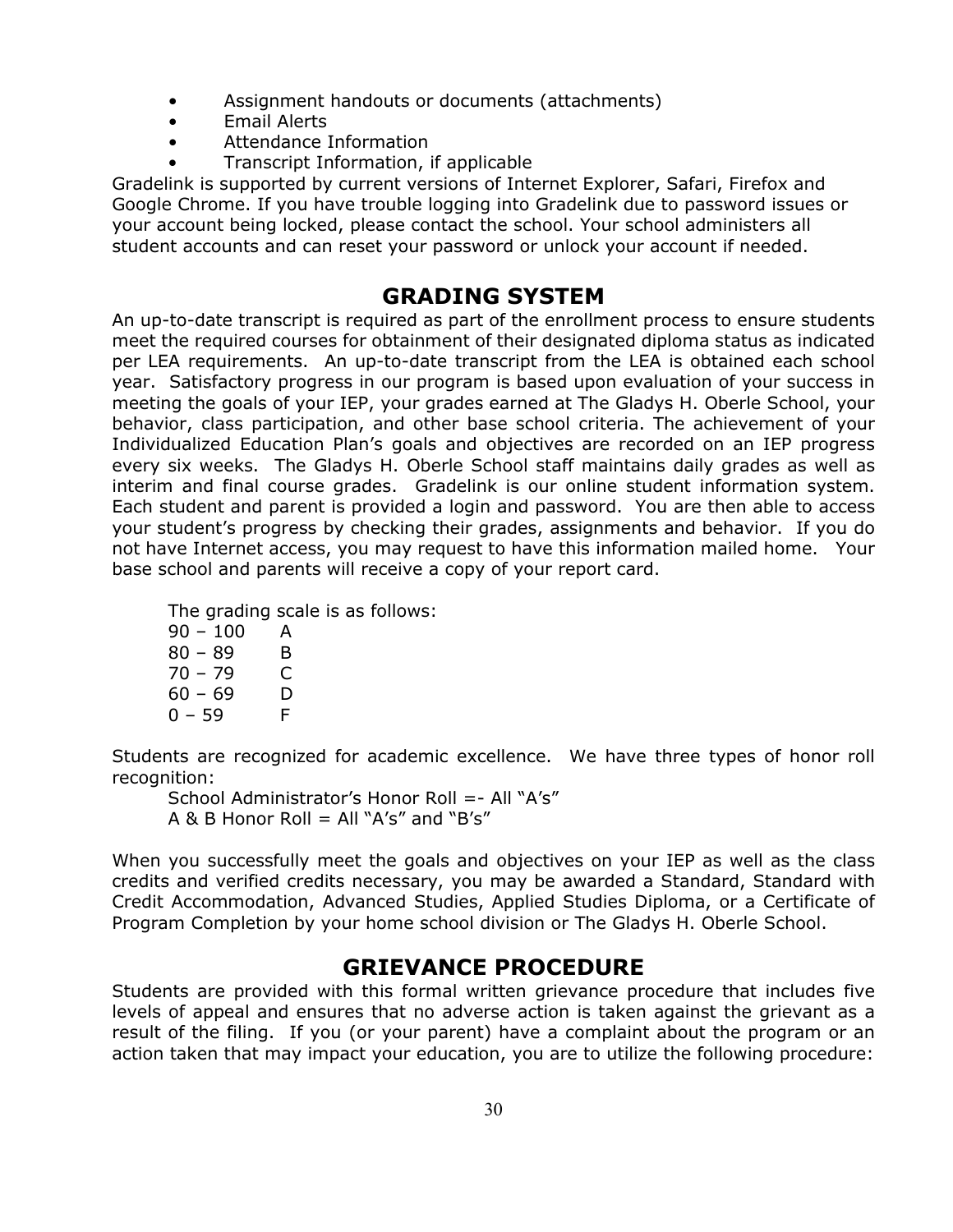### **Step I:**

- 1. The student will contact the teacher with whom they have a complaint for a conference regarding the problem.
- 2. A conference will be held within three working days of the request.
- 3. A solution agreeable to both parties will be worked out and placed into action within two working days from the time of the conference.
- 4. The teacher will file a report of the problem, the solution, and its implementation in the student's file.

**Step II:** If the complaint remains unresolved:

- 1 A conference with the school administrator (and teacher as appropriate) and the student will be arranged within three working days.
- 2. A solution agreeable to both parties will be worked out and implemented within two working days of the conference.
- 3. The school administrator will document the problem, the solution, and its implementation in the student's file.

**Step III:** If the complaint remains unresolved:

- 1. A conference with the school administrator, teacher (when appropriate), student and the parent/guardian will be arranged within five working days. The president is to be notified of the pending conference.
- 2. A solution agreeable to both parties will be worked out an implemented within five days of the conference.
- 3. The school administrator will document the problem, the solution, and its implementation in the student's file with a copy sent to the parent/guardian and president.

**Step IV.** If the complaint remains unresolved:

 1. The case will be turned over to the referring school case manager or referring agency for assistance.

**Step V:** If the complaint remains unresolved:

1. The case will be referred to the Virginia Department of Education: PO Box 2120, Richmond, VA 23218

### **HEALTH**

Should you feel ill or get hurt while at school, please inform a staff member (or your training site supervisor) at once. A first-aid kit is maintained in The Gladys H. Oberle School office. If an injury or illness requires more than a first-aid kit, your parent/guardian will be notified and you will be transported to the emergency room for treatment.

If a student is suspected of having a concussion, the following steps will be followed: (1) the student will be removed from any physical activity; (2) the student's parents or guardians will be contacted about the possible concussion and an information sheet on concussions will be given to them; (3) parent will be advised to have their child evaluated by an appropriate health-care professional; (4) the student will not be allowed to participate in any physical activity until an appropriate health-care professional says he or she is symptom free and gives the okay to return to activity. If appropriate, the school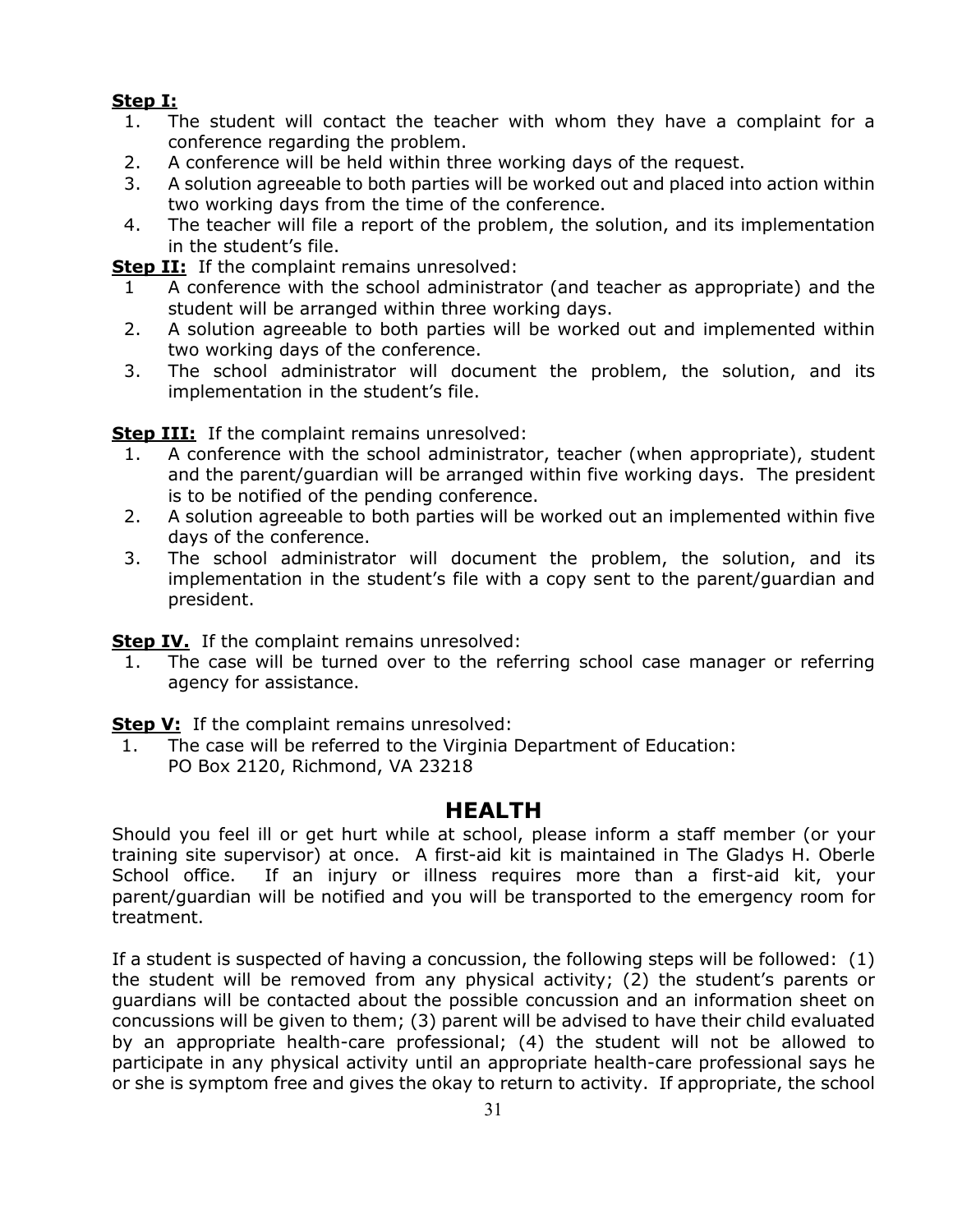shall call the rescue squad to evaluate the student. (See Attachment for Info Sheet)

Any student or staff member suffering with a contagious or infectious disease shall be excluded from school while in that condition unless attendance is approved by a qualified healthcare provider. Distance learning may be utilized to mitigate loss of learning. The LEA and FAPT will be notified. A student or staff member may not return to school until the school administrator receives and approves a doctor's written statement regarding the nature of the student's illness, its potential threat to other students and release to return to school. Such precautions are utilized to prevent a pandemic outbreak. Any student suffering from a contagious or infectious disease may make arrangements to collect their school work which may be submitted without penalty. Any student with a fever of 100.5º or higher will be required to be picked up by parent/guardian or authorized individual.

Crisis (psychiatric/mental health) intervention is sought through the Police Department and/or an Emergency Service Worker at Rappahannock Area Community Services Board when a student is considered to be a danger to self or others, or his/her behavior is out of control. A student's parent/guardian, LEA, and FAPT is notified at these times as well as when a student threatens suicide.

#### **HOMEWORK**

Homework fosters student achievement, independence, and responsibility and serves as a vital link between school and home. Students may be assigned up to one hour of meaningful and quality of homework per week for each of their core subject areas.

### **IEPs and ISPs**

Each student enrolled at the Oberle School will have an IEP written in cooperation with the student's LEA. If a student does not qualify to have an IEP, an ISP will be developed. The Oberle School works cooperatively with the student's LEA to help ensure timelines are followed in accordance with IDEIA which includes a minimum annual review of the IEP. ISPs will be reviewed at least one time annually. IEP & ISP goals and objectives are reviewed every 6 weeks and the progress is included with Report Cards.

### **MANDATORY DRUG TESTING**

Per law, a student found in possession of or under the influence of drugs/alcohol on a school bus, school property, or at a school-sponsored activity may be required to undergo evaluation for drug or alcohol abuse, or both; and, if recommended by the evaluator and with the consent of the student's parent, to participate in a treatment program. If a student is suspected to be under the influence, they may be subjected to a breath analysis or a drug test.

### **MARIJUANA, NARCOTICS, ALCOHOL, AND OTHER CONTROLLED DRUGS**

Students shall not possess, sell, use, transmit or be under the influence of any narcotic drugs, alcohol, hallucinogenic drugs, amphetamines, barbiturates, marijuana, or any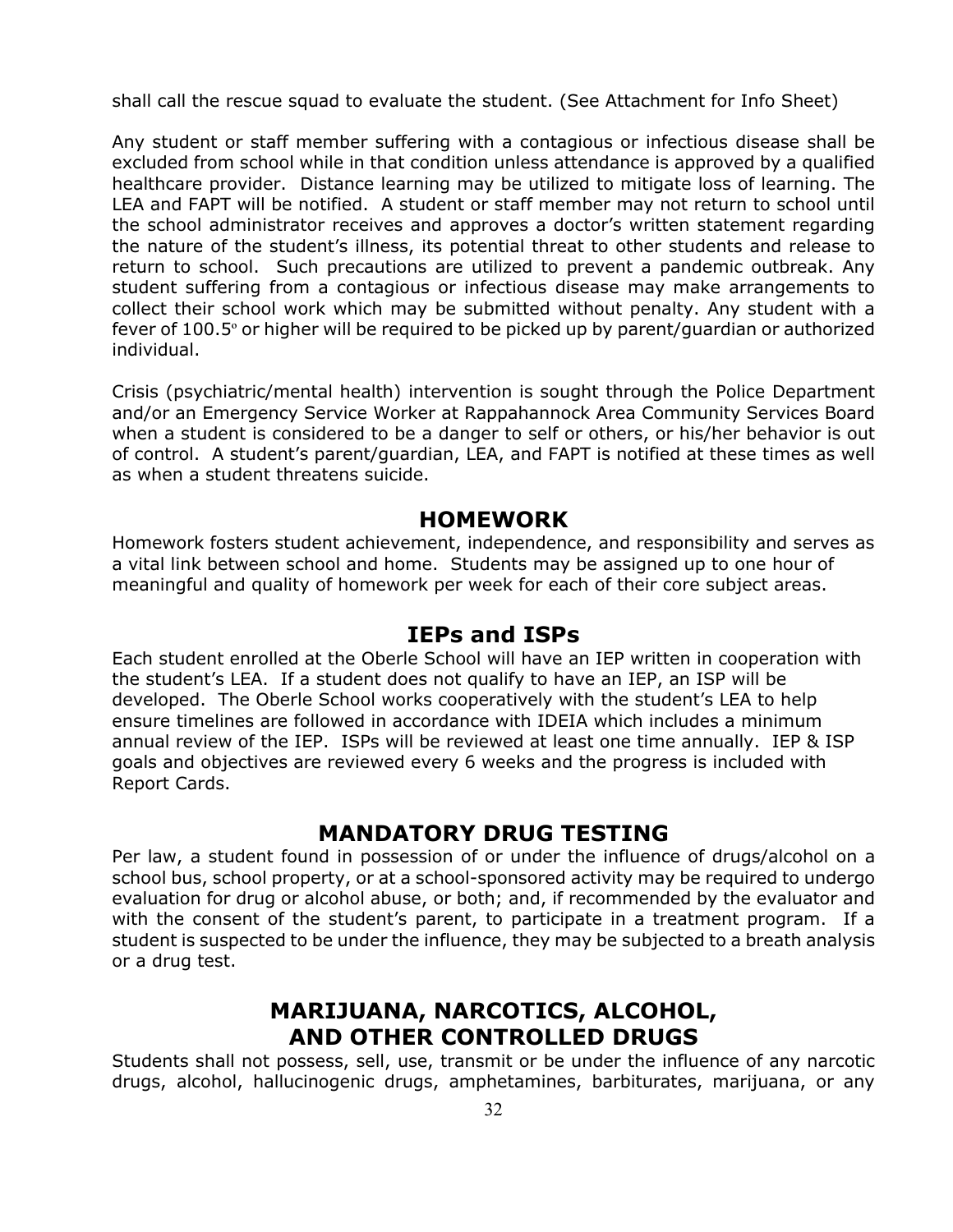prescription drugs not prescribed for the student. Also, look-alike drugs sold or used as a controlled drug are not allowed while on school property or at school-sponsored activities.

These drugs are not conducive to the learning process and use of these drugs is illegal in the state of Virginia. Furthermore, we are firm in our belief that these drugs are harmful to the health of our students. Students found violating the above regulation will be suspended from school. In addition, the police will be notified.

#### **MEALS**

The Gladys H. Oberle School operates a full-service kitchen that meets the requirements of the Virginia Department of Health. Breakfast is not offered; however, a healthy snack will be available upon arrival. All students will be provided lunch at no additional cost to the parent/guardian. Lunch is included in the daily tuition and meets the requirements set forth by the USDA. A healthy, alternative option will also be available each day. Students may also bring their own lunch to school. A microwave is available; however, refrigeration is not so pack accordingly. Students eat at designated times and in designated areas only and are responsible for cleaning up after themselves. Students requiring a special diet shall provide written instructions from parent/guardian or a medical professional. Special food must be provided by the parent/guardian. At times, drinks and snacks are available for sale during lunch as part of a fundraiser. Snacks and drinks may also available for purchase each morning through our Bulldog Bistro. If parents do not wish their child to purchase these items, please contact the school.

Students are prohibited from consuming any type of energy drink during the school day. Students 18 and older with permission from parent may purchase coffee through the Bulldog Bistro. Students must maintain good school standing in order to make purchases from the Bulldog Bistro.

### **MEDICATION**

Only those students with written permission (Request for Medication/Treatment Form) from their physician and parents may take medication during the school day. A parent or guardian must bring the medication to the school, in an original, labeled bottle from the pharmacy, and ensure that an adequate supply is available at all times. It is also the responsibility of a parent to inform the school of any changes in a student's medication as well as alert school staff to possible side effects.

All medication is locked in the school office. If you are required to take medication, it is your responsibility to report at the appropriate time. An authorized and MATY (Medication Administration Training for Youth) trained staff member will take the medication from the locked cabinet and follow the six rights of medication administration. Staff will confirm the right student, right medication, right time, right dose, right route, and right documentation before administration of medication. You are required to take your medication IN FRONT OF THE STAFF MEMBER. You and the staff member must sign off on the medication administration record that the medication was administered and received. Your medication will then be returned to the locked cabinet. If a student refuses to take his/her prescribed medication, the parent/guardian will be notified and the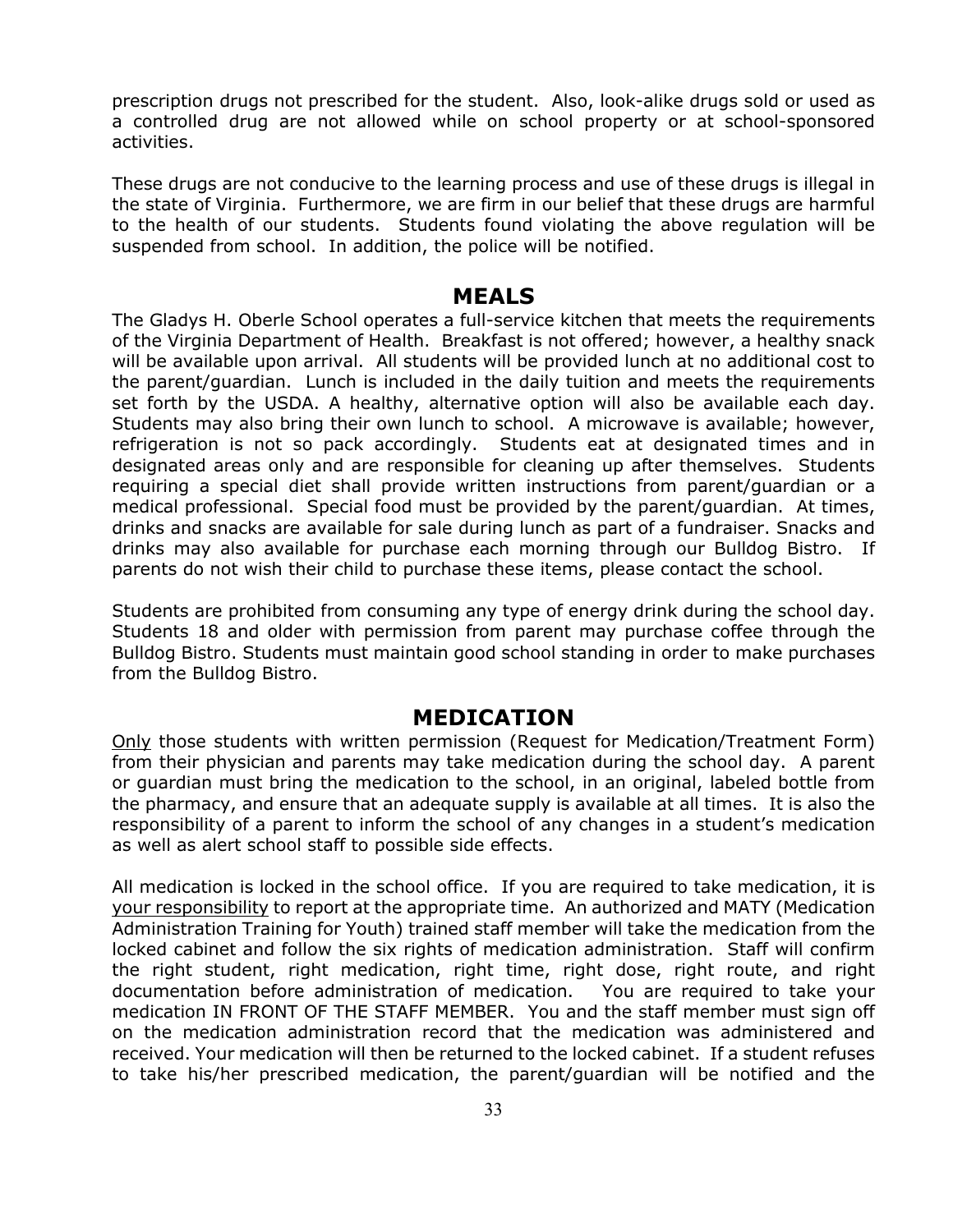incident will be documented.

An exception to this procedure is made for students with a documented need for and permission to (Request for Medication/Treatment Form) use an asthma inhaler or Epi-Pen. Students must inform staff every time they use the inhaler so that a notation may be made by the staff member and student on the medication administration record. Discontinued medications will be returned to the parent or properly disposed of after 30 days of receiving notification. Any medication left at the end of the school year or after a student leaves the program, will also be properly disposed.

A stock, non-student-specific epinephrine pen may be used in the event of an emergency with any student believed to be having an anaphylactic reaction. Staff who are MATY trained receive instruction on techniques for administering epinephrine via an autoinjector and the indications for use of epinephrine specific to the standing order covering The Gladys H. Oberle School. Emergency personnel and the parent will be notified following administration of epinephrine.

#### **NEWSLETTER**

A school newsletter is distributed each month highlighting important events, activities, and accomplishments. An electronic copy may be accessed from our website.

### **PARENT & TEACHER CONFERENCES**

Parents and guardians will have the opportunity to meet and discuss concerns and accomplishments with their child's teachers, counselor, and administrator at least two times each school year. Invitations will be extended at least once in the fall and once in the spring. However, parents and guardians may request a meeting with a teacher, counselor, or administrator at any time.

### **PARTICIPATION IN POLITICAL ACTIVITIES**

Very often, students participate in discussions or make use of political or issue-oriented materials as part of a classroom discussion or project. Students will not be asked by any Oberle staff member to convey or deliver any materials that (a) advocate the election or defeat of any candidate for elective office, (b) advocate the passage or defeat of any referendum question, or (c) advocate the passage or defeat of any matter pending before a local school board, local governing body or the General Assembly of Virginia or the Congress of the United States.

### **PERSONAL PROPERTY**

A student shall not sell or buy or attempt to sell or buy personal property on school grounds. Oberle is not responsible for lost, damaged, or stolen property.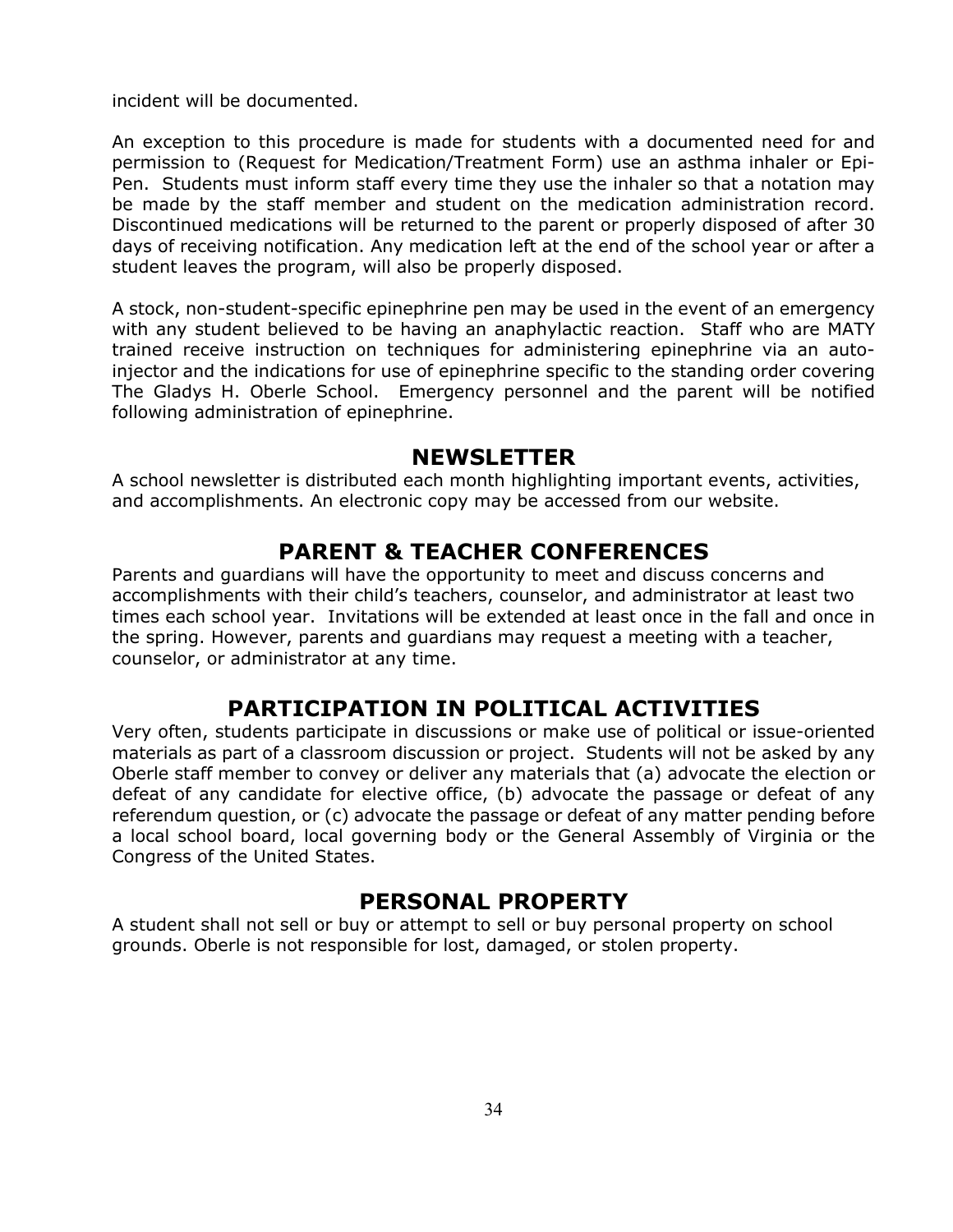### **PROGRAM HISTORY**

In 1990, Joan McLaughlin and Gladys Oberle recognized a need to provide specialized educational and employment services to disadvantaged and disabled youth residing in Planning District 16 and surrounding areas. With a mission of working directly with the community to assist these youth in acquiring the education and skills necessary to become successful, contributing members of the workforce, they founded Employment Resources Incorporated and became pioneers of specialized alternative education and workforce training in the Fredericksburg area. To meet the educational needs of students identified with disabilities, ERI established a private, special education day program called "The Star Center." This was one of the first schools of its kind in the area and quickly became a model program for meeting the unique needs of special education students. Upon Mrs. Oberle's death in 1996, ERI changed the name of the school to the Gladys H. Oberle School which remains one of the top schools of its kind in the area.

Over the past 30 years, ERI's mission has remained the same. Working collaboratively with individuals, school systems, state and federal agencies, and local businesses, we have created and operated numerous innovative programs to bring workforce training, specialized educational programs, alternative education and career and technical programs to EDUCATE, EMPOWER, and EMPLOY local youth. The school employs over 30 professional educators, specialists, and support staff. The company is governed by a Board of Directors and its by-laws ensures that services meet the mission.

### **PROGRAM PHILOSOPHY**

We recognize that there are a variety of complex issues that contribute to a student's lack of success in the traditional educational system. Some students can only achieve academic success by being placed in a non-traditional, alternative education setting which provides academic instruction based upon their academic, emotional, behavioral, and functional abilities.

We approach each student's strengths and weaknesses through individual planning. This individualization enables the students to start at their own level of ability and meet with success rather than failure. Thus, a student who is disenchanted with school can effectively overcome his or her negative academic performance.

A combination of academics, behavior modification, counseling, career and technical education, transition planning, transition training and community involvement aids the Oberle School in assisting students in the following:

\*Improved SOL test scores

\*Increased personal responsibility

- \*Increased reading and math skills
- \*Transitioning back to public school
- \*Decreased serious disciplinary offenses in school setting
- \*Increased graduation rates
- \*Employment success during and after high school
- \*Transitioning to post-secondary education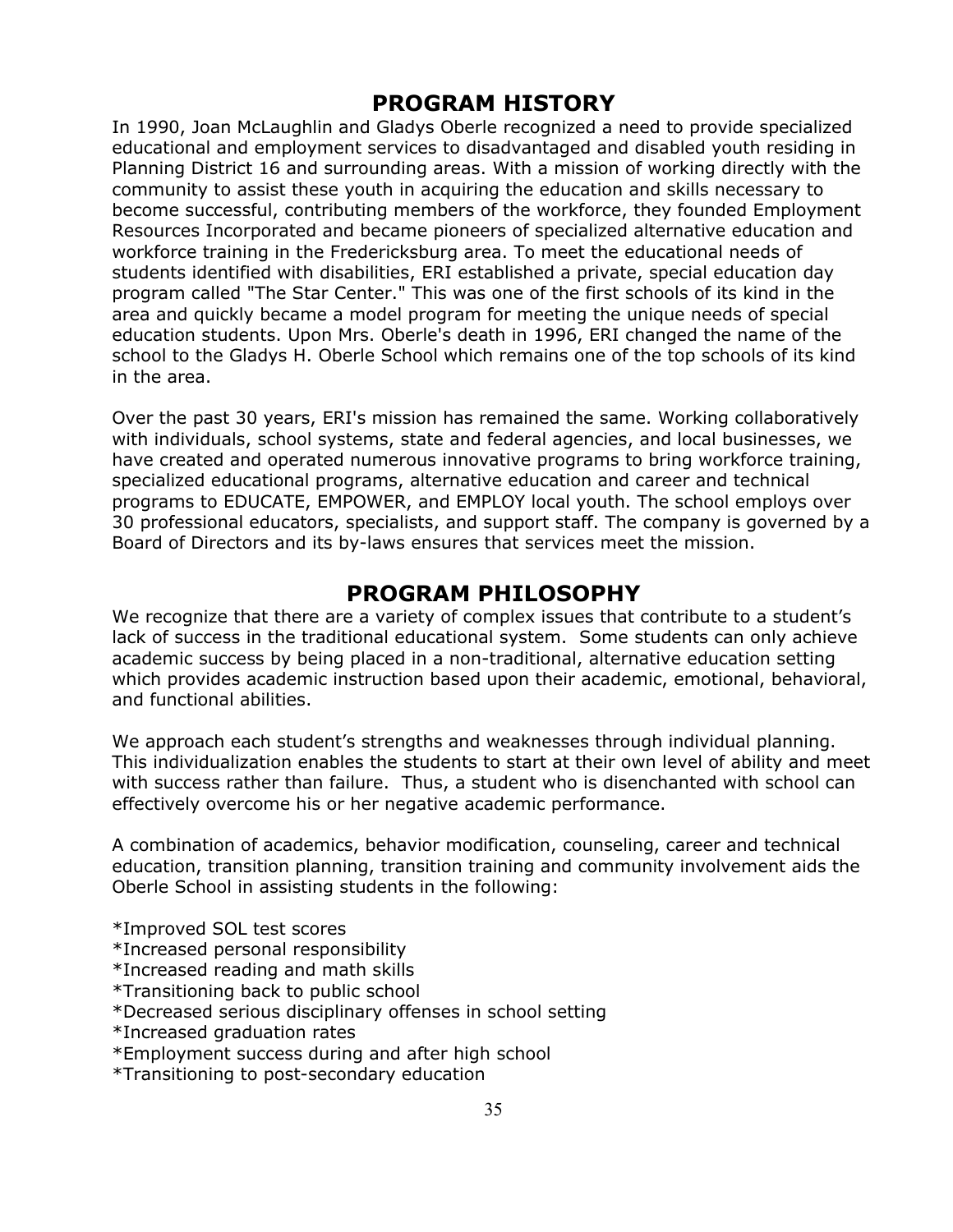### **RELATED SERVICES**

LEA's provide services for students who have related services as a part of their IEP with the exception of counseling. If the LEA does not have a qualified provider, the LEA is responsible for contracting with a local, independent provider. The Gladys H. Oberle School provides clinical counseling services.

### **REPORTING OF SUSPECTED CHILD ABUSE**

Any employee who has reason to suspect child abuse that has not previously reported is legally obligated to report suspicion to an administrator, counselor, or designee.

Procedure:

- 1. If a staff member suspects incidents of child or adult abuse, the staff member must report the suspicion of child or adult abuse to the administrator, counselor, or designee. The administrator, counselor, or designee and/or in conjunction with the staff member will contact designated Child or Adult Protective Services agency or the Department of Social Services toll-free abuse and neglect hotline and will fully cooperate with the investigation. The administrator will contact the student's case manager to inform the reporting of the suspicion of child or adult abuse.
- 2. A Serious Incident Report must be completed and included in the student's file.
- 3. If deemed appropriate by the Department of Social Services Child or Adult Protective Services agency, the parent or guardian may be notified of the reporting.

When any staff member becomes aware of alleged abuse or molestation of a student by a school employee, that staff member shall immediately notify administration. Administration should elicit enough information from the reporter (not the student) to determine: 1) the name of the alleged perpetrator; 2) the name(s) of the alleged victim(s); 3) the approximate time and duration of the alleged abuse; and 4) the general nature of the abuse. Administration should not discuss the matter with the alleged perpetrator until the following steps are taken, which should be done immediately:

- 1. Call the Department of Social Services (emphasize to the intake specialist that this report alleges that the perpetrator is a school professional).
- 2. If the child is believed to be at risk, contact law enforcement or 911 in case of emergency.
- 3. It may become necessary for an administrator to take some appropriate personnel action.

Due to the sensitive nature of such allegations, these matters must be treated with the utmost confidentiality. Great care must be taken to protect the reputations of students, their families, and staff members.

### **RESEARCH**

The Gladys H. Oberle School does not participate in any type of research.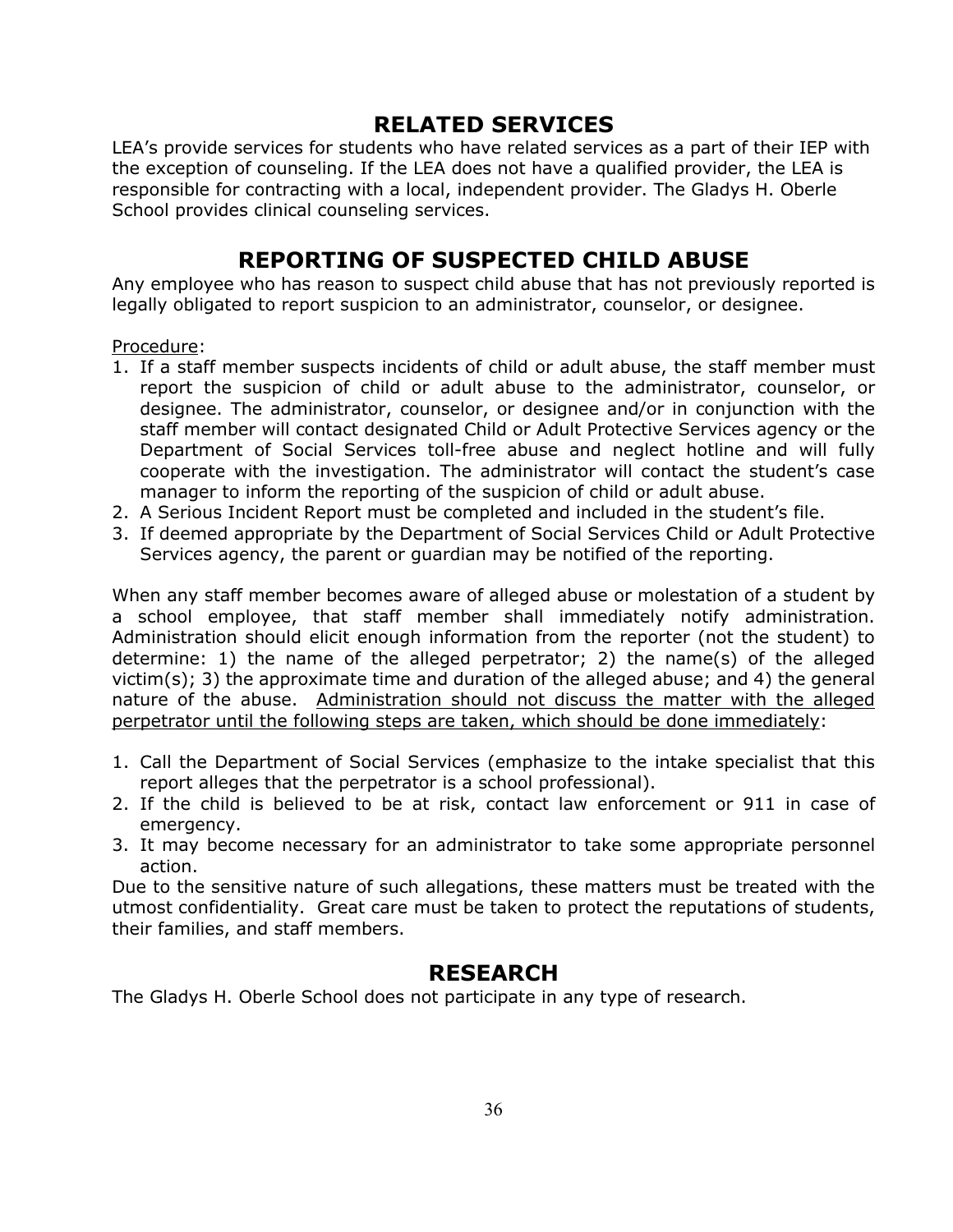### **SCHOOL & COMMUNITY ORGANIZATION**

The Gladys H. Oberle School aims to work collaboratively and comprehensively with parents/guardians, other stakeholders, and community partners to strengthen relationships and optimize academic achievement. All parents/guardians are encouraged and welcome to join. Anyone interested should contact their child's administrator.

### **SCHOOL CALENDAR**

The Gladys H. Oberle School calendar is included with each student's enrollment packet. This is the calendar the school will follow during the school year; therefore, you may have school on days that your base school does not and you may not have school on days your base school does. Each school system is expected to provide transportation for all scheduled school days. During inclement weather, follow the school closure/snow schedule of your home school system.

### **SCHOOL CLEANLINESS**

The Gladys H. Oberle School is housed within a well-maintained and equipped building. It is the responsibility and obligation of every student using these facilities to help keep the building, restrooms and outside areas clean. Restrooms remained locked throughout the day to help maintain cleanliness and to help ensure student safety. Teachers escort students to the restroom during scheduled restroom breaks.

### **SEXUAL HARASSMENT**

It is the policy of our school to maintain a learning environment free from sexual harassment. Sexual harassment means unwelcome sexual advances, requests of sexual favors, and other verbal or physical conduct of a sexual nature when:

- 1. submission to such conduct is made either explicitly or implicitly a term or condition of a person's employment or advancement, or of a student's participation in school programs or activities; or
- 2. submission to or rejection of such conduct by an employee or student is used as the basis for decisions affecting the employee or student; or
- 3. such conduct creates an intimidating, hostile, or offensive work or learning environment.

Any person who alleges sexual harassment by a staff member or student should complain directly to the School Administrator. A substantial charge against a staff member or student will be investigated and appropriate action will be taken.

### **SMOKING**

By State law, no one under the age of 18 years of age may possess tobacco products (cigarettes, cigars, chewing tobacco, e-cigarettes, vapes, snuff, etc.). Students, regardless of their age, may not possess or use any type of tobacco or paraphernalia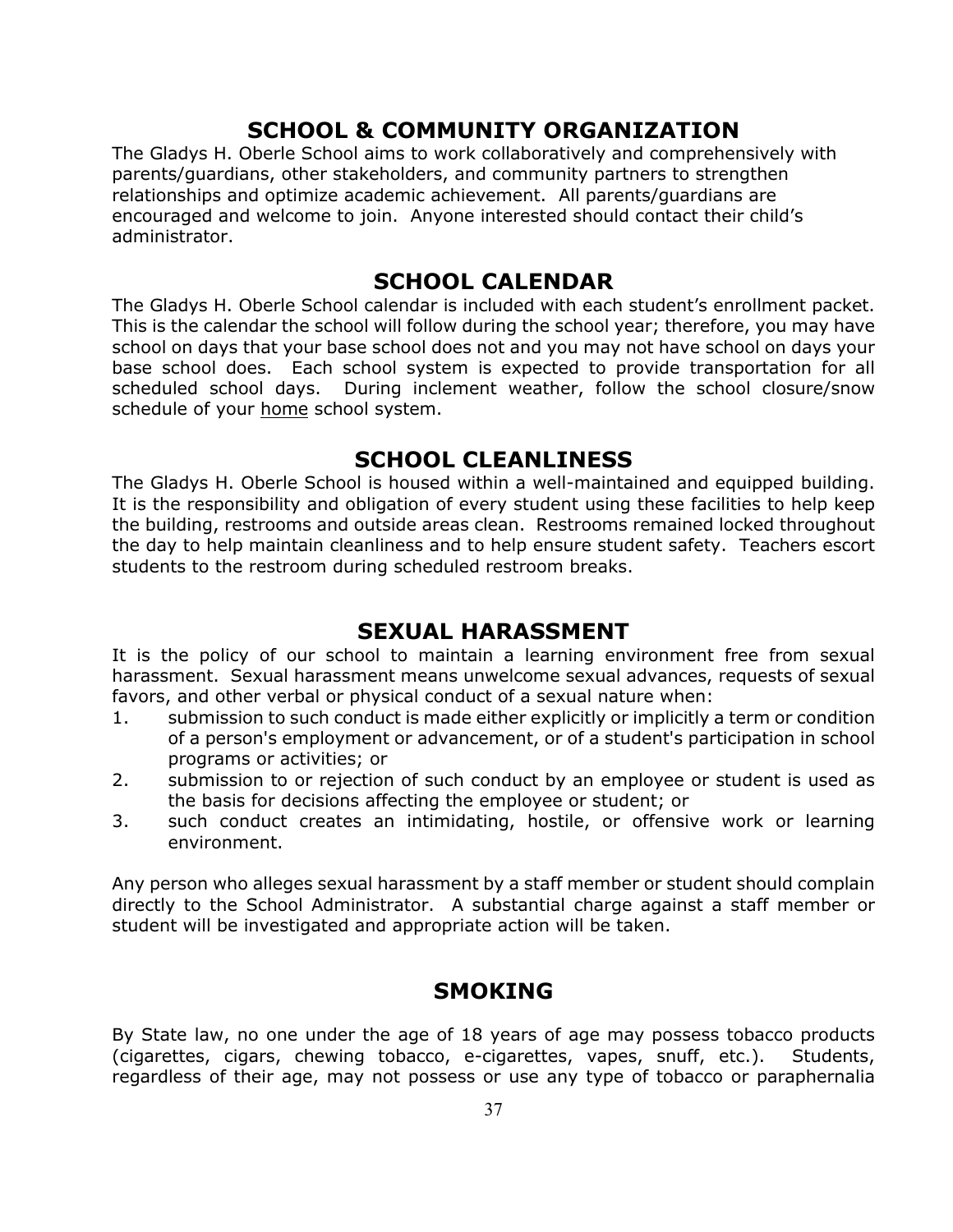associated with tobacco products (matches, lighters, pipes, rolling paper, etc.) while on school grounds, and at any school-related activity (including riding to and from school on the bus, and at field trips, recreational activities and school-related work sites).

Any such contraband found on students during our morning search or thereafter will be confiscated and appropriate disciplinary action will be taken. The police will be contacted if an adult student gives tobacco products to an underage student.

**SCHOOL GROUNDS:** The Gladys H. Oberle School is located at 404 Willis Street in downtown Fredericksburg. "School grounds" include the physical building located at 404 Willis Street, the adjacent field, and the surrounding parking lot. The "school" includes the sections of the physical buildings that house student classrooms, lunch rooms, resource room, and teacher's offices. "School" also includes the immediate surroundings while on a school-related outing, e.g. field trip, work experience site. Students are not allowed to smoke on school grounds. In addition, students are not allowed to leave the school or school grounds without permission from a staff member.

#### **STAFFING**

The Gladys H. Oberle School prides itself on the quality and retention of quality educators. All teachers are licensed through the Virginia Department of Education. Our counselors are required to be licensed or license eligible. Our behavioral staff includes a Board Certified Behavior Analyst (BCBA) and Registered Behavior Technicians (RBT). Our paraprofessionals receive training in a variety of topics and techniques regarding individualized instruction and student behavior management including principles and strategies to reduce interfering behavior, build positive skills, and enhance communication of student with autism spectrum disorders. Upon hire, all staff receive initial training in The Gladys H. Oberle School policies and procedures as well as emergency preparedness, child abuse and neglect, mandatory reporting, suicide prevention, professionalism including confidentiality, and behavior management techniques. Refresher training is done annually for all staff on these topics. All staff are also certified in CPR/First Aid/AED and behavior management techniques provided through the Crisis Prevention Institution (CPI). Select staff are also trained in MATY (medication management training). Staff also participate in a minimum of 15 hours of staff development activities throughout the school year on a variety of topics dealing with student academic, behavioral, and social achievement.

### **STEALING**

Students should not take any items that belong to others. Students involved in this type activity are committing a crime against their fellow students, their teachers, or the school. Should a student steal something, the student will be referred to the school administrator who will make every effort to get the items back to their rightful owner. The student will be suspended from school and the matter may be reported to the police department.

### **STUDENT COUNCIL ASSOCIATION**

The Oberle School has an active Student Council Association with officers elected on a yearly basis. The SCA works closely with the staff and student body to offer suggestions for school improvement as well as plan activities throughout the year.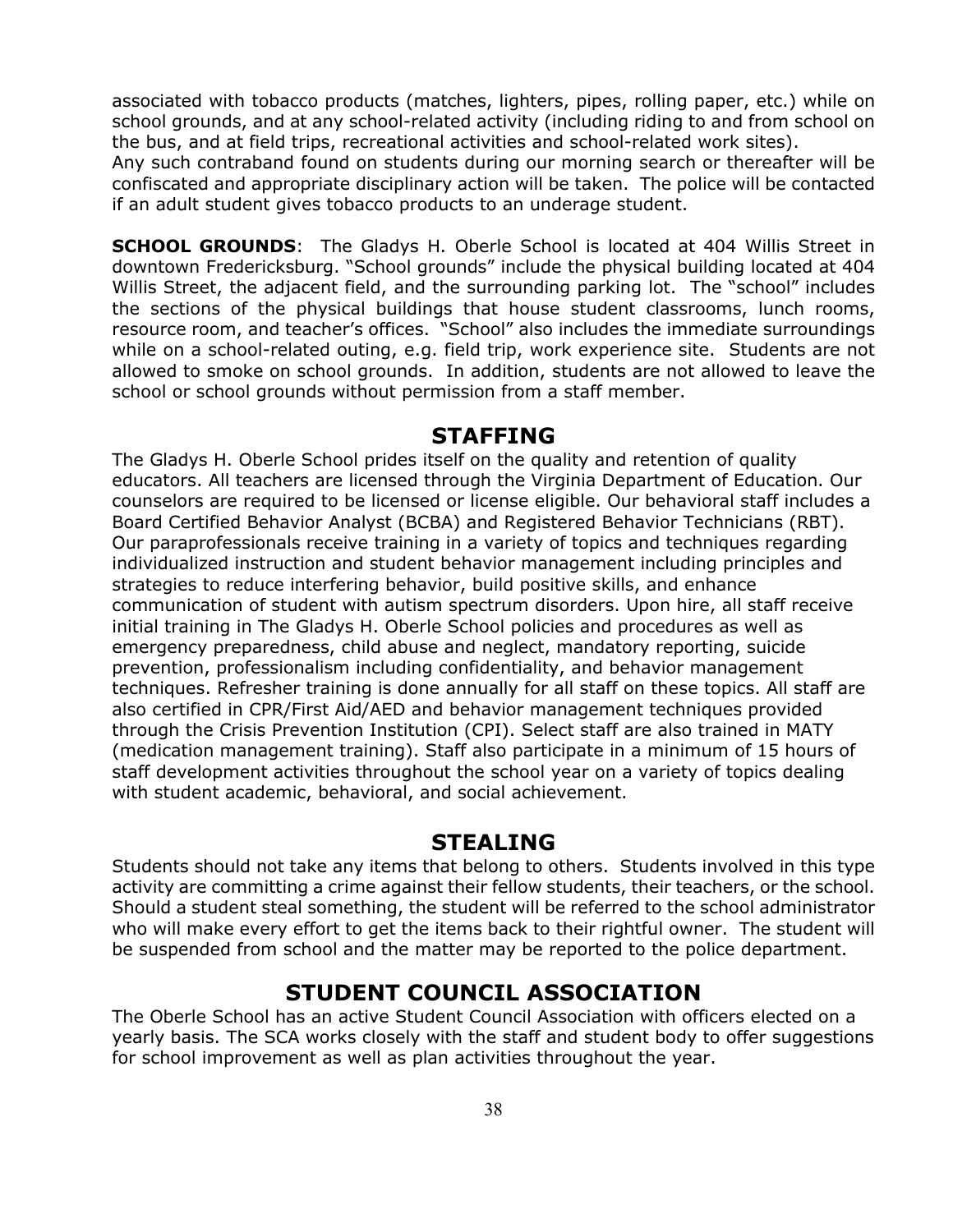### **STUDENT AND FACILITY SEARCHES**

All areas and facilities used by students and clients of Employment Resources Incorporated shall be subject to search by walk-through metal detectors, hand-held metal detectors, and facility staff for the detection of contraband, stolen property, or health and safety hazards. Surveillance cameras are located within all areas of the facility including the outside. Searches by outside personnel shall be authorized by the administrator as needed. Strip searches and body cavity searches are prohibited. All students must submit to searches. Students who refuse to be searched may be refused entry into the building, may be referred to the police department, and may be terminated from the program. The school is not required to notify parents prior to conducting a student search. Parents will be notified if a student is searched.

#### **Definitions:**

Contraband: Any item possessed by students, or found in the facility, that is illegal by law, or that is expressly prohibited by those legally charged with the responsibility for administration and operation of the facility.

Pat Down/Frisk Search: A search during which a student is not required to remove his/ her clothing.

Searches shall be conducted, by the school administrator or an administrative designee, if there is reasonable suspicion of contraband. The search may include:

- Examining a student's person, clothing, and possessions such as handbags, backpacks/bookbags, notebooks, books, and other items connected to the student.
- Looking through, handling, or feeling the student's personal possessions.
- Opening any closed containers owned by the student.
- Opening any secured property to which the school has retained possession and access such as lockers, desks, or storage cabinets.
- Opening automobiles.
- Reviewing educational technology/computer use records of students.
- Requiring students to be scanned with metal detectors or to submit to drug screens.
- Requiring students to submit to a Pat Down search. Gladys H. Oberle does not conduct strip or body cavity searches.

Whenever possible, another staff member shall be called to assist the school administrator. However, if the staff suspects that a particular item of contraband is in a building, and to wait would be a threat to safety, the search shall be made with single coverage. Staff shall respect the student's dignity during searches and value judgements shall be withheld. Staff shall conduct the search as neatly and efficiently as possible and without undue force or embarrassment. Searches, other than the regular morning search, shall be documented.

If an item of contraband is discovered in a "common area", the entire group may be placed under severe restriction until the responsible student is discovered. Any contraband shall be preserved as evidence in a locked file cabinet until due process is administered. After that time, the evidence may be destroyed or turned over to the police.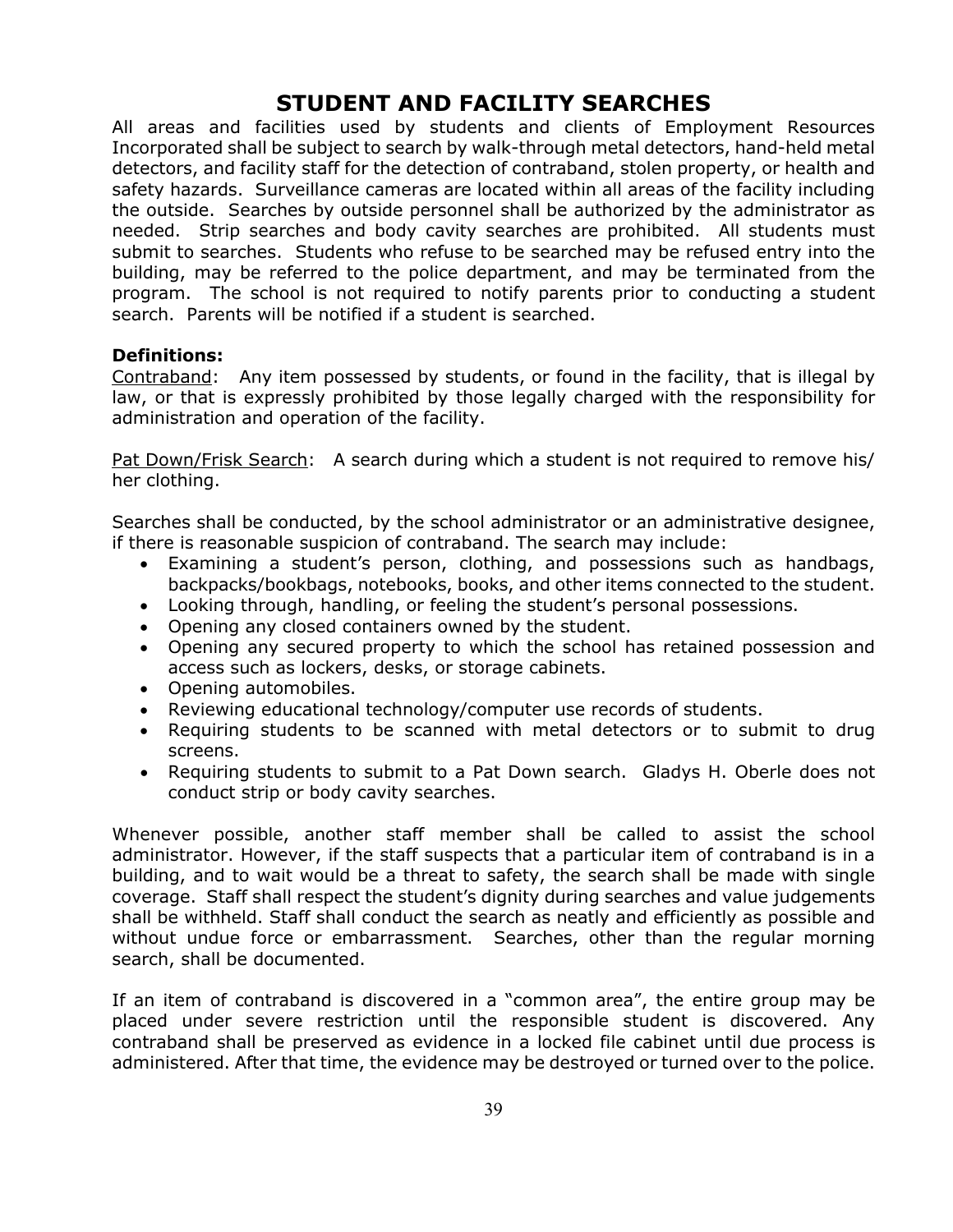Pat down searches are generally discouraged, but may be done when a student has admitted to use or possession of contraband and/or in cases of reasonable suspicion that a student has broken the law or a school rule and that the search will yield evidence of a violation. The following procedures are used in all pat downs of students:

- 1. Pat downs are conducted by staff or administrators of the same gender whenever possible.
- 2. A pat down must be done in presence of a witness (another staff) who is the same gender as the student being searched.
- 3. Pat downs will be done in the school/administrator office or other private area to ensure student's privacy and dignity.

### **TERMINATION FROM THE PROGRAM**

Termination from The Gladys H. Oberle School is a rare occurrence. Every effort is made (through functional behavioral assessments, behavior plans, and flexible and creative programming) to meet our student's needs. However, we occasionally find that the needs of a student do not match the services available at The Oberle School. Should our staff determine that we are no longer able to contribute to a student's success, we will request that the referring school system hold an IEP/ISP meeting so that arrangements can be made for a change in placement. To maintain our Safe and Drug Free School, certain behaviors will result in the immediate termination of a student from our program. These behaviors are outlined in the Student Code of Conduct. Parents will be notified on the date on which any decision is made to terminate services.

### **THREATS**

It is illegal to threaten violence against a school staff member, student, or school property. Students who make threats may be turned over to the police. Threats include those made orally and in writing. In addition to facing criminal charges, a student may be terminated from enrollment for making threats against a school staff member, company employee, fellow student or school/company property.

Please note the following laws as found in the Code of Virginia:

§18.2-83: makes illegal communicating by any means a threat to bomb, destroy, or damage any place of assembly, building or other structure or communicating false information about the existence of any danger of bombing or destruction. The offense is a Class 5 felony if person is aged 15 or older and a Class 1 misdemeanor if person is younger than 15.

§18.2-60: It is a Class 6 felony to knowingly communicate a written threat to kill or do bodily injury to a person...if the threat places the person in reasonable apprehension of death or bodily injury to himself or his family member. A written threat to kill or do bodily harm on school property or at a school event is a Class 6 felony regardless of whether the person who is the object of the threat actually receives the threat... An oral threat to kill or do bodily injury of school property or at a school-sponsored event is a Class 1 misdemeanor.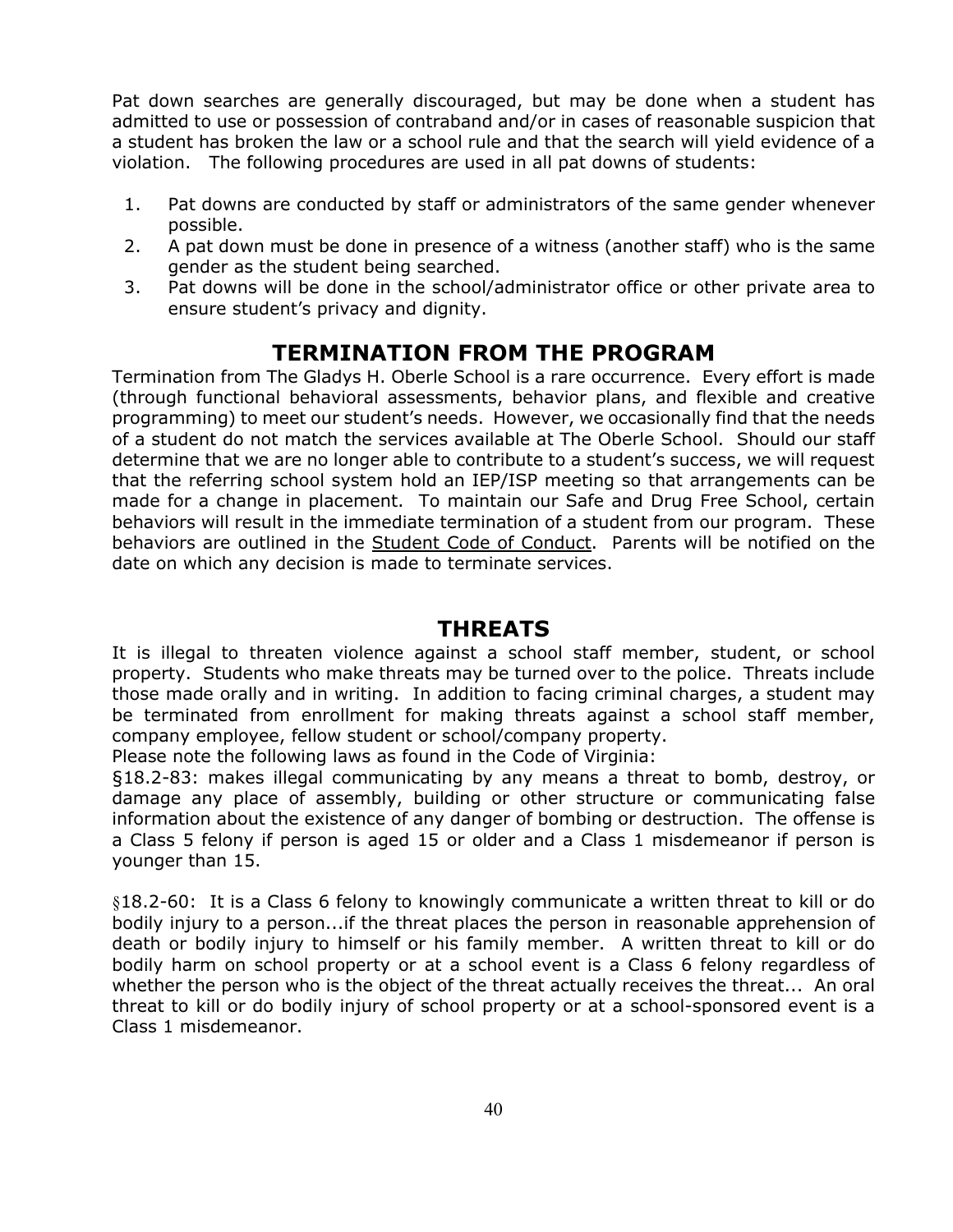### **TRANSITION SERVICES**

The goal is always for students to return to public school if it is appropriate for the student. The IEP/ISP team works together to develop a plan for transition back to public school. To help ensure a successful transition, the plan may include a partial attendance at their base school and the Oberle School. This allows the student to slowly move back to public school while maintaining the support available at the Oberle School. The student will often make the transition during natural changes in the school calendar which generally include at the start of the new school year and at the semester.

Students have the opportunity to experience the post-secondary school setting at the local community college. Students, particularly seniors, are encouraged to take a student development course at Germanna Community College. Students go through the application and assessment process prior to taking a class during their senior year. They are transported by Oberle School staff on all days the Oberle School is in session. Parents may be asked to provide transportation if there is a day Germanna is in session but the Oberle School is not, i.e. spring break.

### **TRANSPORTATION**

It is the responsibility of the home school or guardian to provide transportation to and from school. School staff may transport students in company vehicles to and from Physical Education, transition training experiences, extra-curricular activities, club events, community service projects and field trips. All staff who transport students undergo a DMV background check and must possess a current, valid license. All vehicles used to transport students to school activities meet the Virginia Department of Education and Department of Motor Vehicle requirements and meet VDOE insurance requirements. All vehicles are equipped with first-aid kits, fire extinguishers, and two-way communication devices (cell phones). Information regarding vehicle types, insurance and staff utilized for transportation may be obtained by contacting the main office.

Special Transportation Privileges, enabling a student to transport himself to and from school, are occasionally granted to students. This permission is granted after consultation with the student's parent and home school. The student, parent, home school representative and school administrator must design and sign a Special Transportation contract. A student will lose his or her driving privilege immediately upon violation of the Special Transportation Contract. A student may lose his or her driving privilege at the discretion of the school administrator, parent or home school at any time.

### **VANDALISM**

A student who is observed or proven beyond a reasonable doubt to be guilty of damage, destruction, defacing, or stealing school property or the property of another student will be subject to disciplinary action. This punishment may include a suspension and referral to the police department. Any student who is apprehended in an act of vandalism to the school or another student's property will be subject to repair or replacement costs in addition to disciplinary action by the school. If the student receives a training incentive for participation in a career and technical class or the Education for Employment program, the amount of restitution will be deducted from the amount earned. If the student does not receive a training incentive, an invoice will be sent home to the parent. In some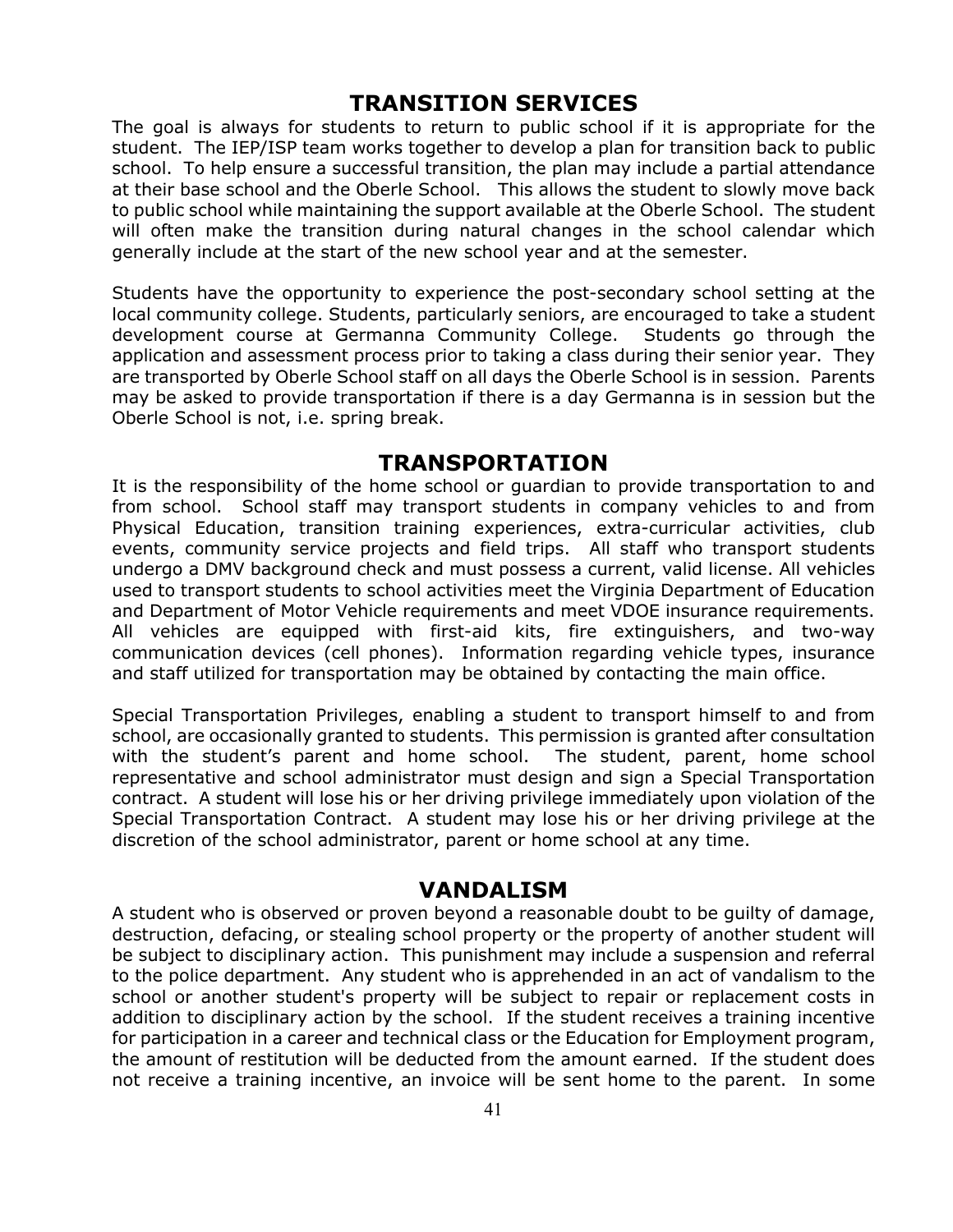cases, a student may be terminated from the program for acts of vandalism.

### **VIRTUAL LEARNING/INSTRUCTIONAL TECHNOLOGY**

Teachers employ a variety of learning techniques which include online resources such as Edmoto, Gizmos, Google Classroom, and IXL Math and English. Students in a career and technical class such as small engine or culinary arts complete Career Safe or ServSafe, online OSHA training certifications. Students in PE 9 receive CPR/AED and First Aid instruction utilizing an on-line training as well as hands-on instruction. Students are encouraged to sit for the certification exam which is offered in-house our certified instructor. Students complete the driver's education portion of PE 10 utilizing the state's virtual learning course, *Virginia Driver Education and Traffic Safety*. Following successful completion of this course, students receive their "green card" which is needed for them to take Behind-the-Wheel. Behind-the Wheel is not offered at the Oberle School. This course may also be taken for students who have not successfully passed the permit test after three tries. Upon completion of this course, they then have three additional attempts at completing the permit test. All online resources used by students are supervised by staff. Keystone National High School, a private correspondence and online distance high school accredited through AdvancED, is used to offer students an opportunity to take advanced courses such as foreign language that may not be offered as part of our regular curriculum each semester. Students enrolled in a Keystone course are supervised by an Oberle teacher who is available to offer supplemental instructional support. Students may also complete courses through their base school's online learning platform.

### **VISITATION**

We have an open door policy and always welcome visitors. It is helpful to schedule your visitation in advance to ensure you will be seen in a timely manner. School hours are 7:45am-2:41pm.

#### **WATER-RELATED ACTIVITIES**

A certified lifeguard supervises all swimming activities. Instances when students are near a body of water will require the use of life-jackets. Students must obtain written parental permission before participating in any such event. All water-related activities are under the direct supervision of school staff who are certified in CPR, first aid and AED. At least one staff trained in medication management also attends.

#### **WEAPONS**

No dangerous items such as knives, guns, or other weapons of any type are allowed on school grounds. As these items are illegal to bring onto school grounds in the Commonwealth of Virginia, students found in possession of weapons will be turned over to the police. In addition to facing criminal charges, a student may be terminated from enrollment for bringing a weapon on school grounds.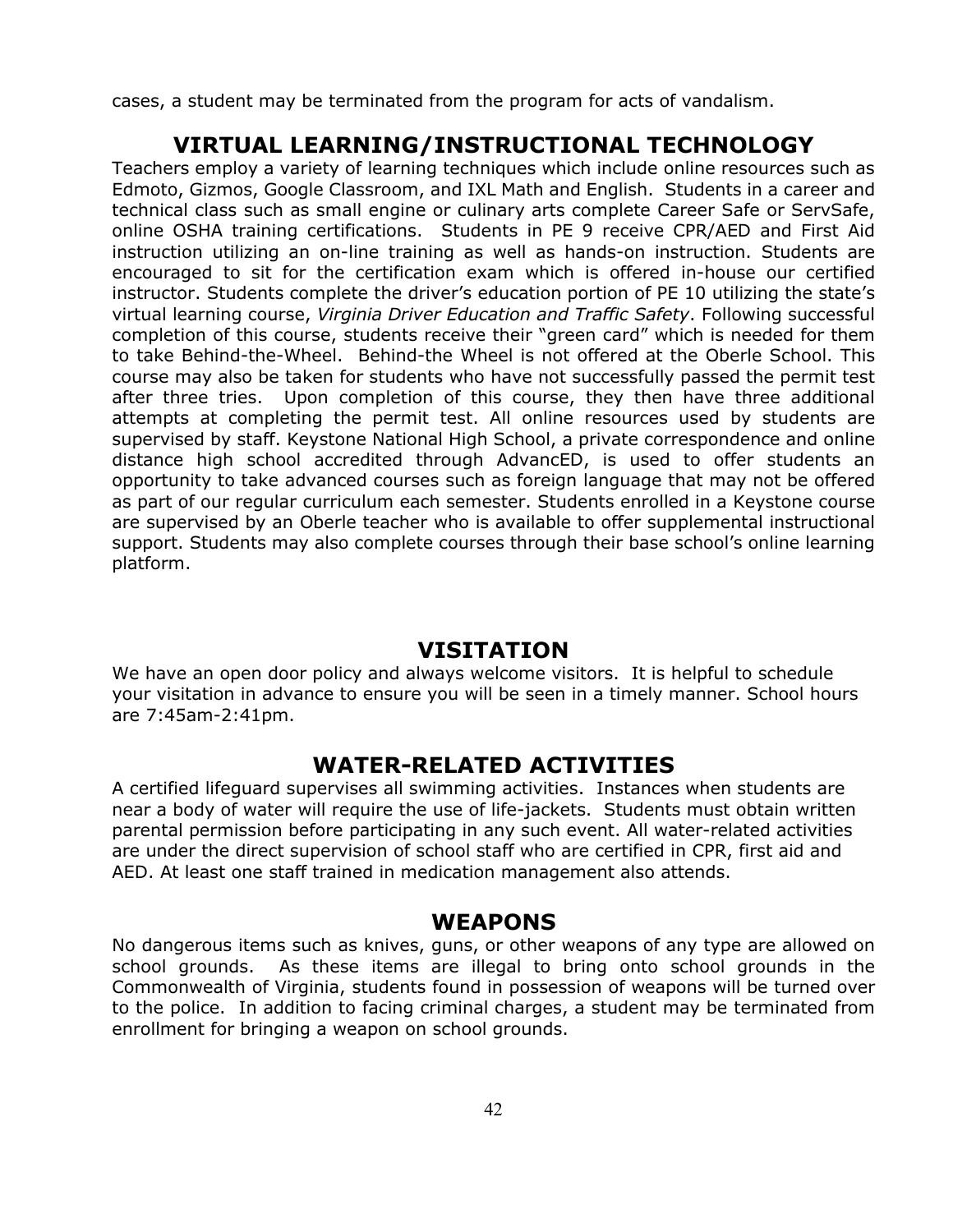### **WILDERNESS & ADVENTURE ACTIVITIES**

Any adventure or wilderness activity must be supervised by a person licensed or certified in that activity. Students must obtain written parental permission before participating in any such event. All wilderness and adventure activities are under the direct supervision of school staff who are certified in CPR, first aid and AED. At least one staff trained in medication management also attends.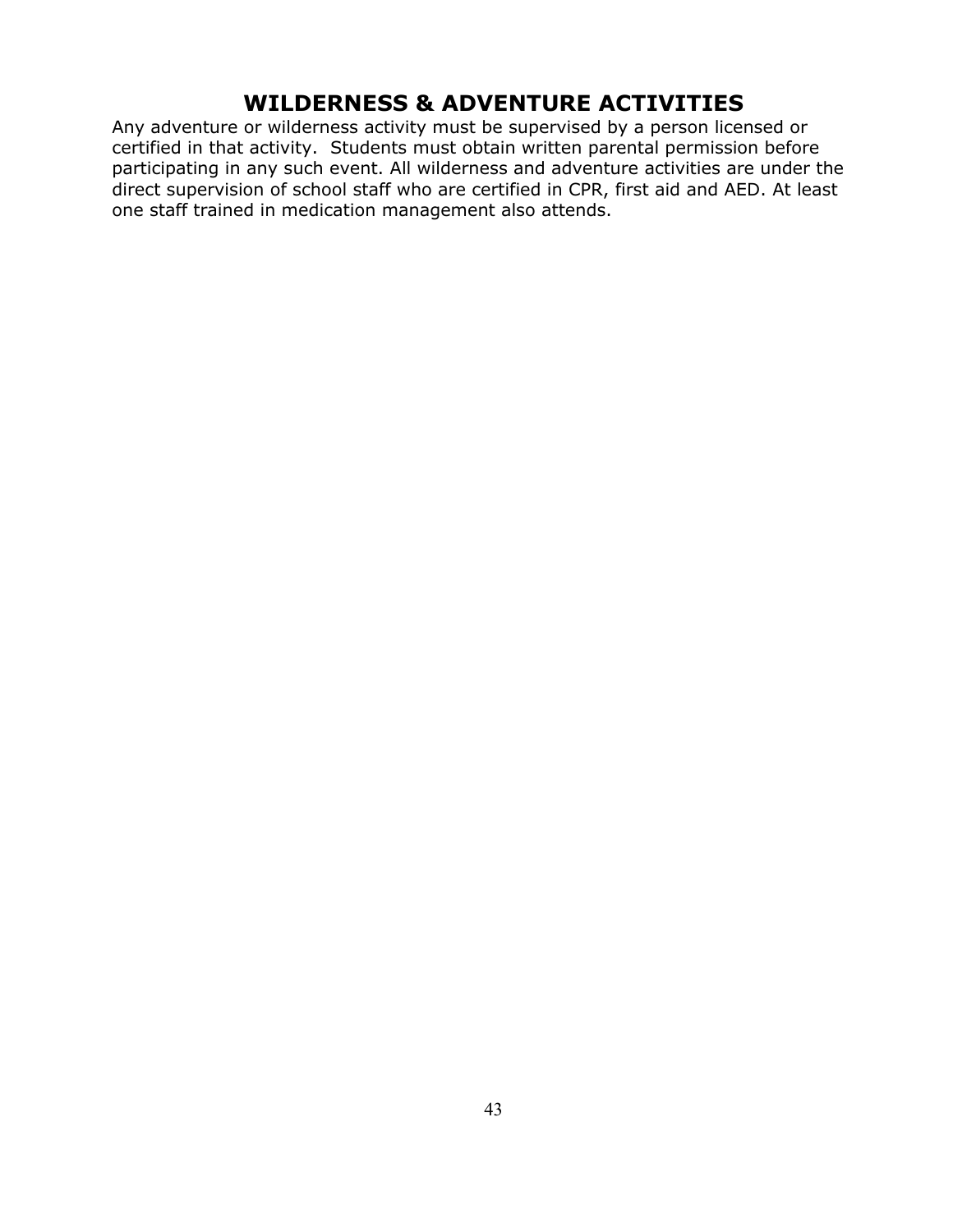### **CODE OF STUDENT CONDUCT (August 2022)**

In accordance with state legal requirements, general rules of student conduct, and responsibilities and rights have been developed and published in the student handbook as the Code of Student Conduct. The handbook is reproduced annually and made available to students, parents, and staff.

#### **Purpose**

To establish standards of student conduct and enforcement procedures designed to provide that education in The Gladys H. Oberle School be conducted in an atmosphere free of disruption and threat to persons or property and supportive of individual rights.

#### **Rights and Responsibilities of Students**

The chief purpose of the school is to help students achieve maximum development of individual knowledge, skills, and competency and to help students develop behavior patterns which will enable them to be responsible, contributing members of society. Acceptable behavior is essential to the development of responsible and self-disciplined citizens and to the provision of an effective school program. Positive behavior is based on respect for one's self and for the worth and dignity of others. Development of such positive behavior in students is a dual function of the home and of the school.

Every student has certain rights which must be respected; however, rights are not absolute. With every right there is a corresponding responsibility. General rules of conduct for students are established to ensure the rights and welfare of all students and are designed to prevent the disruptive few from interfering with the education of all.

- 1. The rights of all students and the right to an education are and shall be recognized without regard to race, religion, sex, creed, ability to pay, national origin, disabling condition, or intellectual ability. Student responsibilities include regular school attendance, conscientious effort in classroom work, conformance to school rules and regulations and the responsibility not to interfere with the education of fellow students or the orderly operation of the school.
- 2. Students have the right to expect a safe school environment in which to learn and a climate within the school that is conducive to learning. Students have a responsibility to help the school staff in operating a safe school by abiding at all times by the federal, state and county laws and the policies and regulations of the school board and the school.
- 3. Students have the right to expect courtesy, fairness, respect, and to be free of sexual harassment from members of the school staff and other students. Students have the responsibility to respect the rights and authority of teachers, students, administrators, and all others involved in the educational process.
- 4. Students have a right to expect that other students and school personnel will respect their personal property. Students have the responsibility to respect personal property rights of other students, teachers, and administrators as well as the public's property, including school equipment and buildings.
- 5. Students have the right to freedom of expression, to address policies publicly, privately, in writing or orally. Students may advocate change in any law, policy, or regulation. Students have a responsibility to see that expressions do not interfere with the educational program. Students have a responsibility not to use obscene, slanderous, or libelous statements; not to use disruptive tactics; nor to advocate violation of the law or school regulations.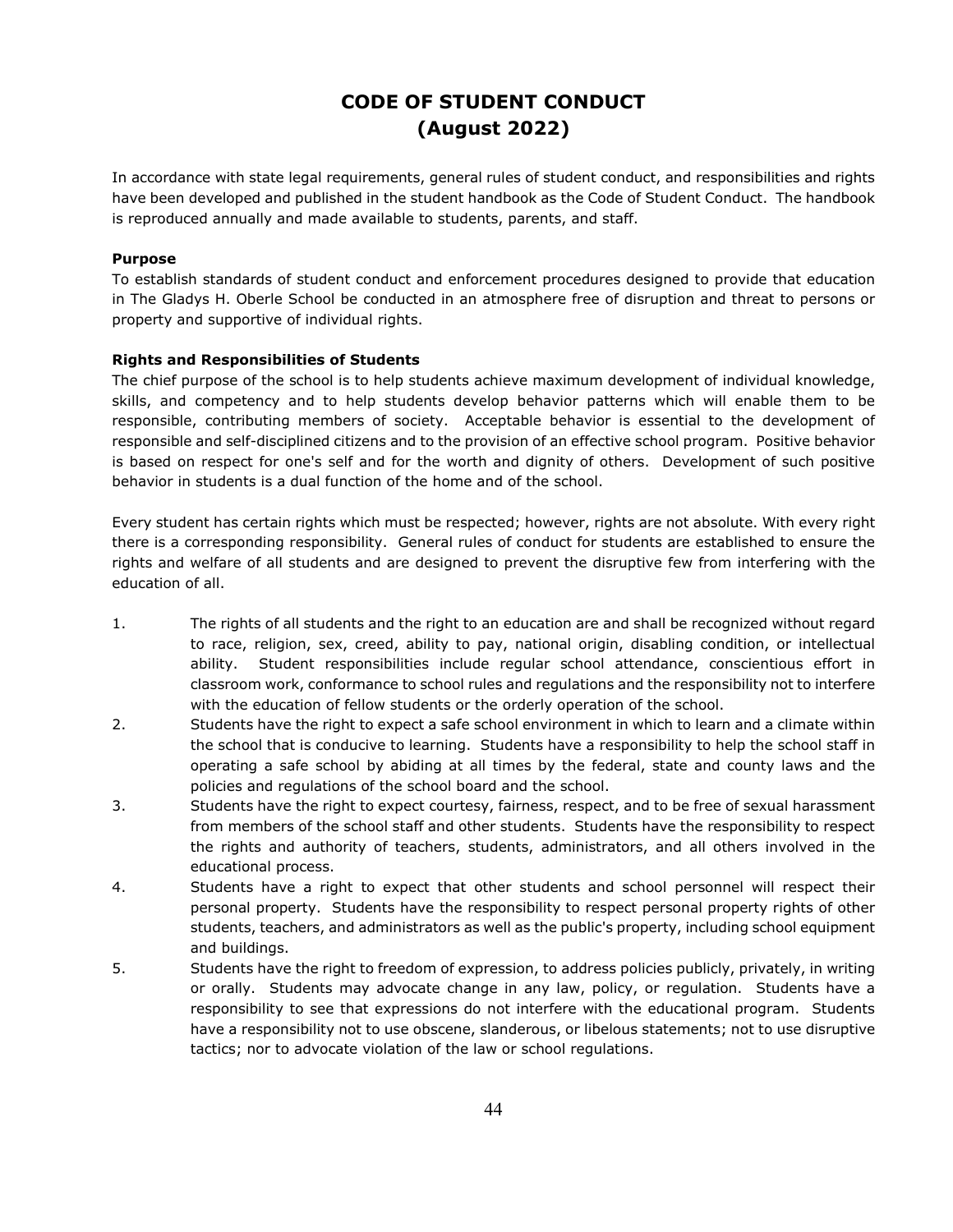6. Students have the right to complain to school staff regarding decisions made by staff members considered not in the student's best interests. Students have the responsibility to follow the grievance procedures outlined in the student handbook.

#### **Rules of Conduct**

Acts for which students shall be disciplined, and the range of disciplinary actions which shall be imposed, (including suspension and termination from program) include, but are not limited to, the following:

- 1. Absenteeism (including cutting of class), unexcused or excessive; The matter shall be reported to the student's referring LEA (Local Educational Authority) and/or guardian. Minimum of warning, including parent/guardian and other stakeholder notification, to maximum determined by the LEA (including referral to truancy officer and the juvenile and domestic relations court).
- 2. Alcoholic beverages and imitation alcoholic beverages including nonalcoholic beer, possession, delivery, sale, distribution, manufacture, use, or being under the influence of; The matter shall be reported to the LEA and/or guardian. Minimum of short-term suspension (up to 10 days) to maximum determined by LEA. The matter may be reported to the police with the potential for criminal charges being filed. Additionally, the student may be required to undergo evaluation for drug or alcohol abuse, or both. Students suspected of being under the influence may be subject to breath analysis. With the recommendation of the evaluator and with the consent of the parents, the student may be required to participate in a treatment program.
- 3. Arson or attempted arson; The matter shall be reported to the LEA and/or guardian. Minimum of shortterm suspension (up to 10 days) to a maximum of termination of enrollment after review with LEA. Additionally, the matter shall be reported to the Fire Marshall and police, with the potential for criminal charges being filed.
- 4. Assault and battery or attempted assault; The matter shall be reported to the LEA and/or guardian. Minimum of short-term suspension (up to 10 days) to a maximum of termination of enrollment after review with LEA. Additionally, the matter shall be reported to the police, with the potential for criminal charges being filed.
- 5. Bomb threats or false bomb threats made against ERI personnel or involving school buses, or school property and/or property of school-sponsored work site; The matter shall be reported to the LEA and/or guardian. Minimum of short-term suspension (up to 10 days) to a maximum of termination of enrollment after review with LEA. Additionally, the matter shall be reported to the police, with the potential for criminal charges being filed.
- 6. Bullying the repeated use of power to control or harm others on a repeated basis to include teasing, spreading rumors, hitting, punching, shoving and cyberbullying. Minimum of short-term suspension (up to 10 days) to a maximum of termination of enrollment after review with LEA and/or guardian. Additionally, the matter may be reported to the police, with the potential for criminal charges being filed.
- 7. Cheating and/or plagiarism; Minimum of receiving no credit for the work and notifying the guardian to maximum of short-term suspension (up to 10 days).
- 8. Computer violations including trespass, fraud, invasion of privacy, and theft of services; unauthorized use of school computer and/or computer network; removal of computer data, programs, software; alteration/destruction/erasure of computer data, programs, software; intentionally causing a computer and/or computer network to malfunction; use or duplication of software in violation of law or licensing requirements; unauthorized access to any portion of computer network, restricted programs and/or computer drives; unauthorized use of school computer code(s); failure to abide by acceptable use agreement; The matter shall be reported to the LEA and/or guardian. Minimum of short-term suspension (up to 10 days) and/or loss of computer and Internet privileges to maximum of termination of enrollment after review with the LEA. Additionally, the matter shall be reported to the police if the potential exists for criminal charges to be filed. Restitution for repairs will be sought if applicable.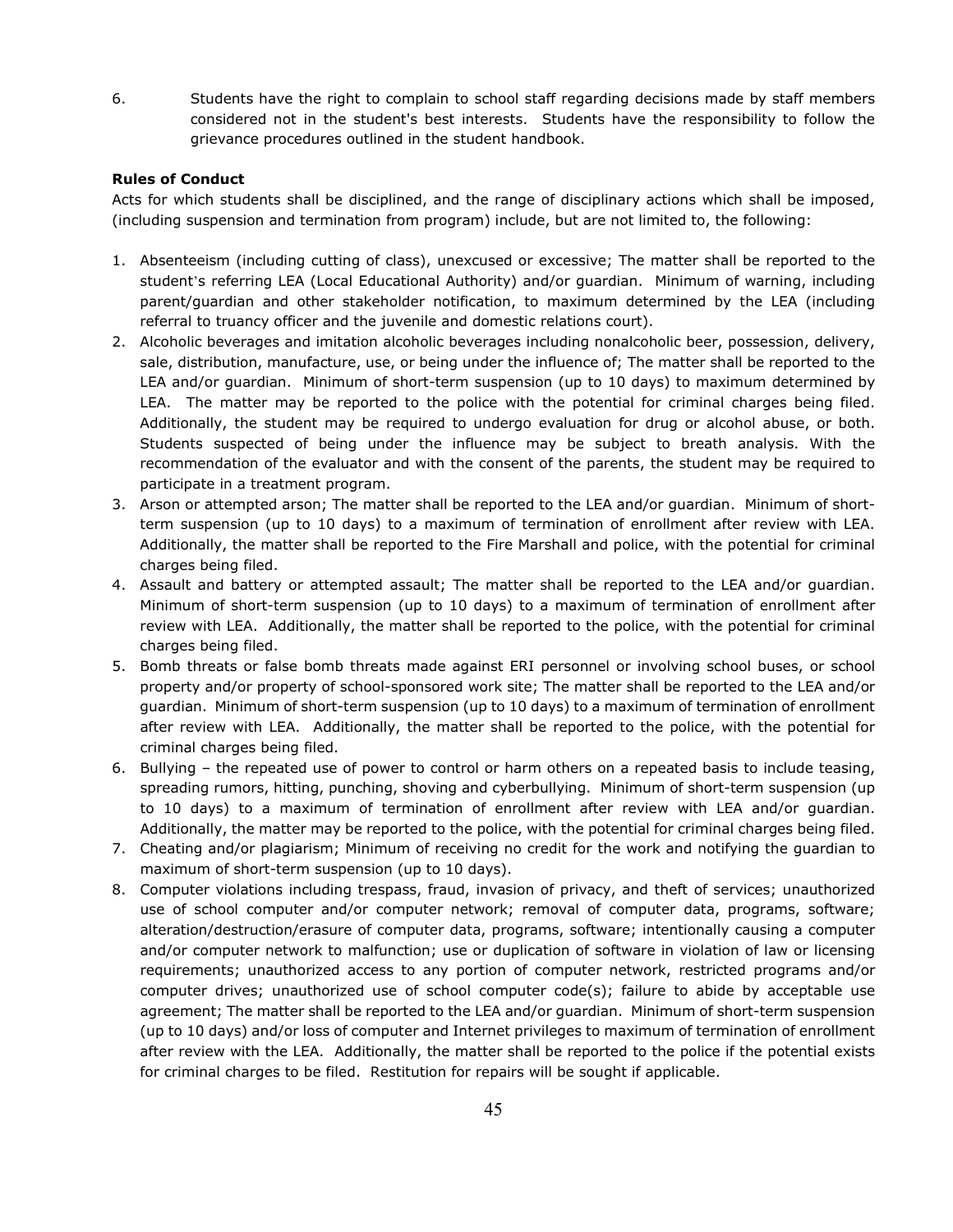- 9. Dangerous articles, firearms, knives, metal pipes, sharpened implements, clubs, etc., possession of; The matter shall be reported to the LEA and/or guardian. Minimum of short-term suspension (up to 10 days) to a maximum of termination of enrollment after review with LEA. Additionally, the matter shall be reported to the police, with the potential for criminal charges being filed.
- 10. Failure to submit to a search; The matter shall be reported to the LEA and/or guardian. Minimum of short-term suspension (up to 10 days) to a maximum of termination of enrollment after review with LEA. Additionally, the police may be contacted if there is reasonable suspicion that the student is involved in illegal activities, with the potential for criminal charges being filed.
- 11. Defacing, vandalizing and/or destruction of school property or property of another (includes writing on walls, etc.); The matter shall be reported to the LEA and/or guardian. Minimum of short-term suspension (up to 10 days) to a maximum of termination of enrollment after review with LEA. Additionally, the matter shall be reported to the police, with the potential for criminal charges being filed. Restitution for repairs will be sought.
- 12. Detention, failure to report to; The matter shall be reported to the LEA and/or guardian. Minimum of short-term suspension (up to 10 days) to a maximum of termination of enrollment after review with LEA.
- 13. Detention, refusal of, refusal to complete assignments while in detention; The matter shall be reported to the LEA and/or guardian. Minimum of short-term suspension (up to 10 days) to a maximum of termination of enrollment after review with LEA.
- 14. Dice shooting (whether or not gambling); The matter shall be reported to the LEA and/or guardian. Minimum of short-term suspension (up to 10 days) to a maximum of termination of enrollment after review with LEA.
- 15. Disability harassment; The matter shall be reported to the LEA and/or guardian. Minimum of short-term suspension (up to 10 days) to a maximum of termination of enrollment after review with LEA. The matter may be reported to the police, with the potential for criminal charges being filed.
- 16. Disobedience to teacher or other staff member; The matter shall be reported to the LEA and/or guardian. Minimum of a warning to a maximum of termination of enrollment after review with LEA.
- 17. Disrespectful behavior toward teacher or other staff member; The matter shall be reported to the LEA and/or guardian. Minimum of a warning to a maximum of termination of enrollment after review with LEA.
- 18. Disruption of class, study or instruction; The matter shall be reported to the LEA and/or guardian. Minimum of a warning to a maximum of termination of enrollment after review with LEA.
- 19. Dress guidelines, violation of; Minimum of being required to change attire to maximum of being sent home for the day.
- 20. Extortion or attempted extortion, harassment, and intimidation; The matter shall be reported to the LEA and/or guardian. Minimum of short-term suspension (up to 10 days) to a maximum of termination of enrollment after review with LEA. Additionally, the matter shall be reported to the police, with the potential for criminal charges being filed.
- 21. Failure to clean up after yourself, refusal to complete assigned housekeeping chores; Minimum of warning to maximum of short-term suspension of 3 days or less.
- 22. Failure to report to school administrator's office as directed; The matter shall be reported to the LEA and/or guardian. Minimum of short-term suspension (up to 10 days) to a maximum of termination of enrollment after review with LEA.
- 23. Fighting; The matter shall be reported to the LEA and/or guardian. Minimum of short-term suspension (up to 10 days) to a maximum of termination of enrollment after review with LEA. Additionally, the matter shall be reported to the police, with the potential for criminal charges being filed.
- 24. Fire alarm and/or fire extinguisher activation without just cause; false alarm including calling 911 to falsely indicate an emergency; The matter shall be reported to the LEA and/or guardian. Minimum of short-term suspension (up to 10 days) to a maximum of termination of enrollment after review with LEA.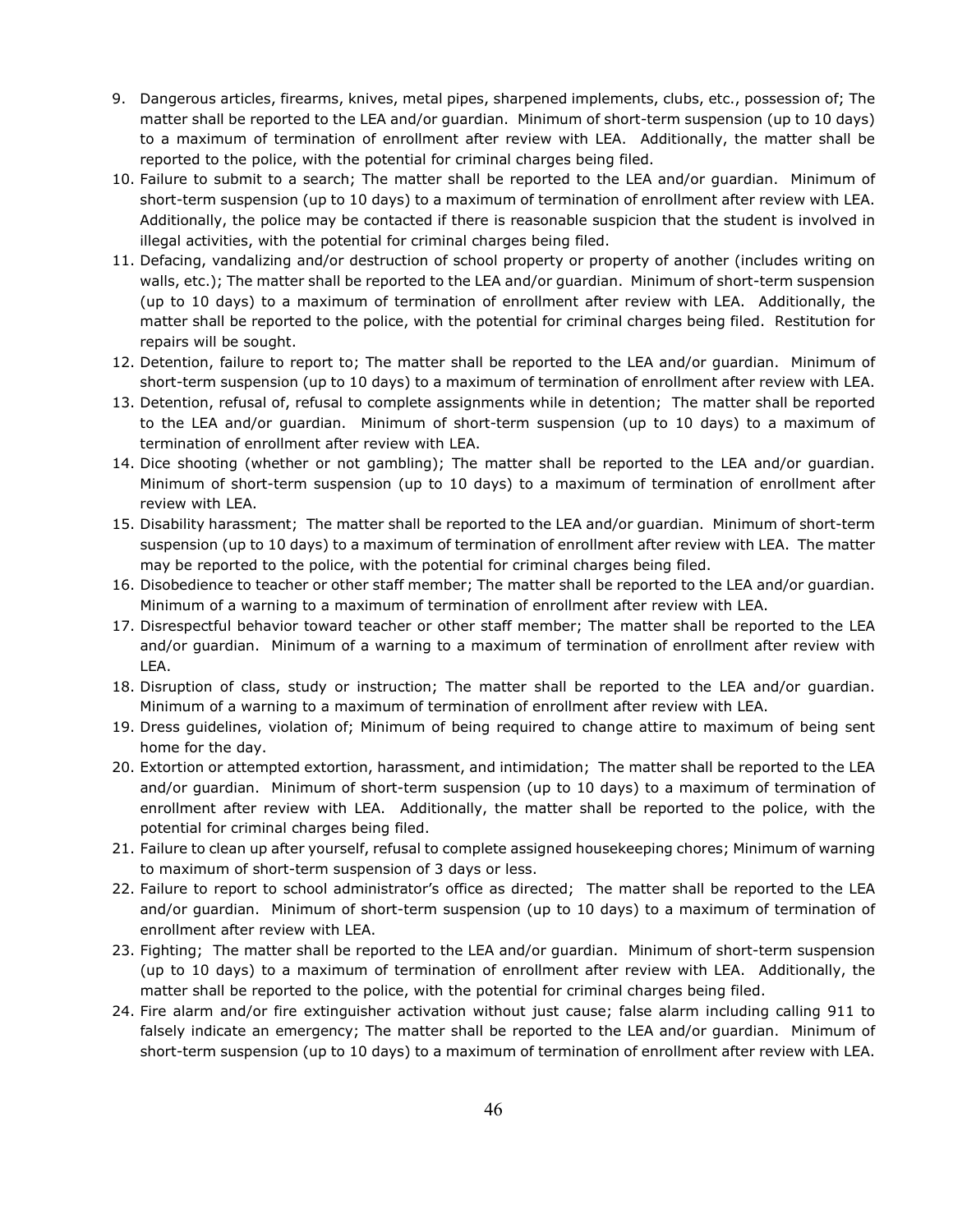Additionally, the matter shall be reported to the Fire Marshall and police, with the potential for criminal charges being filed.

- 25. Fireworks or other explosives, including chemicals and materials which may be combined to manufacture such item, possession, distribution, manufacture, use or lighting of; The matter shall be reported to the LEA and/or guardian. Minimum of short-term suspension (up to 10 days) to a maximum of termination of enrollment after review with LEA. Additionally, the matter shall be reported to the Fire Marshall and police, with the potential for criminal charges being filed.
- 26. Forgery of notes or passes, etc; The matter shall be reported to the LEA and/or guardian. Minimum of a warning to a maximum of termination of enrollment after review with LEA.
- 27. Gambling, and/or promotion of gambling; The matter shall be reported to the LEA and/or guardian. Minimum of a warning to a maximum of termination of enrollment after review with LEA.
- 28. Gang Activity; The matter shall be reported to the LEA and/or guardian. Minimum of short-term suspension (up to 10 days) to a maximum of termination of enrollment after review with LEA. Additionally, the matter shall be reported to the police, with the potential for criminal charges being filed.
- 29. Hazing; The matter shall be reported to the LEA and/or guardian. Minimum of short-term suspension (up to 10 days) to a maximum of termination of enrollment after review with LEA. Additionally, the matter shall be reported to the police, with the potential for criminal charges being filed.
- 30. Illegal conduct involving firebombs, explosive materials or devices, hoax explosive devices, or chemical bombs in school vehicle, school property, or at a school-sponsored activity (including school-sponsored work experience site); The matter shall be reported to the LEA and/or guardian. Minimum of short-term suspension (up to 10 days) to a maximum of termination of enrollment after review with LEA. Additionally, the matter shall be reported to the police, with the potential for criminal charges being filed.
- 31. Immorality; The matter shall be reported to the LEA and/or guardian. Minimum of short-term suspension (up to 10 days) to a maximum of termination of enrollment after review with LEA.
- 32. Leaving class without teacher's permission; Minimum of a warning to a maximum of short-term suspension (up to 10 days or less).
- 33. Leaving school grounds without proper authorization; The matter shall be reported to the LEA and/or guardian. Minimum of short-term suspension (up to 10 days) to a maximum of termination of enrollment after review with LEA. Police will be notified when the student is under 18 years of age.
- 34. Loitering on school property, including halls, restrooms, and parking lots; Minimum of a warning to a maximum of short-term suspension (up to 10 days or less).
- 35. Loitering in vehicles in parking lots or on streets; Minimum of a warning to a maximum of short-term suspension (up to 10 days or less).
- 36. Lying/falsehood; Minimum of a warning to a maximum of short-term suspension (up to 10 days or less).
- 37. Mace or like substance, possession and/or use of; The matter shall be reported to the LEA and/or guardian. Minimum of short-term suspension (up to 10 days) to a maximum of termination of enrollment after review with LEA.
- 38. Misuse of school property or the property of others; The matter shall be reported to the LEA and/or guardian. Minimum of short-term suspension (up to 10 days) to a maximum of termination of enrollment after review with LEA. Additionally, the matter shall be reported to the police, with the potential for criminal charges being filed.
- 39. Molesting others; The matter shall be reported to the LEA and/or guardian. Minimum of short-term suspension (up to 10 days) to a maximum of termination of enrollment after review with LEA. Additionally, the matter shall be reported to the police, with the potential for criminal charges being filed.
- 40. Profane or obscene language, gestures or conduct, or use of; The matter shall be reported to the LEA and/or guardian. Minimum of short-term suspension (up to 10 days) to a maximum of termination of enrollment after review with LEA. Additionally, the matter may be reported to the police, with the potential for criminal charges being filed.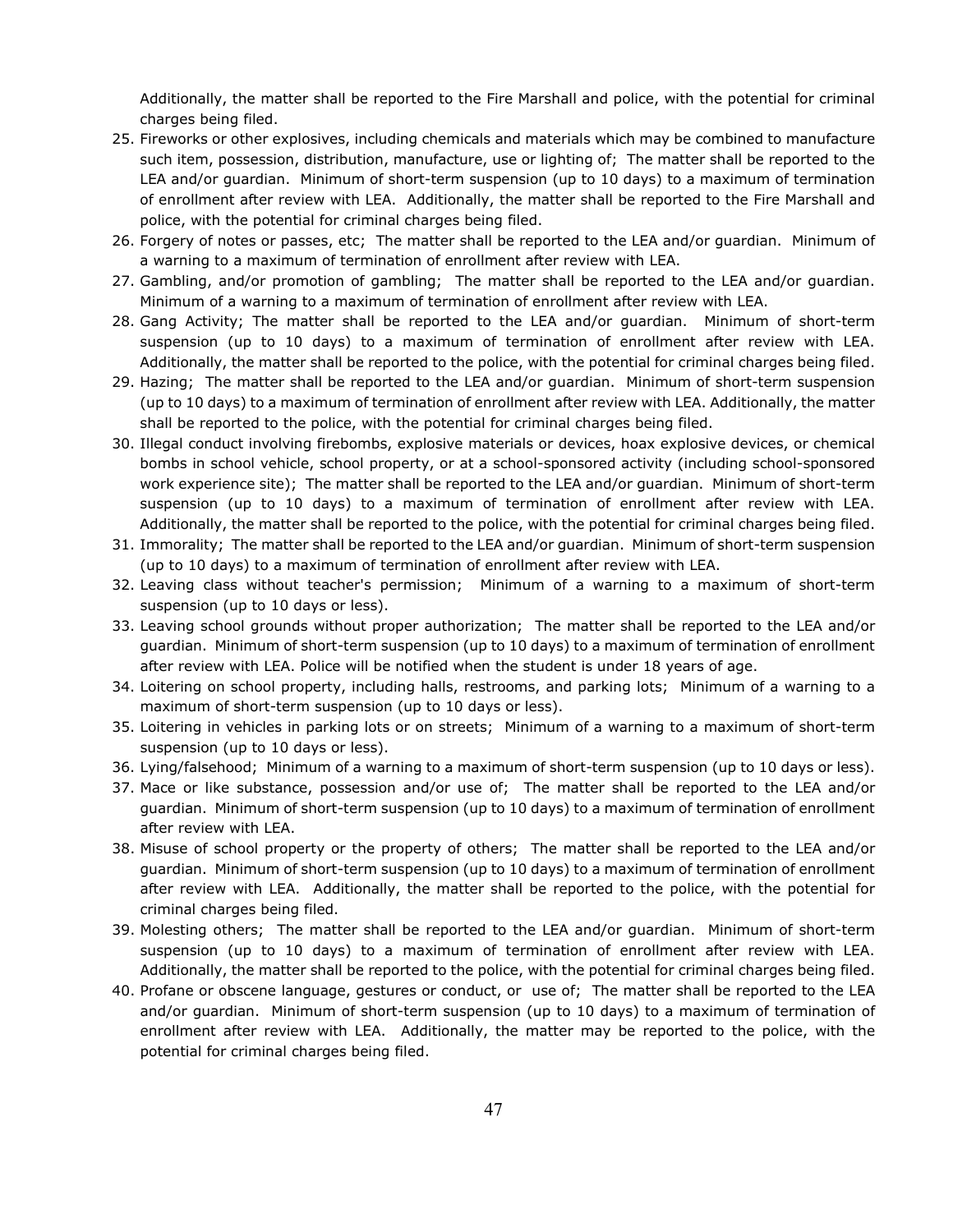- 41. Obscene writing, pictures, or articles, or possession of; The matter shall be reported to the LEA and/or guardian. Minimum of a warning to a maximum of termination of enrollment after review with LEA.
- 42. Participating in and/or instigating a fight or riot; The matter shall be reported to the LEA and/or guardian. Minimum of short-term suspension (up to 10 days) to a maximum of termination of enrollment after review with LEA. Additionally, the matter shall be reported to the police, with the potential for criminal charges being filed.
- 43. Possessing, using, distributing, intending to sell, selling, manufacturing, giving, attempting to sell, or being under the influence of a controlled substance other than an alcoholic beverage, including anabolic steroids, an imitation controlled substance, and other lookalikes (placebos), marijuana, illegal drugs, intoxicants other than an alcoholic beverage, inhalant, intoxicants, or possessing, distributing, intending to sell, selling, or attempting to sell drug paraphernalia on school property, including the parking lot, in a school vehicle, or while engaged in or attending any school activity or in any manner so as to endanger the well-being of students or staff or any other type of substance abuse; The matter shall be reported to the LEA and/or guardian. Minimum of short-term suspension (up to 10 days) to a maximum of termination of enrollment after review with LEA. The matter shall be reported to the police, with the potential for criminal charges being filed. Additionally, the student may be required to undergo evaluation for drug or alcohol abuse, or both. With the recommendation of the evaluator and with the consent of the parents, the student may be required to participate in a treatment program.
- 44. Possession, use, distribution, attempted distribution of prescription medications, over-the-counter, nonprescription medications, and/or lookalikes in conjunction with failure to provide to school staff any prescription or non-prescription medication for safekeeping and administering; The matter shall be reported to the LEA and/or guardian. Minimum of short-term suspension (up to 10 days) to a maximum of termination of enrollment after review with LEA. The matter shall be reported to the police, with the potential for criminal charges being filed. Additionally, the student may be required to undergo evaluation for drug or alcohol abuse, or both. With the recommendation of the evaluator and with the consent of the parents, the student may be required to participate in a treatment program.
- 45. Presentation of forged notes or passes; The matter shall be reported to the LEA and/or guardian. Minimum of a warning to a maximum of termination of enrollment after review with LEA.
- 46. Profane or abusive language, use of; The matter shall be reported to the LEA and/or guardian. Minimum of short-term suspension (up to 10 days) to a maximum of termination of enrollment after review with LEA. The matter may be reported to the police, with the potential for criminal charges being filed.
- 47. Publication and/or distribution of unauthorized materials including newspapers, letters, flyers and posters; Minimum of warning to maximum of short-term suspension (up to 10 days).
- 48. Refusal to follow directions of teacher or other staff member; The matter shall be reported to the LEA and/or guardian. Minimum of a warning to a maximum of termination of enrollment after review with LEA.
- 49. Refusal to identify self properly; The matter shall be reported to the LEA and/or guardian. Minimum of a warning to a maximum of termination of enrollment after review with LEA.
- 50. Removal of food from lunchroom; Minimum of warning to maximum of short-term suspension (up to 10 days).
- 51. Rude behavior to others; Minimum of warning to maximum of short-term suspension (up to 10 days).
- 52. Sexual harassment; The matter shall be reported to the LEA and/or guardian. Minimum of short-term suspension (up to 10 days) to a maximum of termination of enrollment after review with LEA. The matter may be reported to the police, with the potential for criminal charges being filed.
- 53. Sexual offenses, including inappropriate public display of affection, consensual sex, indecent exposure, rape, attempted rape, non-consensual physical contact, possession of or use of pornographic materials; The matter shall be reported to the LEA and/or guardian. Minimum of a short-term suspension (up to 10 days) to a maximum of termination of enrollment after review with LEA. The matter may be reported to the police, with the potential for criminal charges being filed.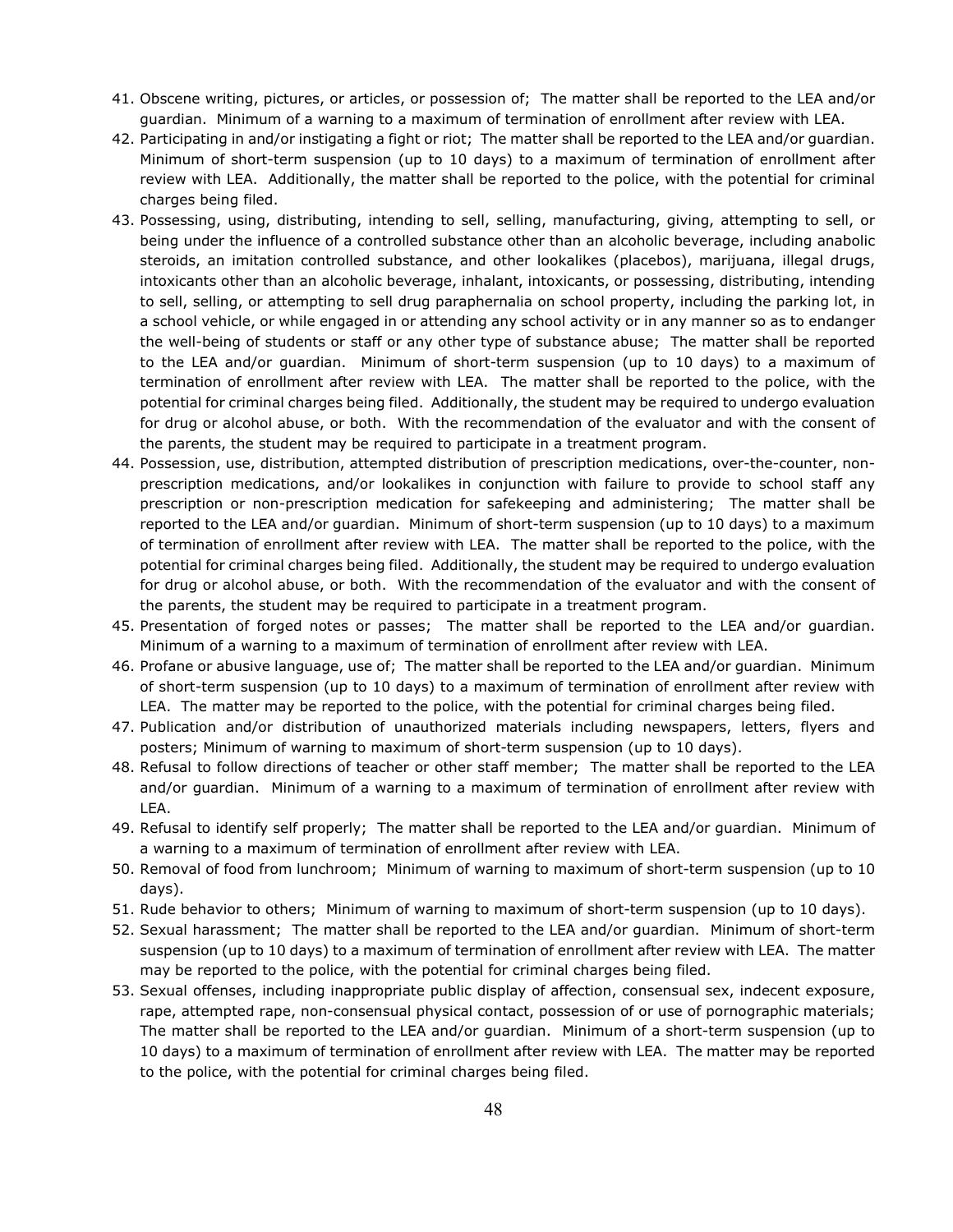- 54. Smoking or using tobacco; and the possession of any tobacco product regardless of age of student; The matter shall be reported to the LEA and/or guardian. Minimum of a warning to a maximum of termination of enrollment after review with LEA. The matter may be reported to the police, with the potential for criminal charges being filed.
- 55. Sleeping in class; Minimum of warning to maximum of short-term suspension (up to l0 days).
- 56. Tardiness, unexcused or excessive; The matter shall be reported to the LEA and/or guardian. Minimum of warning to a maximum including termination as determined by the LEA.
- 57. Theft; attempted theft, robbery, attempted robbery; The matter shall be reported to the LEA and/or guardian. Minimum of a short-term suspension (up to 10 days) to a maximum of termination of enrollment after review with LEA. The matter may be reported to the police, with the potential for criminal charges being filed.
- 58. Threatening bodily harm or property damage; The matter shall be reported to the LEA and/or guardian. Minimum of short-term suspension (up to 10 days) to a maximum of termination of enrollment after review with LEA. The matter may be reported to the police, with the potential for criminal charges being filed.
- 59. Threatening language or gestures, use of: The matter shall be reported to the LEA and/or guardian. Minimum of short-term suspension (up to 10 days) to a maximum of termination of enrollment after review with LEA. The matter may be reported to the police, with the potential for criminal charges being filed.
- 60. Trespassing on school property, including the parking lot, while suspended; The matter shall be reported to the LEA and/or guardian. Minimum of short-term suspension (up to 10 days) to a maximum of termination of enrollment after review with LEA. The matter may be reported to the police, with the potential for criminal charges being filed.
- 61. Truancy from school; The matter shall be reported to the LEA and/or guardian. Minimum of warning including parent notification to maximum determined by LEA, including referral to the juvenile and domestic relations court.
- 62. Unauthorized entry into restricted areas; The matter shall be reported to the LEA and/or guardian. Minimum of a warning to a maximum of termination of enrollment after review with LEA.
- 63. Use or possession of any firearm, knife, other weapon, whether armed or disarmed, or lookalike, on or near school property, including the parking lot, in a school vehicle, or while engaged in or attending any school activity unless part of the curriculum, including the use or possession of explosives or destructive devices. Weapons include, but are not limited to, any gun or object designed to propel a missile of any kind including bows; any dirk, bowie knife, switchblade, ballistic knife, razor, slingshot, spring stick, metal knuckles, blackjack, any stun weapon or taser, any flailing instrument consisting of two or more rigid parts that can be swung freely (such as nunchuck or fighting chain); any object with points or pointed blades; any imitation weapon or lookalike, including, but not limited to toy guns, etc., or any object (including imitation or lookalike) used with the intent of threatening or harming an individual; The matter shall be reported to the LEA and/or guardian. Minimum of a short-term suspension to a maximum of termination of enrollment after review with LEA. The matter may be reported to the police, with the potential for criminal charges being filed.
- 64. Verbal abuse/cursing; The matter shall be reported to the LEA and/or guardian. Minimum of short-term suspension (up to 10 days) to a maximum of termination of enrollment after review with LEA. The matter may be reported to the police, with the potential for criminal charges being filed.
- 65. Violence, acts of; The matter shall be reported to the LEA and/or guardian. Minimum of a short-term suspension to a maximum of termination of enrollment after review with LEA. The matter may be reported to the police, with the potential for criminal charges being filed.
- 66. Any violation of this handbook, policies of the school board, or state law; The matter shall be reported to the LEA and/or guardian. Minimum of a warning to a maximum of termination of enrollment after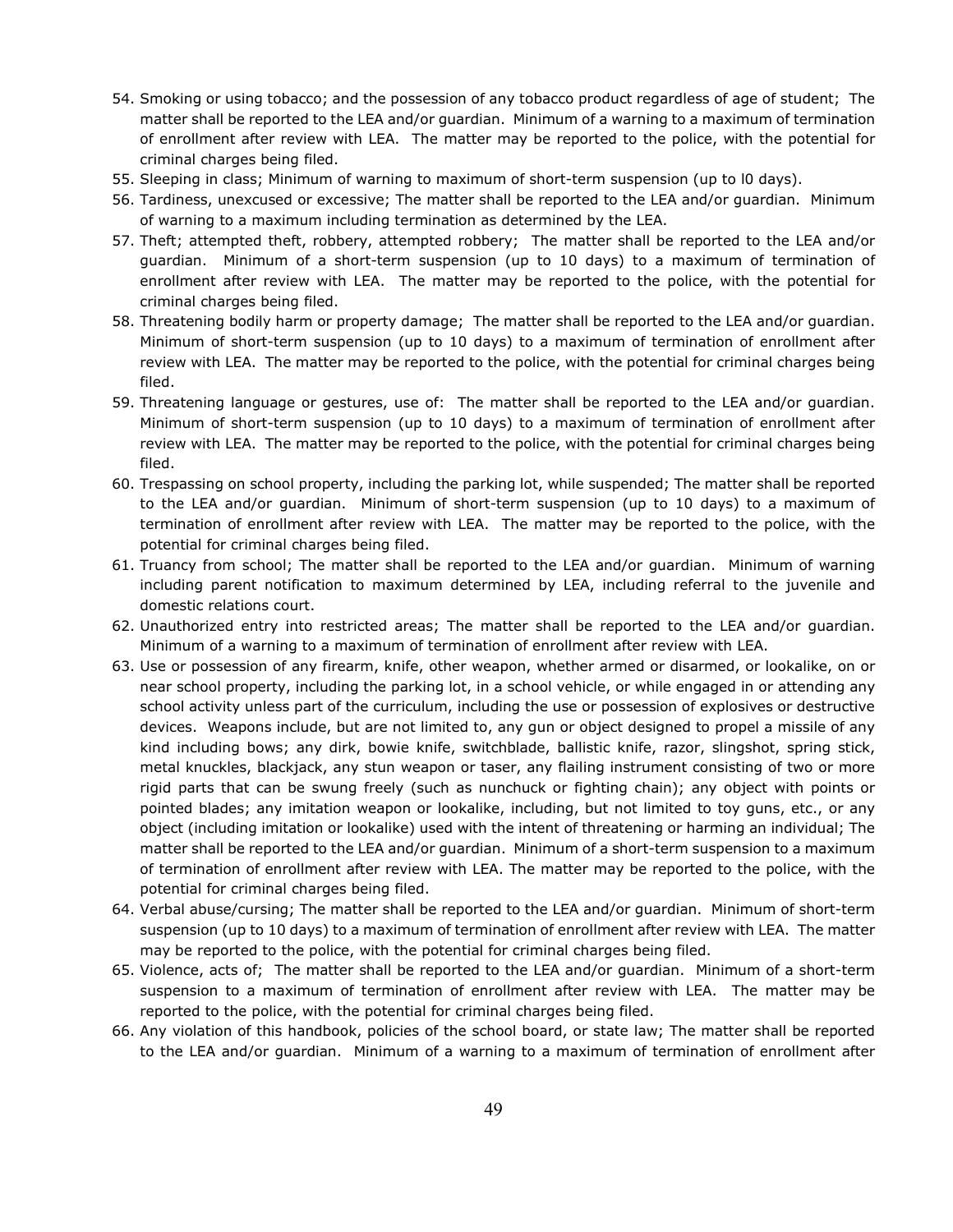review with LEA. The matter may be reported to the police, with the potential for criminal charges being filed.

67. Any other conduct considered by the school administrator, president or board of Employment Resources Incorporated to be disruptive, disrespectful, threatening and/or presenting an immediate danger to the welfare, health, and safety of any person; The matter shall be reported to the LEA and/or guardian. Minimum of a warning to a maximum of termination of enrollment after review with LEA. The matter may be reported to the police, with the potential for criminal charges being filed.

#### **The School Administrator is required to report students to the LEA for the following offenses:**

- 1. Any attempted or actual physical injury, including "unlawful woundings", maimings, and homicides, other than involuntary manslaughter, committed by a student on school personnel;
- 2. The assault, assault and battery, sexual assault, death, shooting, stabbing, cutting, or wounding of any person while in a school vehicle, on school property, including the parking lot, or at a school-sponsored activity;
- 3. Any conduct involving alcohol, marijuana, a controlled substance, imitation, controlled substance, or an anabolic steroid while in a school vehicle, on school property, including the parking lot, or at a schoolsponsored activity;
- 4. Any threats against school personnel while in a school vehicle, on school property, including the parking lot, or at a school-sponsored activity;
- 5. The illegal carrying of a firearm (including those defined in Sections 22.l, 277.0l, l8.2-308, and l8.2-308.1 of the Virginia Code) onto school property, including the parking lot, into a school vehicle, or at a training site.
- 6. Arson or attempted arson;
- 7. Destruction or damaging of school property or property of another;
- 8. Extortion or attempted extortion, harassment, and intimidation;
- 9. Fireworks or other explosives;
- 10. Immorality;
- 11. Participating in a riot;
- 12. Theft;
- 13. Gang activity;
- 14. Use or possession of any object (including imitation or lookalike) used with the intent of threatening or harming an individual.

#### **The School Administrator and/or designee shall report to local law enforcement officials all incidents occurring on school property, including the parking lot and in vehicles used to transport students involving:**

- 1. Any attempted or actual physical injury, including "unlawful woundings', maimings, and homicides, other than involuntary manslaughter, committed by a student on school personnel;
- 2. The assault, assault and battery, sexual assault, death, shooting, stabbing, cutting, or wounding of any person while in a school vehicle, on school property, including the parking lot, or at a school-sponsored activity;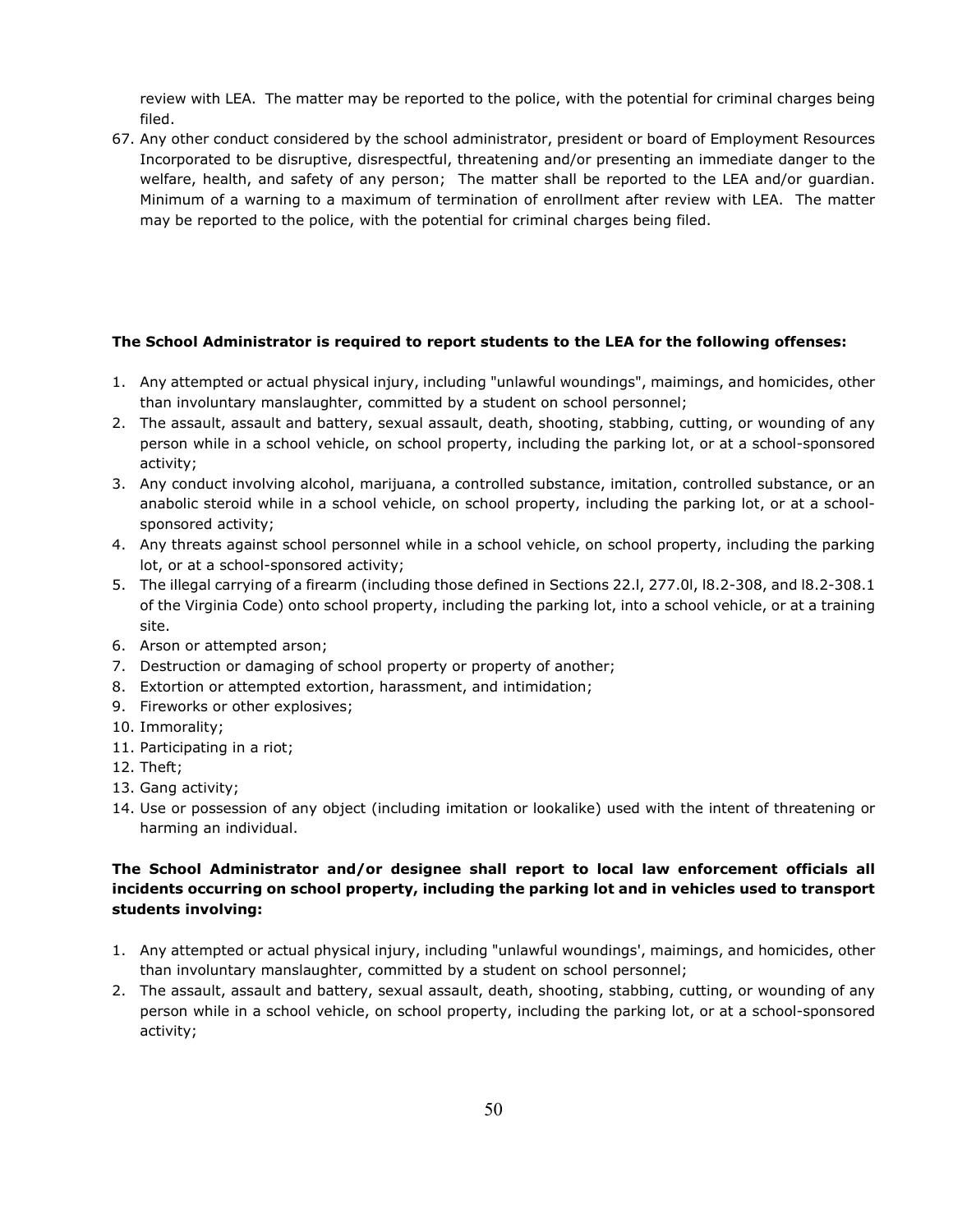- 3. Any conduct involving alcohol, marijuana, a controlled substance, imitation controlled substance, or an anabolic steroid on while in a school vehicle, on school property, including the parking lot, or at a schoolsponsored activity;
- 4. Any threats against ERI personnel, clients or worksite supervisors while in a school vehicle, on school property, including the parking lot, or at a school-sponsored activity;
- 5. The illegal carrying of a firearm (including those defined in Sections 22.1, 277.0l, l8.2-308, and l8.2- 308.1 of the Virginia Code) onto school property, including the parking lot, or a school vehicle
- 6. Any illegal conduct involving firebombs, explosive materials or devices, hoax explosive devices, or chemical bombs in a school vehicle, on school property, or at a school-sponsored activity;
- 7. Possession and/or use of tobacco and smokeless tobacco products by students under the age of l8;
- 8. Bomb threats or false bomb threats made against school personnel or involving school vehicles or school property;
- 9. Extortion;
- 10. Possession of weapons;
- 11. Property crimes (arson, burglary, theft, vandalism);
- 12. Robbery;
- 13. Runaways;
- 14. Sex offenses (indecent exposure, obscene phone calls, rape, sodomy, and child molestation);
- 15. Threats to do bodily harm;
- 16. Trespassing;
- 17. Use of abusive or profane language.

#### **The School Administrator and/or designee shall notify the parent of any student involved in the following incidents regardless of whether disciplinary action was taken against student or the nature of the disciplinary action. Such notice shall only relate to the relevant student's involvement and shall not include information concerning other students:**

- 1. Any attempted or actual physical injury, including "unlawful woundings", maimings, and homicides, other than involuntary manslaughter, committed by a student on school personnel;
- 2. The assault, assault and battery, sexual assault, death, shooting, stabbing, cutting or wounding of any person while in a school vehicle, on school property, including the parking lot, or at a school-sponsored activity;
- 3. Any conduct involving alcohol, marijuana, a controlled substance, imitation controlled substance, or an anabolic steroid while in a school vehicle, on school property, including the parking lot, or at a schoolsponsored activity;
- 4. Any threats against school personnel while in a school vehicle, on school property, including the parking lot, or at a school-sponsored activity;
- 5. The illegal carrying of a firearm onto school property, including the parking lot and school vehicles;
- 6. Any illegal conduct involving firebombs, explosive materials or devices, hoax explosive devices, or chemical bombs while in a school vehicle, on school property, or at a school-sponsored activity.
- 7. Bomb threats or false bomb threats made against school personnel or involving school vehicles or school property.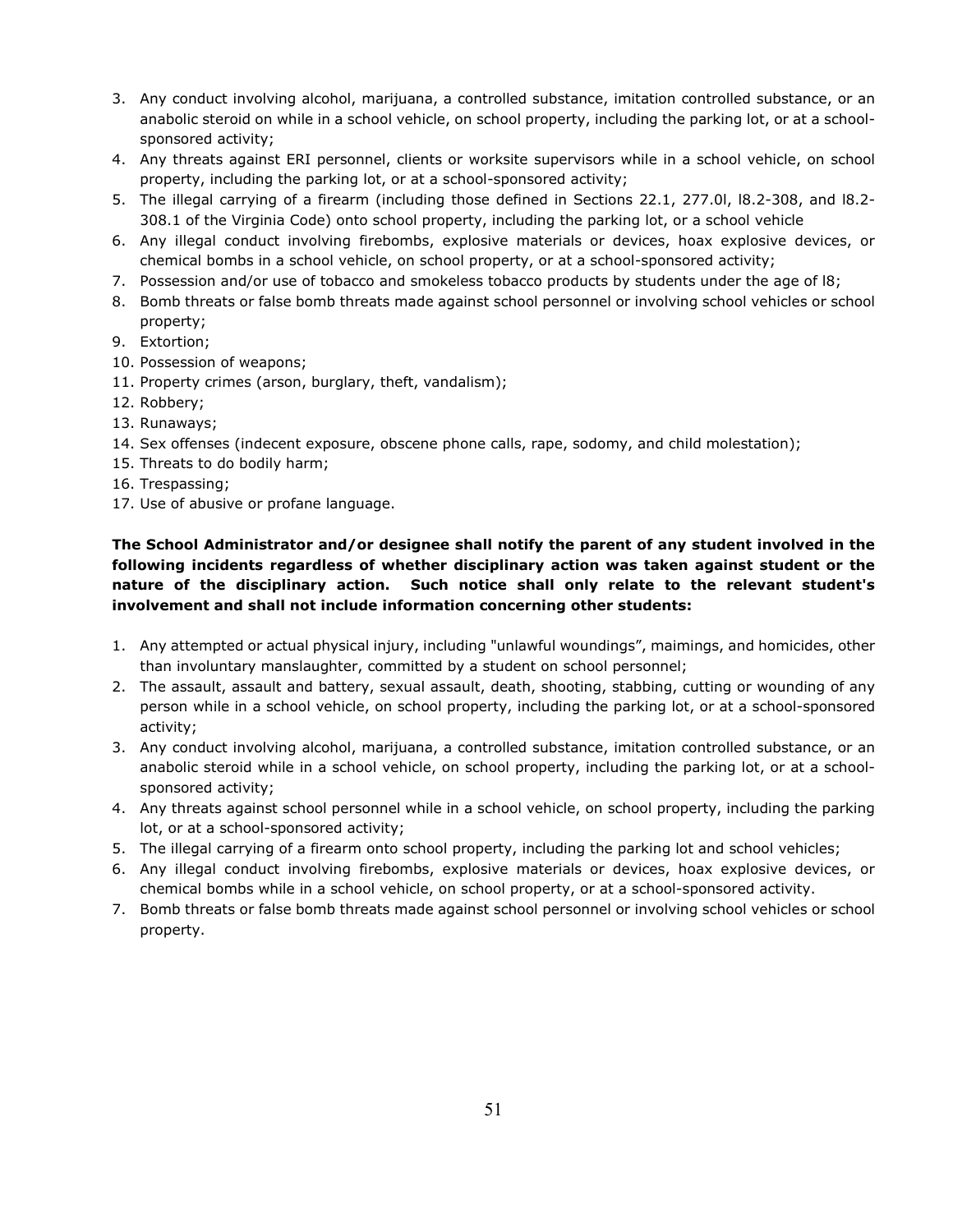### **Disciplinary Actions for Violations of Standards of Conduct**

The administrator is responsible for conducting and/or supervising a thorough investigation of any alleged student violation involving drug related crimes or violent criminal conduct, so that the administrator will be able to present a comprehensive report on such matters to any or all of the following: the law enforcement officers investigating the matter, the Commonwealth Attorney's office, the Juvenile and Domestic Relations Court, and the referring school system.

#### Procedure:

Investigative Stage:

- 1. The administrator conducts an investigation of the violation in order to establish related facts considered to be appropriate.
- 2. In circumstances involving alleged illegal acts, law enforcement officials are permitted to question students while they are under the authority of the school provided that the student's parent/guardian has been called and provided with the opportunity to be present and the student is willing to talk to the law enforcement officials. If the parent cannot be contacted or is unwilling to attend, the school administrator or designee is to be present.
- 3. Witnesses of the alleged violation are to be interviewed by school personnel.

#### Adjudicative Stage:

- 1. During the adjudication stage, the responsibilities of the administrator include:
	- a. A student alleged to have committed a violation of the Standards of Conduct is to be provided with a hearing in the administrator's office in order to present his/her case.
	- b. Witnesses of the alleged violation may be secured by either party if considered necessary or appropriate by the administrator.
	- c. The administrator bases his/her decision of the alleged violation on the evidence obtained during the investigation and/or presented during the hearing.
	- d. At the conclusion of the hearing, the student is informed of the administrator's finding and decision of any punishment to be assessed.

#### **Types of Disciplinary Action**

When a violation of the Student Code of Conduct has been substantiated, any one or more of the following types of disciplinary action for enforcement may be utilized by the administrator, in the exercise of sound discretion. The listing is general in nature and not intended to exclude the use of other more appropriate forms of punishment as indicated by the circumstances of the offense.

- 1. Counseling and/or Warning. This is constituted by talking with a student, pointing out violations in conduct, and setting forth the model of correct behavior in stated situations. It may involve the design and implementation of a behavior contract.
- 2. Parental Conference. A parent conference should be held when students are involved with discipline problems regarding serious consequences. It may also involve the referring school system, and as applicable, the student's probation /parole officer.
- 3. Disciplinary Referral. This is a written notice to the student and his parent/guardian stating that the student has been in violation of the Code of Conduct. The type of disciplinary action is listed on this referral. A copy is to be provided to the referring school system and, as appropriate, the student's probation/parole officer.
- 4. Tasks Assigned by the Administration. These tasks are extra duties to be performed for noncompliance with the Code of Conduct.
- 5. Lunchtime Detention. A student may be required to spend the lunch period in an assigned area away from other students.